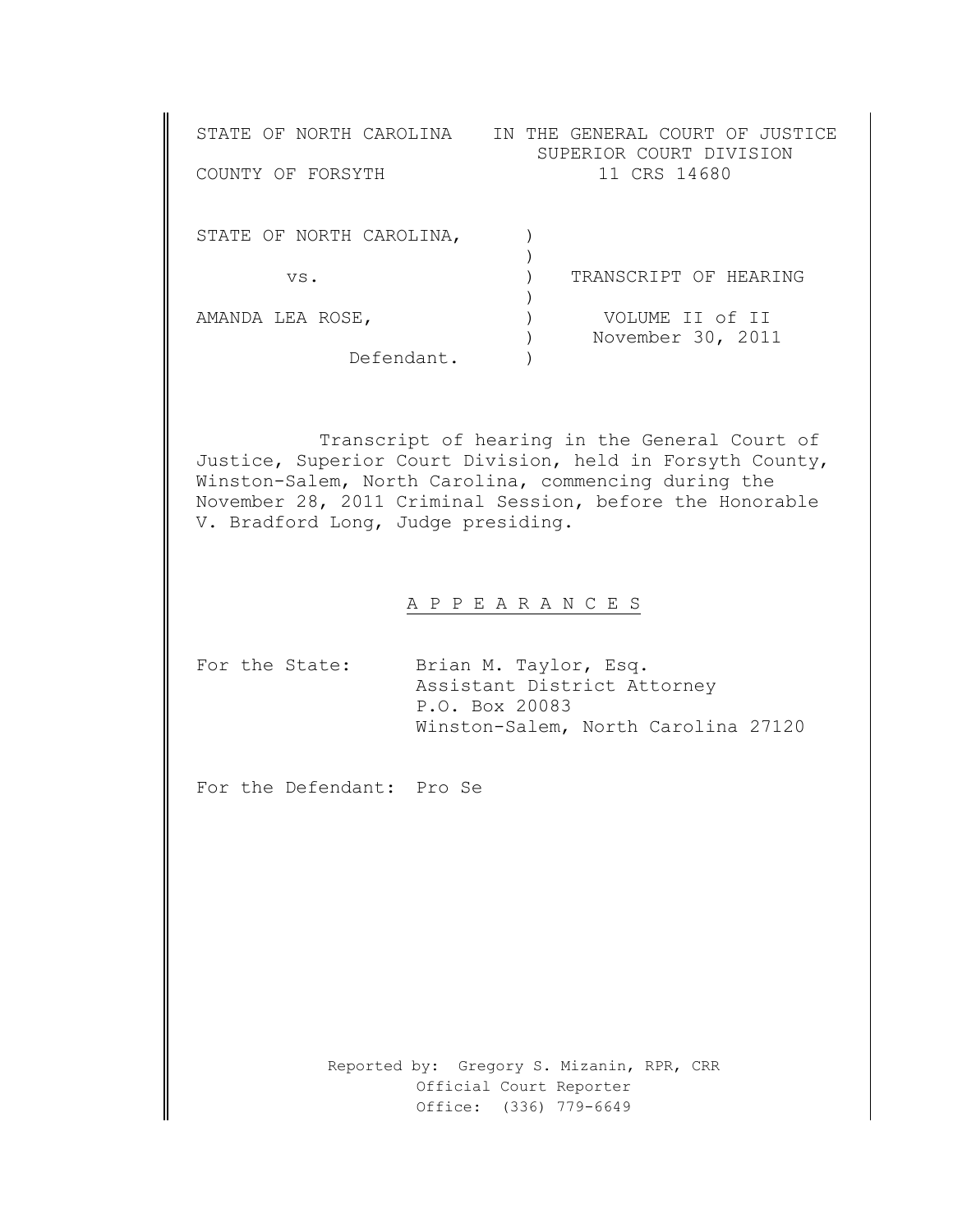## **GENERAL INDEX**

|                                            | Page |
|--------------------------------------------|------|
| The Court's Review of Notice of Objections | 21   |
| Argument by Ms. Rose                       | 46   |
| Argument by Mr. Taylor                     | 62   |
| Argument by Ms. Rose                       | 64   |
| The Court's Findings                       | 67   |
| The Court's Ruling                         | 70   |
| Motion by Ms. Rose                         | 72   |
| The Court's Inquiry of Ms. Rose            | 88   |
| The State's Factual Basis                  | 99   |
| Argument by Ms. Rose                       | 100  |
| The Court's Findings                       | 101  |

*(Reporter's Note: This transcript may contain quoted material. Such material is reproduced as read or quoted by the speaker.)*

[End of page]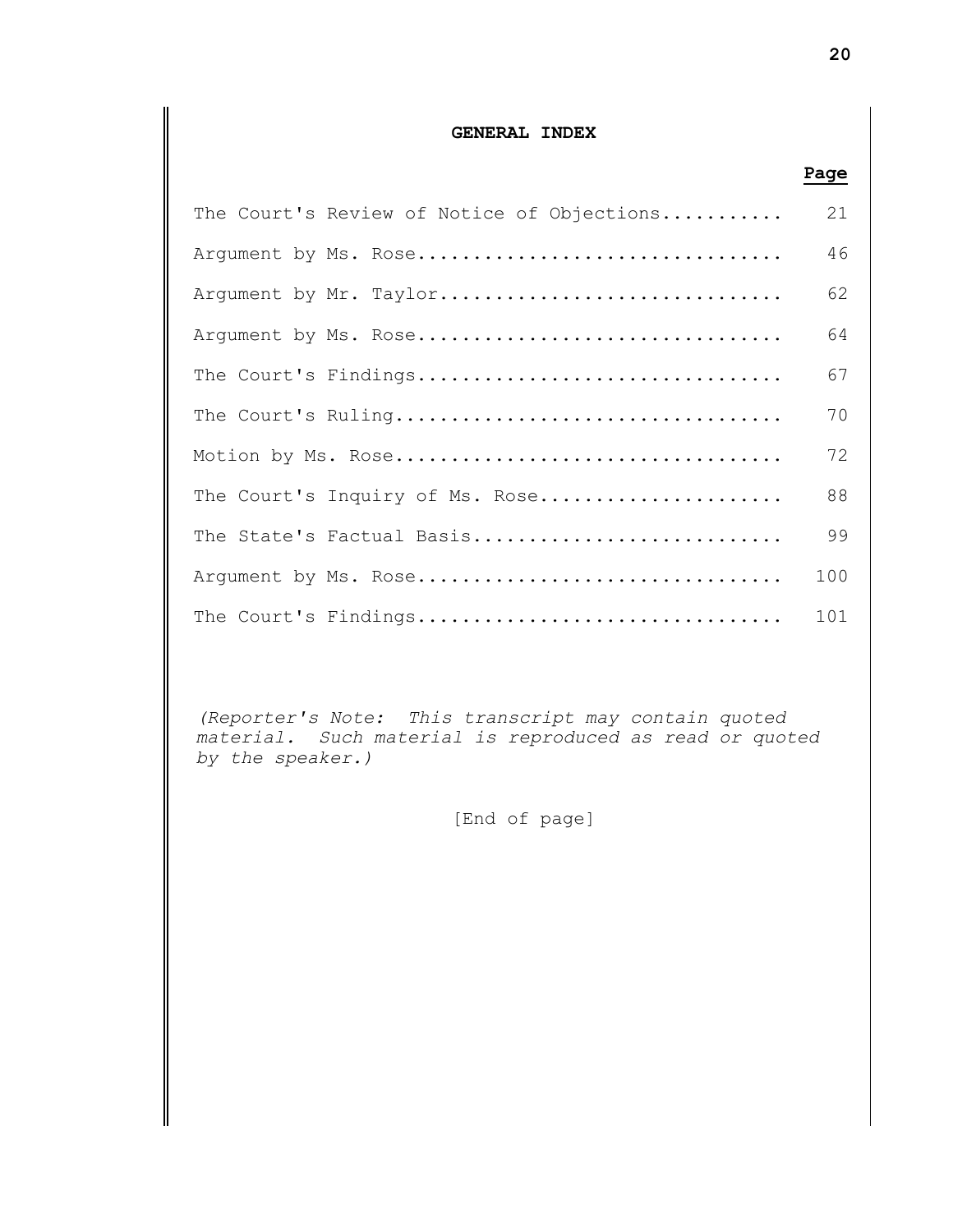| $1\,$         | Wednesday, November 30, 2011                               |
|---------------|------------------------------------------------------------|
| $\mathbf{2}$  | 9:43 a.m.                                                  |
| 3             | MR. TAYLOR: Page 7, number 24, Mandie                      |
| 4             | Rose.                                                      |
| 5             | THE COURT: Miss Rose, would you be kind                    |
| 6             | enough to come up, please, ma'am. Thank you.               |
| 7             | MR. TAYLOR: With the Court's permission --                 |
| 8             | And, Miss Rose, if we get to a logical                     |
| $\mathcal{G}$ | stopping place, I might let Mr. Tucker come through with   |
| 10            | the plea on his client, and we'll just pick up where we    |
| 11            | left off.                                                  |
| 12            | MS. ROSE:<br>Okay.                                         |
| 13            | THE COURT: All right.                                      |
| 14            | (Document handed to the Court.)                            |
| 15            | (Pause from 9:44 a.m. to 9:46 a.m.)                        |
| 16            | THE COURT: Let the record reflect the                      |
| 17            | Court has received a paper writing entitled Notice of      |
| 18            | Objections from Miss Amanda Lea Rose, which reads as       |
| 19            | follows:                                                   |
| 20            | "Comes Amanda Lea Rose under special                       |
| 21            | appearance, as previously noticed, for the specific reason |
| 22            | to submit to this notice of objection -- as previously     |
| 23            | noticed, for the specific reason to submit this Notice of  |
| 24            | Objections to the following errors" --                     |
| 25            | And you guys would have to forgive me; my                  |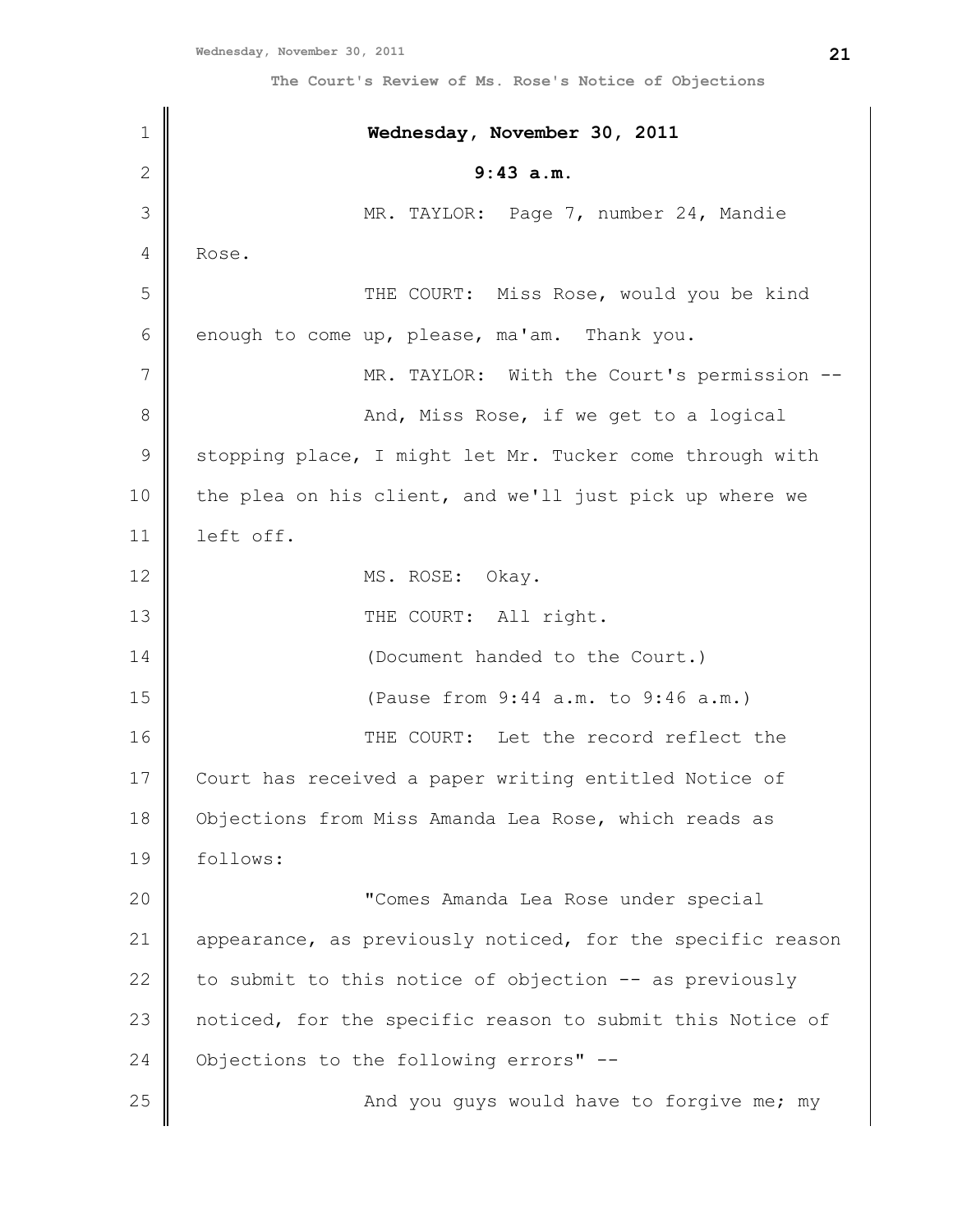1 2 3 4 5 6 7 8 9 10 11 12 13 14 15 16 17 18 19 20 21 22 23 24 25 two years of Latin are failing me. -- "f-i-e-r-i f-a-c-i-a-s in court on the 28th day of November by Judge Long, to wit: Amanda Lea Rose (Rose)." Okay. Let's just go through these one at a time. 1st. "Filed no motion with the Court at any time and objects to the Court's reference of Rose's Jurisdictional Challenge as such." Miss Rose, what I said was you had filed several paper writings with the Court. I thought one of them was entitled Motion, but I will read into the record what -- how they are specifically entitled. MS. ROSE: Thank you. THE COURT: Paper writing filed today's date entitled Notice of Objections consisting of four pages. A writing filed by the district attorney's office entitled -- which was filed November 23rd, 2011 - entitled Responsive Brief on Constitutionality and Jurisdiction. A paper writing filed October 10th, 2011 - which has a typewritten name of Amanda Lea Rose, Respondent, but has not been executed or dated -- entitled Notice of Void Judgment, State of North Carolina,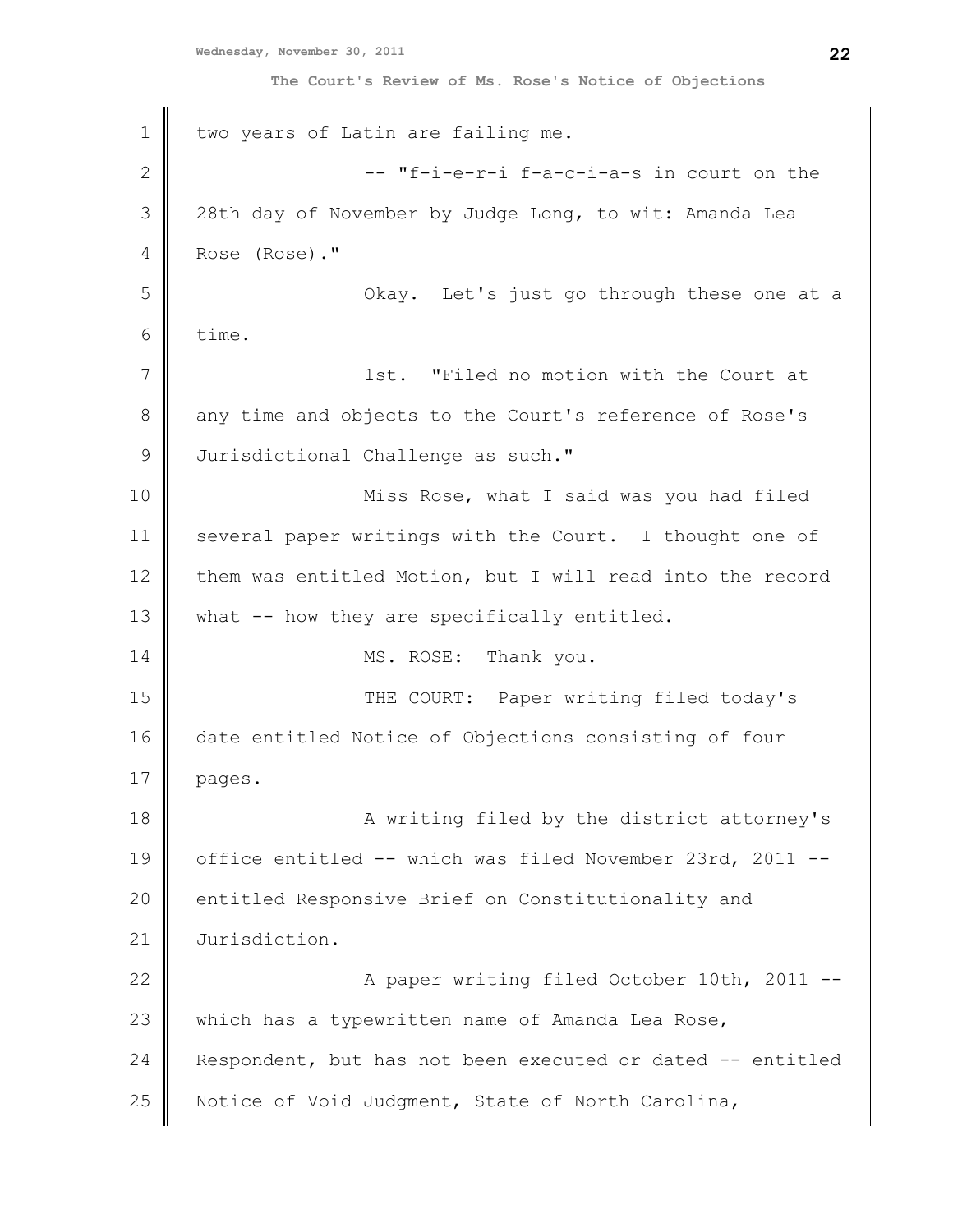**Wednesday, November 30, 2011**

**The Court's Review of Ms. Rose's Notice of Objections**

1 2 3 4 5 6 7 8 9 10 11 12 13 14 15 16 17 18 19 20 21 22 23 24 25 Plaintiff, versus Amanda Lea Rose, Respondent on Special Appearance. A document that does not contain a file-stamped date entitled Notice of Pretrial Special Appearance to Challenge Jurisdiction, citing N.C.G.S. 15A-952(d), State of North Carolina, Plaintiff, versus Amanda Lea Rose, Respondent; this document to be three pages long; again, at the conclusion -- four pages long - at the conclusion of this document having the typewritten name Amanda Lea Rose. It has not been executed or dated. A Memorandum of Law which does not contain a filed-stamped date entitled State of North Carolina, Plaintiff, versus Amanda Lea Rose, Respondent, consisting of 30 pages -- 31 pages; again, containing the typewritten name Amanda Lea Rose, Respondent, with a line for a date. The document is not dated and is not executed. Also containing a Certificate of Service, which is not dated and is not executed. A document which does contain a file stamp from -- a file stamp from the clerk's office entitled Affidavit of Citizenship and Domicile, consisting of two pages; a document which does not contain a file stamp from the clerk's office, which at the top reads Proclamation, consisting of four pages. A document written in the form of a letter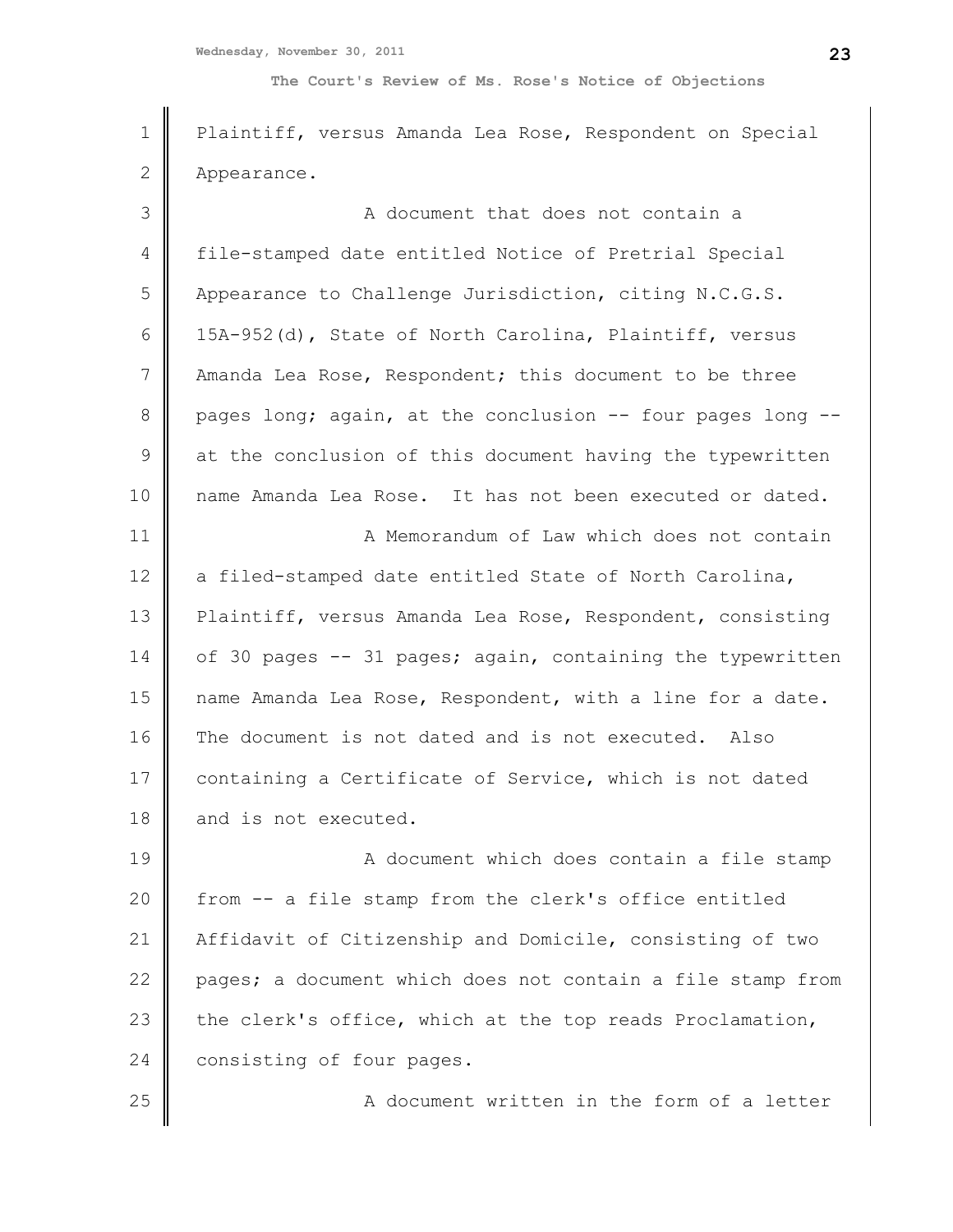| $\mathbf 1$   | addressed To Whom It May Concern, without a file stamped   |
|---------------|------------------------------------------------------------|
| $\mathbf{2}$  | date; Respectfully Submitted 10th of October 2011, with    |
| 3             | typewritten name Amanda Lea Rose; no signature.            |
| 4             | A second document entitled To Whom It May                  |
|               |                                                            |
| 5             | Concern, without a file stamped date; Respectfully         |
| 6             | Submitted, typewritten name Amanda Lea Rose; no signature. |
| 7             | A document entitled Addendum to Memorandum                 |
| 8             | of Law, without a file stamped date, consisting of four    |
| $\mathcal{G}$ | pages; no date; no signature. The name Amanda Lea Rose,    |
| 10            | Respondent, typed at the bottom. Certificate of Service;   |
| 11            | no date; no signature. Amanda Lea Rose typed at the        |
| 12            | bottom.                                                    |
| 13            | A document entitled Notice of                              |
| 14            | Prearraignment Special Appearance filed August 26, 2011,   |
| 15            | consisting of four pages; no signature. Name Amanda Lea    |
| 16            | Rose typed at the bottom.                                  |
| 17            | A document entitled Memorandum of Law --                   |
| 18            | the Court is uncertain whether this is the same Memorandum |
| 19            | of Law, which was referenced earlier -- filed August 26,   |
| 20            | 2011, consisting of 31 pages; signed with the date of      |
| 21            | August 24, 2011; executed by Amanda Lea Rose; including a  |
| 22            | Certificate of Service dated August 24, 2011, executed by  |
| 23            | Amanda Lea Rose.                                           |
| 24            | Another document entitled Affidavit of                     |
| 25            | Citizenship and Domicile, filed August 26, 2011,           |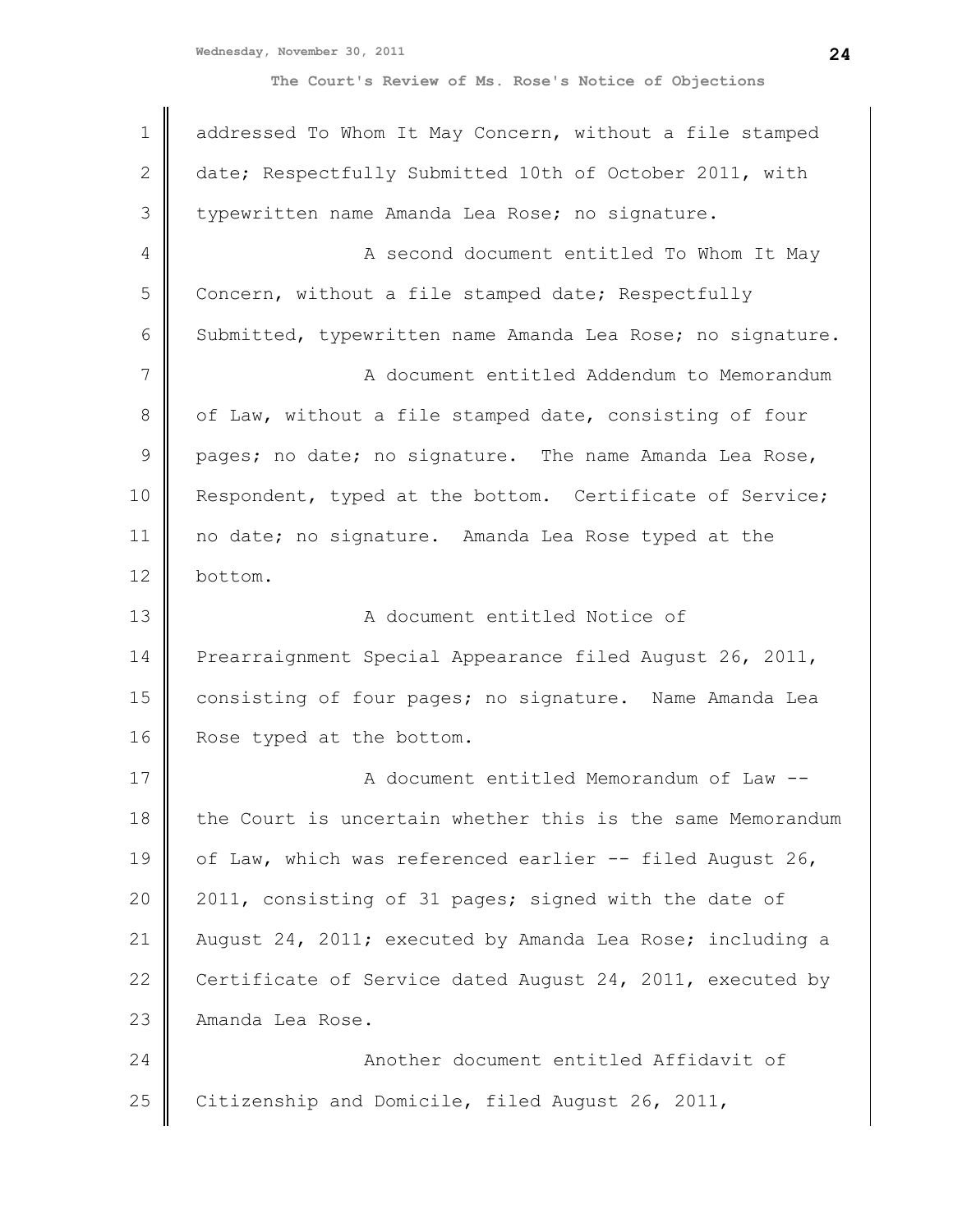| $\mathbf 1$   | consisting of two pages.                                   |
|---------------|------------------------------------------------------------|
| $\mathbf{2}$  | Another document addressed To Whom It May                  |
| 3             | Concern, dated August 24, 2011, with the typewritten name  |
| 4             | Amanda Lea Rose; bearing no signature.                     |
| 5             | Another document entitled Proclamation,                    |
| 6             | consisting of four pages.                                  |
| 7             | Another document which does not contain a                  |
| 8             | title or a file-stamped mark, but is addressed to -- as    |
| $\mathcal{G}$ | best the Court is able to read -- Governor W. W. Holden,   |
| 10            | and dated Raleigh, July 1st, 1868; written in a very fluid |
| 11            | script, containing at least one other handwritten page --  |
| 12            | two other handwritten pages; and also containing a         |
| 13            | typewritten page, which appears to address constitutional  |
| 14            | issues and is executed by several persons; signed by "the  |
| 15            | Order of and on Behalf of the Inhabitants of North         |
| 16            | Carolina, North Carolina present, the North-Carolina       |
| 17            | American Republic is hereby reestablished (of necessity)." |
| 18            | All right. To the extent that the Court                    |
| 19            | characterize any paper writing filed by Miss Rose as a     |
| 20            | motion, the record is now corrected with the name of each  |
| 21            | paper writing filed by Miss Rose that is contained in      |
| 22            | 11 CRS 1464 -- 80.                                         |
| 23            | I think, Miss Rose, what you're asking for                 |
| 24            | is really in the form of -- or in the nature of a motion,  |
| 25            | but I won't refer to them as motions. You filed numerous   |
|               |                                                            |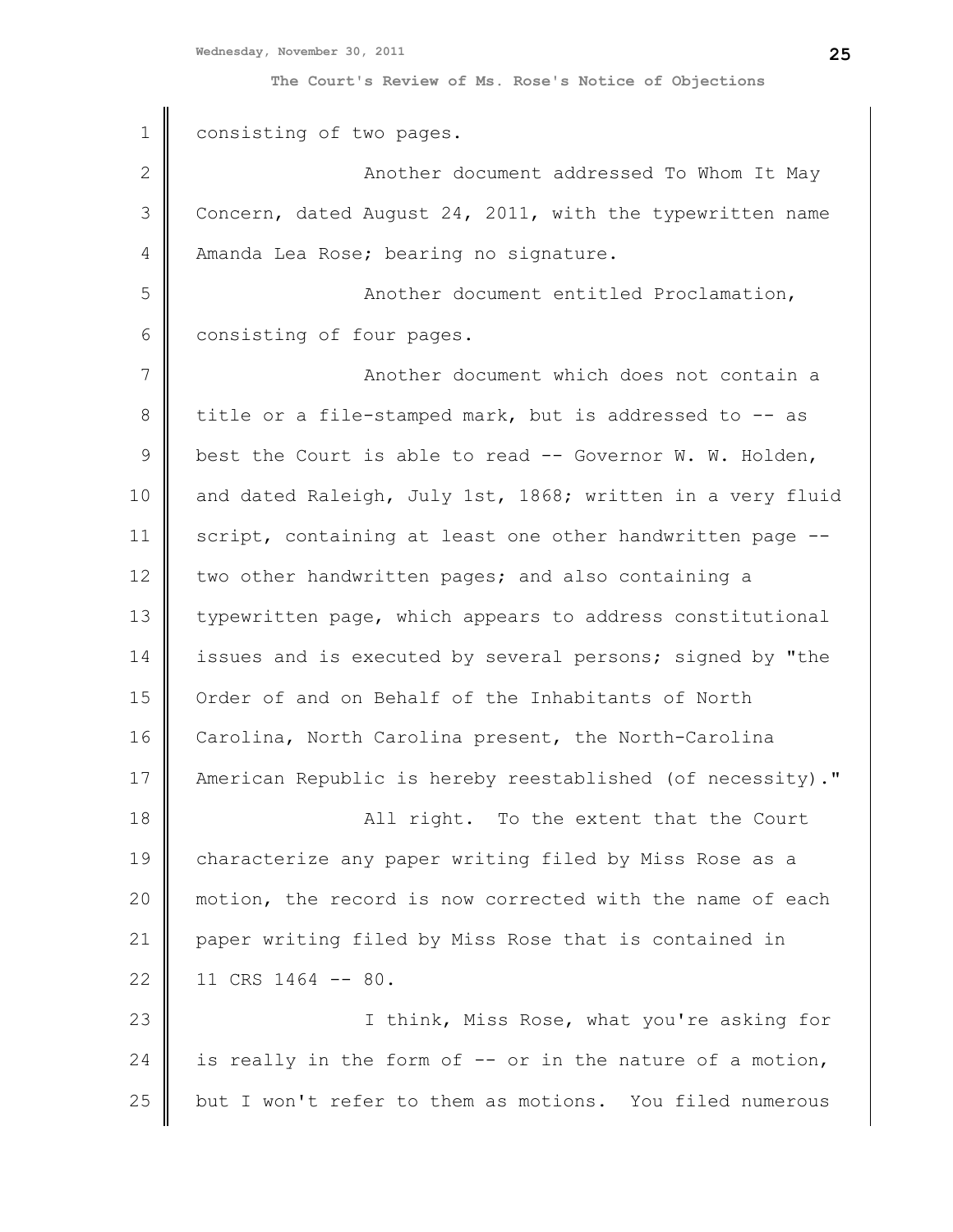**Wednesday, November 30, 2011**

| $\mathbf 1$   | paper writings with the Court under various headings and   |
|---------------|------------------------------------------------------------|
| 2             | various types of -- denominating them in different ways,   |
| 3             | but I will not refer to them any further as motions; I     |
| 4             | will try to refer to them by the name of the document.     |
| 5             | Okay. Number 2. "Objects to being tried                    |
| 6             | on the merits of the alleged case prior to a final         |
| 7             | resolution of the Jurisdictional Challenge in the          |
| 8             | Appellate Courts."                                         |
| $\mathcal{G}$ | Well, Miss Rose, we haven't ruled on your                  |
| 10            | jurisdictional challenge at the trial level. And I don't   |
| 11            | mean to be pedantic or talking down to you in any way      |
| 12            | because I know that you understand in North Carolina,      |
| 13            | appellate courts will not grant advisory opinions.<br>The  |
| 14            | appellate courts only review the work of the trial courts. |
| 15            | So the appellate courts will not review your               |
| 16            | jurisdictional challenge until you have a ruling from a    |
| 17            | trial court judge up or down with your jurisdictional      |
| 18            | challenge. At that time they will review it; they won't    |
| 19            | review it prior to that. So you can't have a               |
| 20            | jurisdictional challenge in appellate courts of North      |
| 21            | Carolina until you obtain a ruling in the trial court as   |
| 22            | to your jurisdictional challenge.                          |
| 23            | Number 3. "Objects to the failure of Judge                 |
| 24            | Long to certify for appeal the apparent denial of Rose's   |
| 25            | Jurisdictional Challenge."                                 |
|               |                                                            |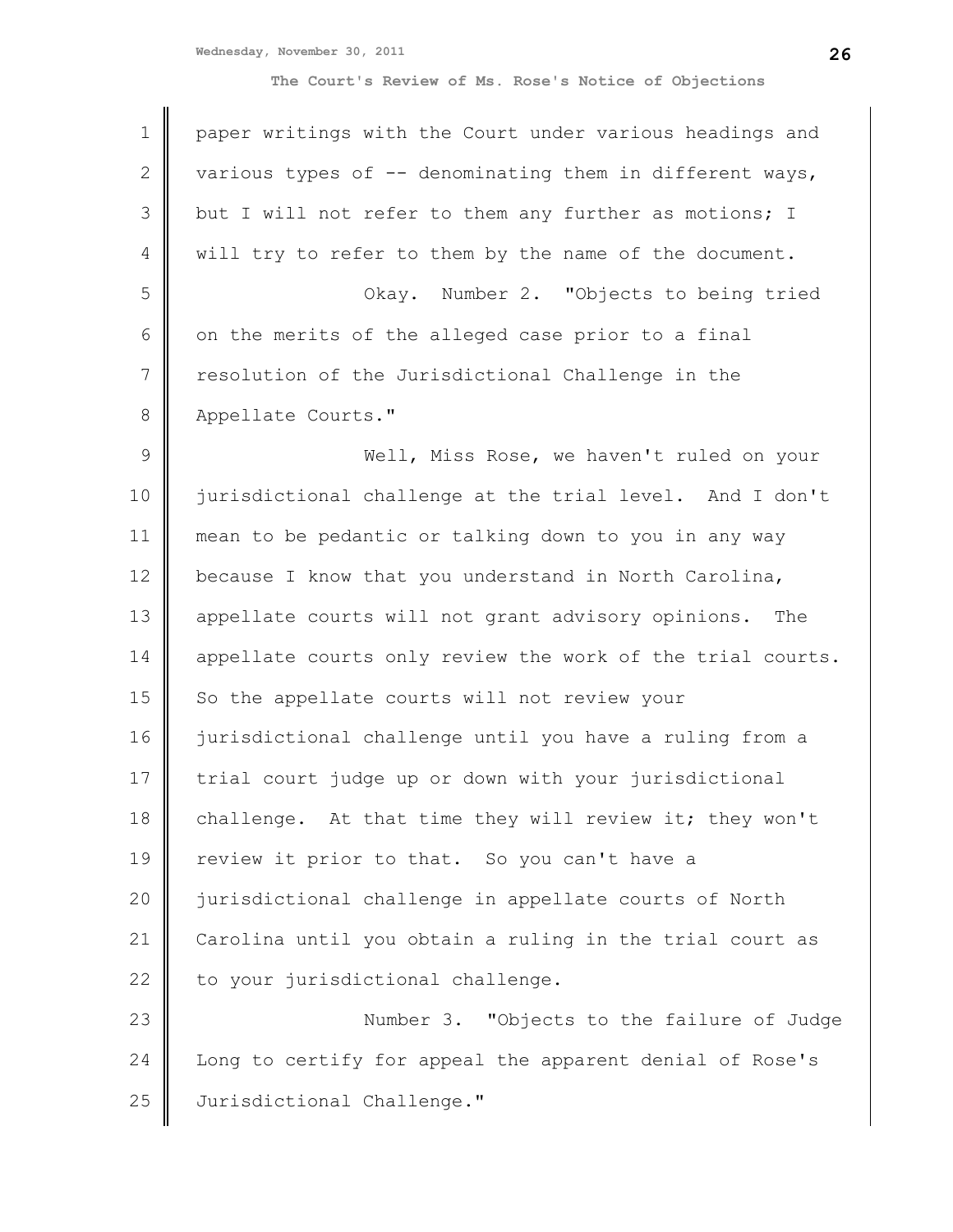| 1  | The only thing that's been denied,                           |
|----|--------------------------------------------------------------|
| 2  | Miss Rose -- if you'll remember, I asked you to elect to     |
| 3  | either represent yourself, hire your own lawyer, or seek a   |
| 4  | court appointed lawyer. And in a very nice, civil way --     |
| 5  | which I appreciate $--$ you told me that you prefer $--$ and |
| 6  | I'm paraphrasing; I don't have a copy of the transcript --   |
| 7  | in a very nice way you told me that you prefer not to make   |
| 8  | that election; that you didn't want to do that.              |
| 9  | So what happened was I made the election                     |
| 10 | for you and said you'd be representing yourself, since you   |
| 11 | did not tell me you wanted to hire a lawyer or have your     |
| 12 | court appointed lawyer. We have not reached your             |
| 13 | jurisdictional challenge, and your jurisdictional            |
| 14 | challenge has not been denied.                               |
| 15 | Your failure to state whether you wish to                    |
| 16 | have a court appointed, privately retained counsel, or       |
| 17 | represent yourself, we've gotten -- we have to get past      |
| 18 | that hurdle to get to your jurisdictional challenge to       |
| 19 | determine what to do with the case. And since you refused    |
| 20 | to make an election to move the case to first base, I made   |
| 21 | the election for you and said that you had elected -- by     |
| 22 | your refusal to elect, that you in fact elected to           |
| 23 | represent yourself. Okay --                                  |
| 24 | MS. ROSE: If I can speak to this.                            |
| 25 | THE COURT: Absolutely. Yes, ma'am.                           |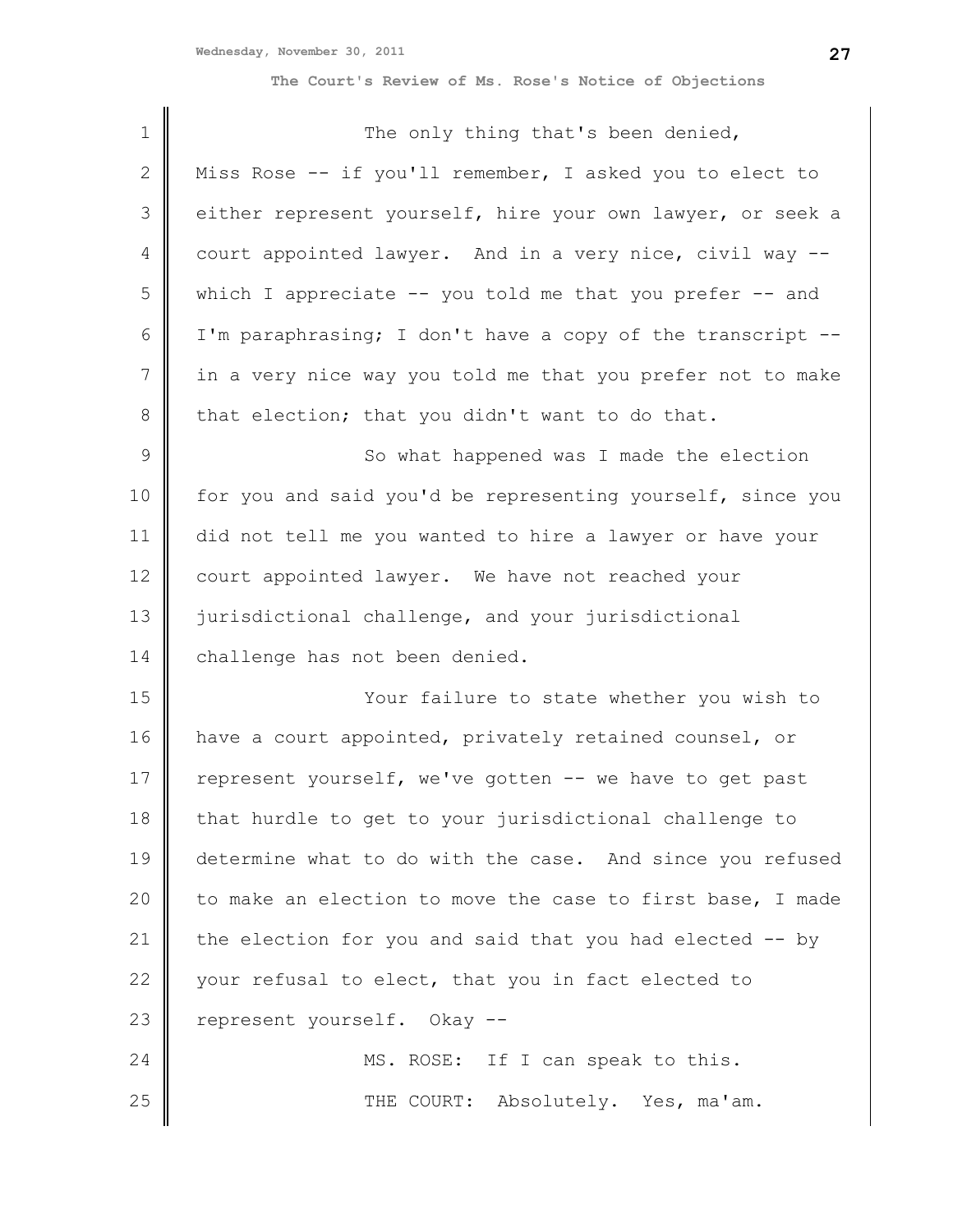1 2 3 4 5 6 MS. ROSE: And that's -- the purpose is -for that statement is the challenge of jurisdiction could be challenged at any time. And it is my understanding that to go ahead and proceed with a waiver of counsel form would in fact place me under the jurisdiction of the Court without having the hearing beforehand.

7 8 9 10 11 12 13 14 15 16 17 18 19 THE COURT: Well, that's -- I don't know -that's simply not correct. We can't -- you are charged with an offense for which there's a possibility -- I'm not saying that's what's going to happen; I don't know what your criminal record is, if any -- you're charged with an offense for which there is at least a possibility that you could be jailed in North Carolina. That requires us to determine -- because you have the constitutional right to be represented by counsel in a case where you might be jailed, where your liberty is at stake, we're required to determine whether you wish to hire your own counsel, or have court appointed counsel appointed to represent you as appointed by the state, or represent yourself.

20 21 22 23 24 25 We have to do that before we can proceed with any motions or anything else in the case or -- I won't call them motions -- proceeding with the ruling upon your objections that you have filed in the case before we can do anything else. As you refused -- and I'm not here to quarrel with you or be difficult -- as you refused the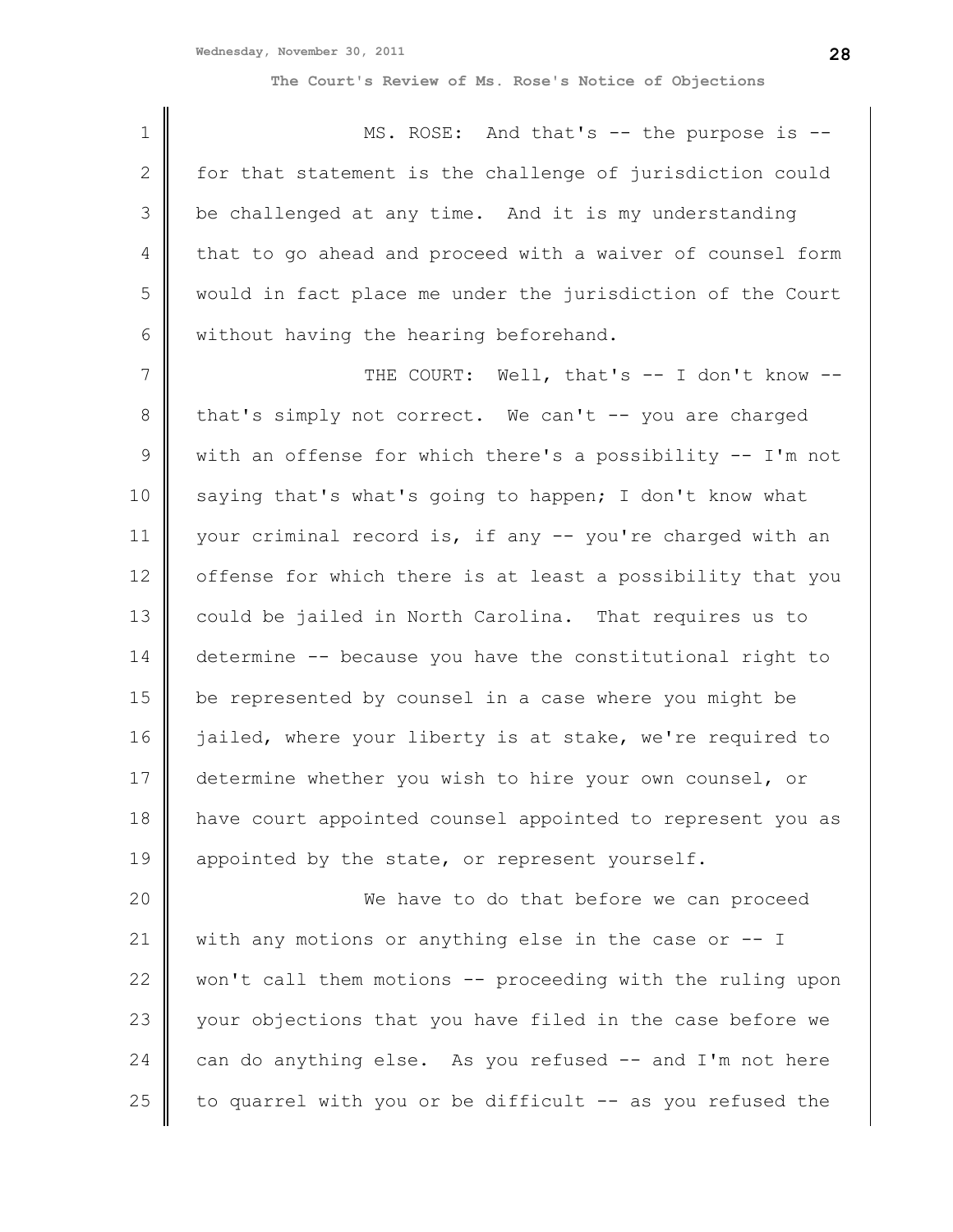**Wednesday, November 30, 2011**

**The Court's Review of Ms. Rose's Notice of Objections**

| $\mathbf 1$     | election, the election was made for you. I determined             |
|-----------------|-------------------------------------------------------------------|
| $\mathbf{2}$    | that you waived your right to both court appointed and            |
| 3               | privately retained counsel by your refusal to make the            |
| 4               | election. And that's all that's happened.                         |
| 5               | So you have the right when it comes down                          |
| 6               | I don't know what's gonna happen. You may win your                |
| $7\overline{ }$ | motion. If you lose your motion, you may win your case in         |
| 8               | front of the jury. If there is -- there's nothing left --         |
| $\mathcal{G}$   | there's nothing left to appeal, you win. But if you lose          |
| 10              | your motion and lose the case in front of the jury and do         |
| 11              | appeal the case, then all these things, all these rulings         |
| 12              | will be before the Court. The ruling I made where I               |
| 13              | elected to say that you have waived counsel, that will be         |
| 14              | before the Court of Appeals. All of it will be reviewed           |
| 15              | by the Court of Appeals.                                          |
| 16              | Now, I'm not trying to deceive you or                             |
| 17              | require of you obtaining the transcript and filing the            |
| 18              | appropriate briefs and objections and motions with the            |
| 19              | Court of Appeals. And that's kind of a complicated                |
| 20              | process; and I'm not trying to deceive you about that.<br>$\perp$ |
| 21              | don't know where the case is gonna go. I don't know if            |
| 22              | we'll get that far. So I'm sort of, you know -- I just            |
|                 |                                                                   |

23 24 25 don't want you to walk out of here and think something's gonna happen automatically when in fact that that's not the case.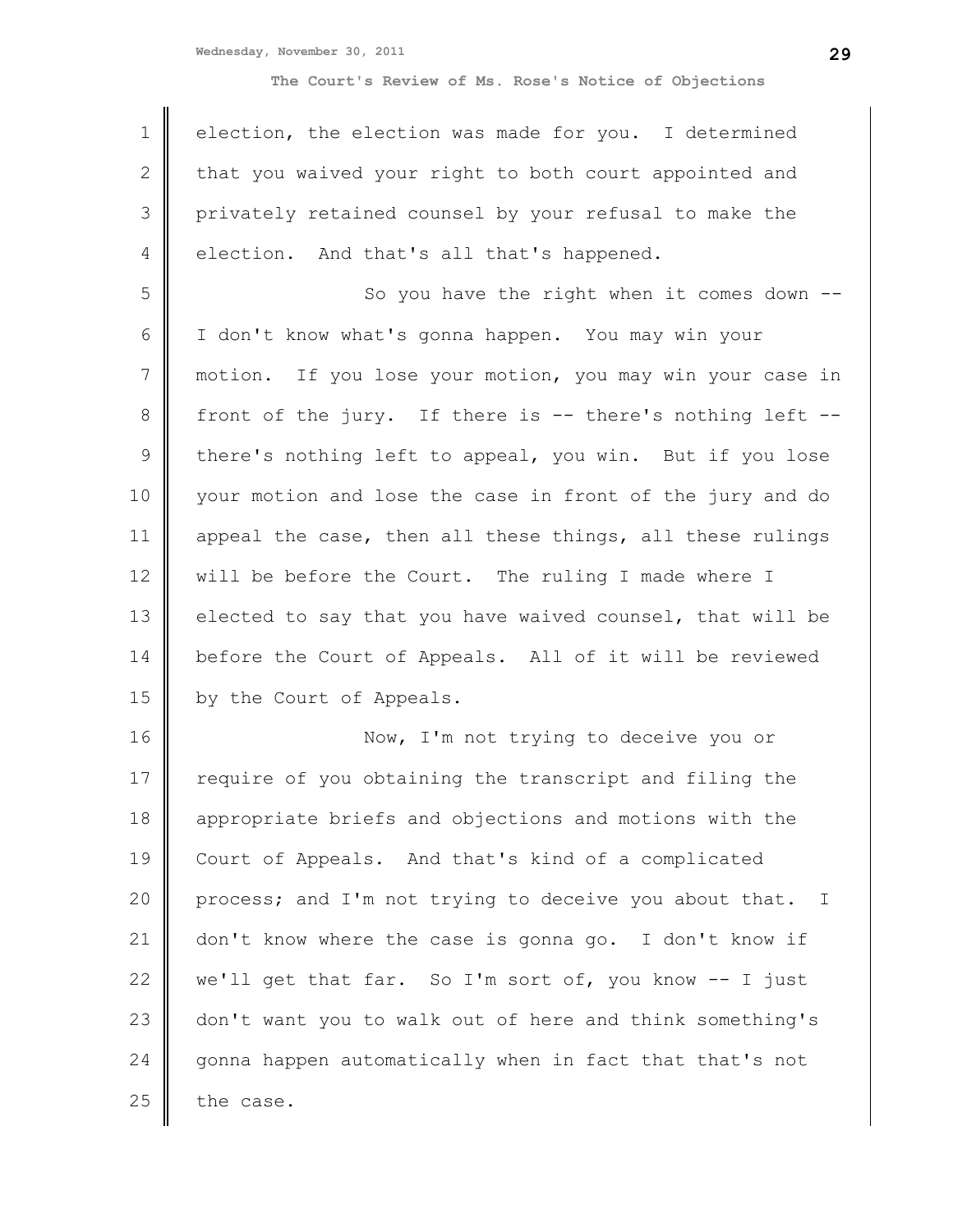| $\mathbf 1$  | But your objection to my failure to certify                |
|--------------|------------------------------------------------------------|
| $\mathbf{2}$ | the appeal for the apparent denial of your jurisdictional  |
| 3            | challenge is overruled because we haven't got to that.     |
| 4            | What's happened so far is you've been denied court         |
| 5            | appointed and privately retained counsel because of your   |
| 6            | failure to elect. That will be something that you can      |
| 7            | appeal, should the case become in a posture where you have |
| 8            | things to appeal, but we haven't reached your              |
| $\mathsf 9$  | jurisdictional challenge yet.                              |
| 10           | "Objects to being tried in the same<br>4.                  |
| 11           | week as the apparent 'arraignment' in violation of         |
| 12           | specific statutes prohibiting the same."                   |
| 13           | Okay. You're gonna have to tell me which                   |
| 14           | statutes.                                                  |
| 15           | MS. ROSE: 15A-943. That would be your                      |
| 16           | General Statute.                                           |
| 17           | (Pause from 10:03 a.m. to 10:05 a.m.)                      |
| 18           | THE COURT: Okay. Where is she on the                       |
| 19           | calendar, Mr. Taylor?                                      |
| 20           | I'm sorry. Where is Miss Rose on the                       |
| 21           | calendar?                                                  |
| 22           | MR. TAYLOR: Miss Rose appears on our trial                 |
| 23           | calendar -- it was given T-6 on Monday. It appears at      |
| 24           | page 7, number 24, which is the bottom of that page.<br>It |
| 25           | does not go on to the following page.                      |
|              |                                                            |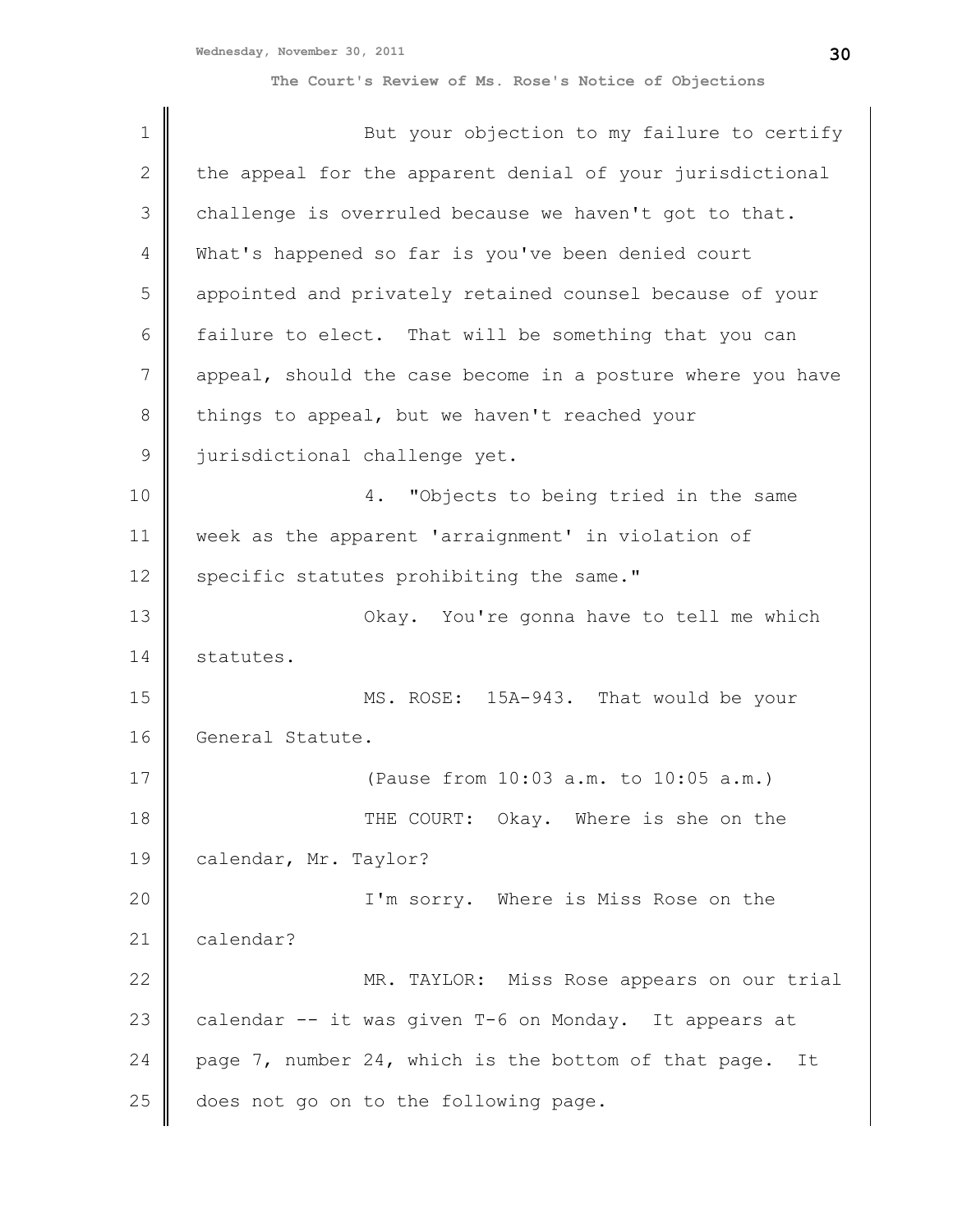| $\mathbf 1$   | It appears from my file that the case would                |
|---------------|------------------------------------------------------------|
| $\mathbf{2}$  | have appeared on the district attorney's arraignment       |
| 3             | calendar on October the 10th, when I believe Judge Spivey  |
| 4             | initially dealt with the case.                             |
| 5             | THE COURT: Okay. You were on the                           |
| 6             | arraignment calendar earlier, Miss Rose. I don't           |
| 7             | remember, you know, how much we talked about this in       |
| 8             | depth. I think I at least alluded to it from the bench.    |
| $\mathcal{G}$ | The clerk's notes indicated Judge Spivey                   |
| 10            | denied you a court appointed attorney. I could not find    |
| 11            | an order from Judge Spivey in the file that denied you a   |
| 12            | court appointed attorney, which is why I went back through |
| 13            | the arraignment process to sort of double down and make    |
| 14            | sure we had that -- make sure we had something in the file |
| 15            | that reflected what your choice was about counsel. Okay?   |
| 16            | So you really weren't on the arraignment                   |
| 17            | calendar this time. And I will grant you that since the    |
| 18            | file does not reflect -- the clerk's notes reflect that    |
| 19            | Judge Spivey denied you counsel, and that I then -- while  |
| 20            | you were not on the arraignment calendar but on the trial  |
| 21            | calendar, I then arraigned you a second time, according to |
| 22            | the clerk's notes, and advised you the right to counsel    |
| 23            | and determined that you had elected to represent yourself. |
| 24            | I'll grant you, that's a little bit of a gray area. And    |
| 25            | you may have an issue to talk about -- if you were to be   |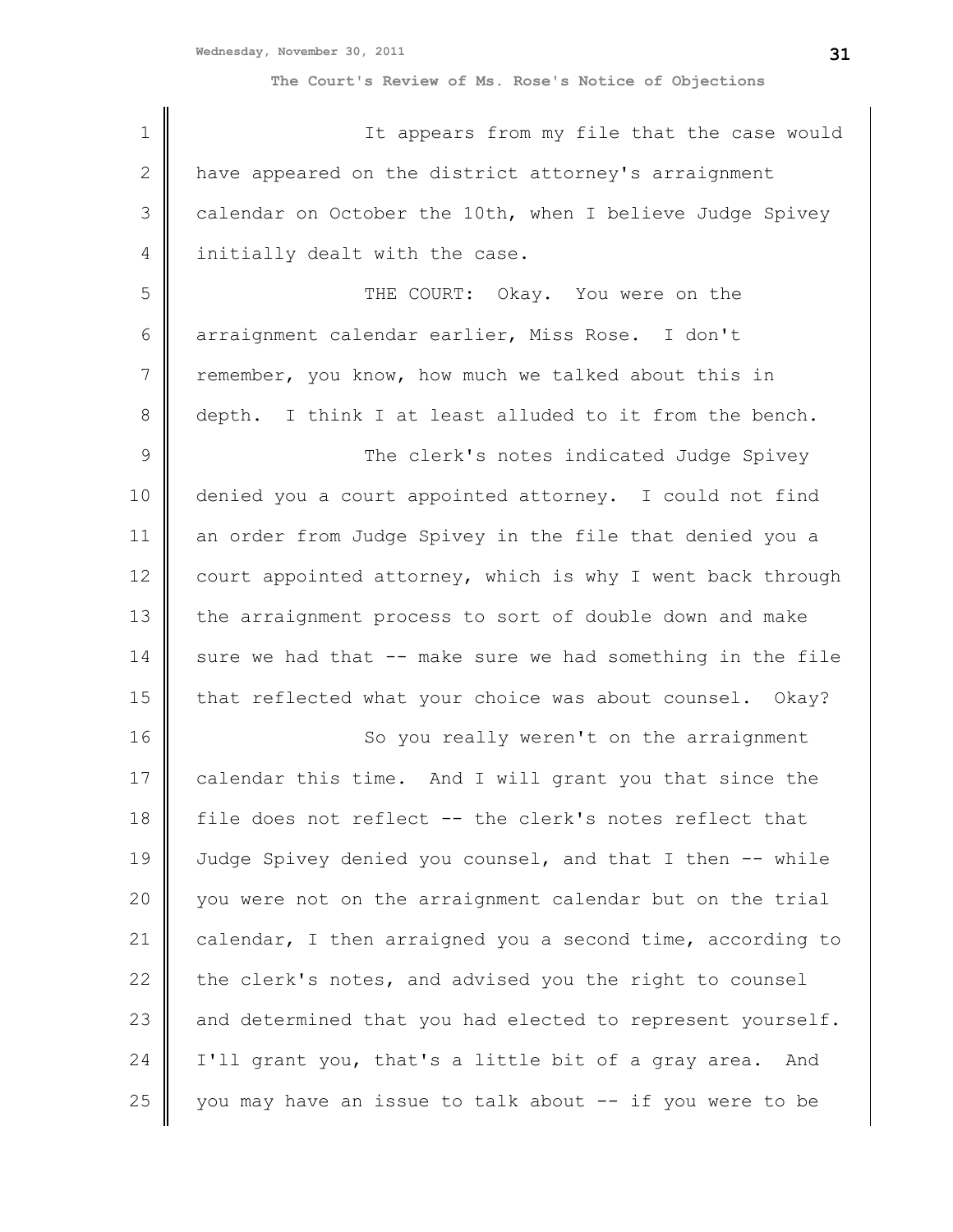| $\mathbf 1$    | convicted, you may have an issue to talk about with the    |
|----------------|------------------------------------------------------------|
| $\mathbf{2}$   | Court of Appeals, the fact that we couldn't find any       |
| 3              | record of you being arraigned other than the clerk's notes |
| $\overline{4}$ | from a few weeks back; although in your Notice of          |
| 5              | Objections, you made reference to actions taken by Judge   |
| 6              | Spivey; and then because I couldn't find any written       |
| 7              | record of it, I felt compelled to go through the           |
| 8              | arraignment process again. You may have something to talk  |
| $\mathcal{G}$  | about with the Court of Appeals if it comes down to that.  |
| 10             | I don't know.                                              |
| 11             | But let's see. Where are we?                               |
| 12             | "Objects to being tried the same week as                   |
| 13             | the apparent 'arraignment' in violation of" --             |
| 14             | As to Objection 4, the Court finds that the                |
| 15             | defendant was previously before the Court as reflected in  |
| 16             | the clerk's notes in October of 2011 for arraignment on    |
| 17             | this charge before the Honorable Judge Ronald Spivey, one  |
| 18             | of the senior resident Superior Court Judges of this       |
| 19             | district; that the clerk's notes reflect Judge Spivey      |
| 20             | denied the defendant counsel; that the Court -- while      |
| 21             | allowing for the Court missing the document -- could not   |
| 22             | after diligent search in the file locate an order from     |
| 23             | Judge Spivey denying the defendant counsel; therefore, out |
| 24             | of an abundance of caution, the Court during this week of  |
| 25             | Superior Court when the defendant was on the trial list    |
|                |                                                            |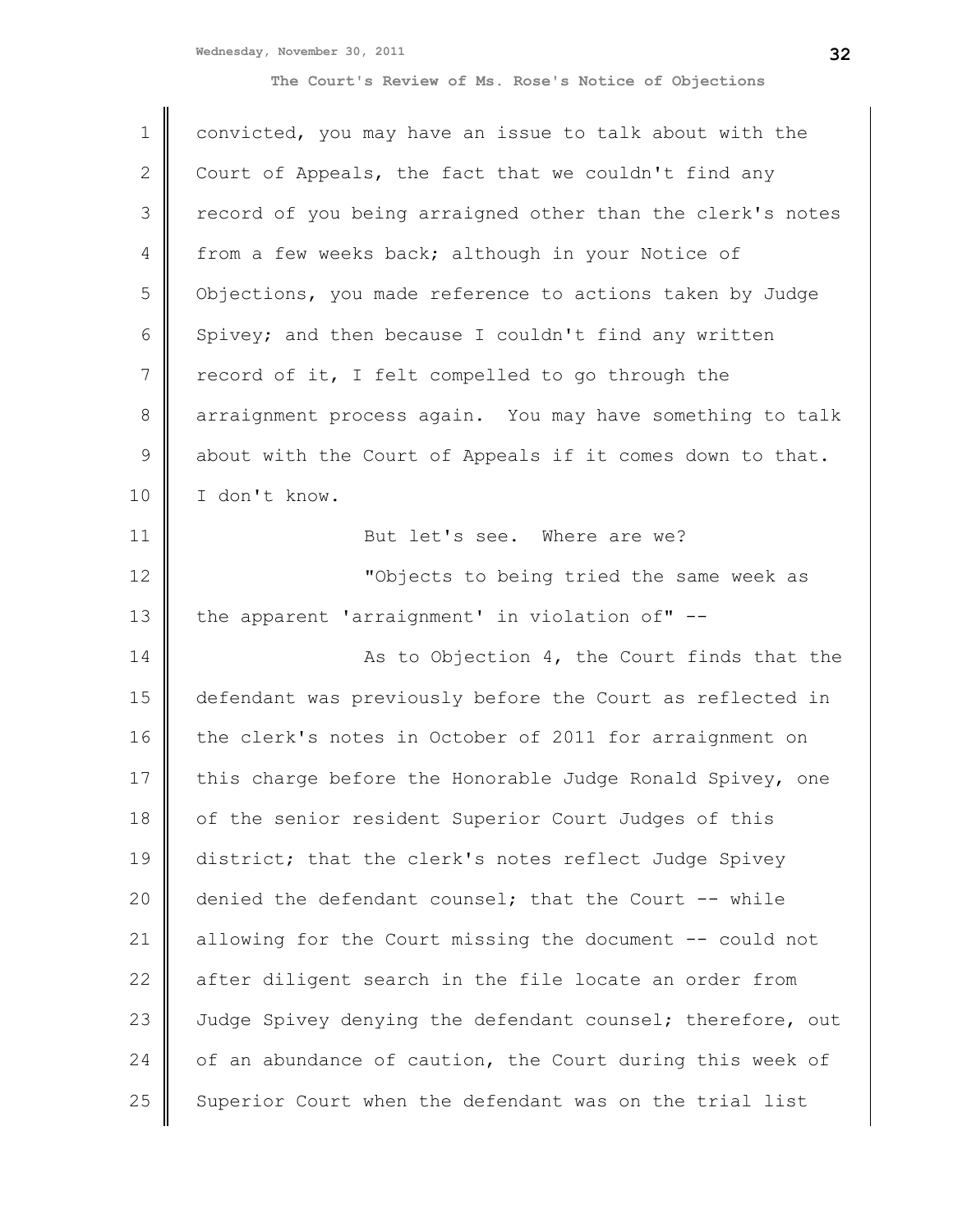**Wednesday, November 30, 2011**

| $\mathbf 1$  | arraigned the defendant a second time, and in an order     |
|--------------|------------------------------------------------------------|
| $\mathbf{2}$ | previously dictated in the file -- strike that -- in the   |
| 3            | record found that the defendant by her failure to elect    |
| 4            | had elected to represent herself.                          |
| 5            | Okay. If that's a mistake, it's in the                     |
| 6            | record. Your objections will be filed; it's of the         |
| 7            | record.                                                    |
| 8            | Listen, you're in front of a judge who                     |
| 9            | freely -- I'm a human being, and if I mess something up,   |
| 10           | that's what the Court of Appeals is up there for. This     |
| 11           | has got nothing to do with you and your sort of special    |
| 12           | objections about special appearances and lack of           |
| 13           | constitutionality. It happens every day in court. It       |
| 14           | happens every day in court with people who come in here    |
| 15           | and want their cases heard, want the Court to exercise     |
| 16           | jurisdiction over them. If somebody leaves here, and       |
| 17           | says, "Well, I think the judge got that wrong, the judge   |
| 18           | misinterpreted that statute, the judge didn't apply that   |
| 19           | case correctly," it happens every day. If it's wrong and   |
| 20           | you have a case -- and the case becomes in the posture     |
| 21           | later -- it becomes that it is to be appealed, then the    |
| 22           | Court of Appeals will have an opportunity to straighten me |
| 23           | out.                                                       |
| 24           | But it's all on record. There's nothing --                 |
| 25           | we don't do anything by smokescreen up here. Or at least   |
|              |                                                            |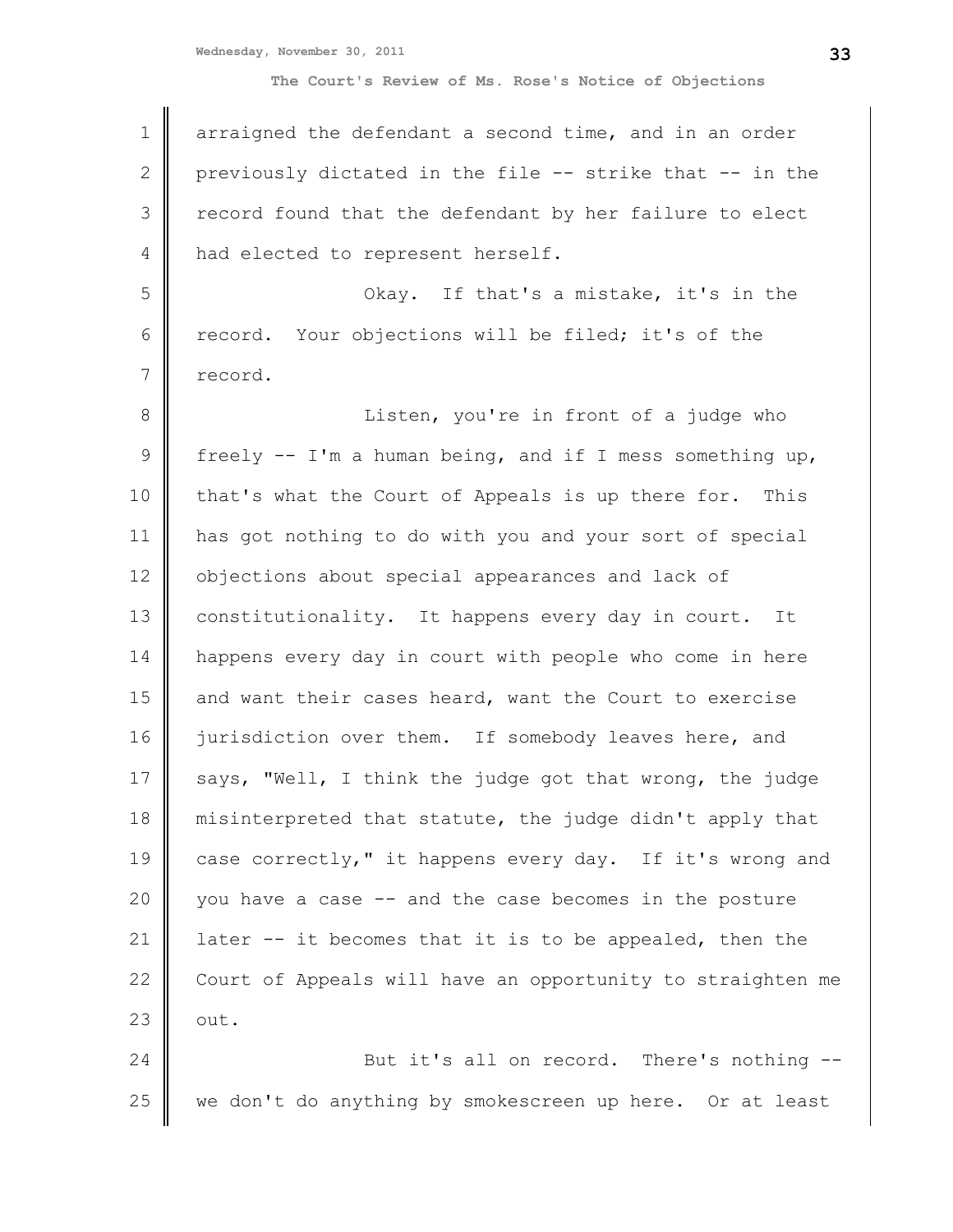**Wednesday, November 30, 2011**

**The Court's Review of Ms. Rose's Notice of Objections**

| $\mathbf 1$     | I don't. Everything will be placed in the record. All of   |
|-----------------|------------------------------------------------------------|
| $\mathbf{2}$    | your objections will be placed on the record. All of my    |
| 3               | rulings are placed on the record.                          |
| 4               | Okay. Number 5. "Objects to Judge Long's                   |
| 5               | failure to protect Rose's rights at all times and sua      |
| 6               | sponte as they arise; one said failure being indicated by  |
| $7\phantom{.0}$ | the use of a skillfully and deceptively applied traverse   |
| 8               | to subtly and coercively subject Rose to the jurisdiction  |
| $\mathcal{G}$   | of the court through issuing and applying, sua sponte,     |
| 10              | form AOC-CR-227, revised June -- 6/97 in direct opposition |
| 11              | to Rose's declared position."                              |
| 12              | Listen. There's nothing magical about that                 |
| 13              | We don't have to use that form. We can write it<br>form.   |
| 14              | out on a piece of paper. We can dictate it in the record.  |
| 15              | The form, there's nothing magical about the form or the    |
| 16              | form number or the AOC form number or when it was revised. |
| 17              | If what you're saying is, "Judge, I                        |
| 18              | disagree with the fact that you found that I was           |
| 19              | representing myself because you have exercised             |
| 20              | jurisdiction over me," to the extent this is the only      |
| 21              | jurisdiction that's been exercised over you; you've been   |
| 22              | brought into court; you've been asked what you wanted to   |
| 23              | do about a lawyer; you refused to elect -- because of      |
| 24              | that, I made an election for you. We haven't reached your  |
| 25              | jurisdictional issues.                                     |
|                 |                                                            |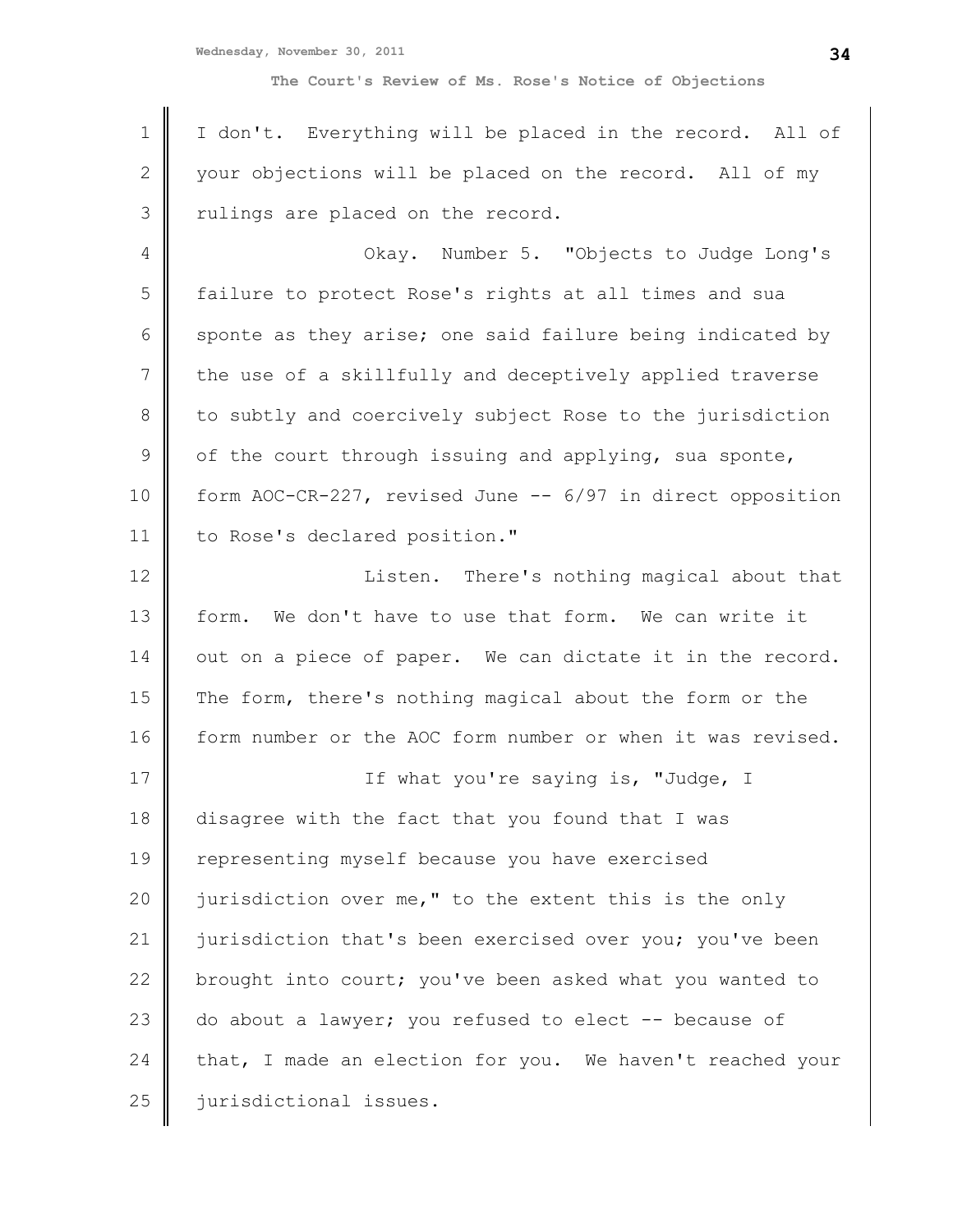| $\mathbf 1$   | Some of these sort of apply on the -- these                |
|---------------|------------------------------------------------------------|
| $\mathbf{2}$  | objections sort of apply on the same ground over and over  |
| 3             | again. You know, if you disagree with my actions in        |
| 4             | denying you court appointed counsel or denying you the     |
| 5             | right to have retained your own attorney, as I've said,    |
| 6             | that's on the record.                                      |
| 7             | And if you were -- if your jurisdictional                  |
| 8             | challenges are denied -- which we're a long way away from  |
| $\mathcal{G}$ | there -- if you were tried before the jury and if you were |
| 10            | convicted and you do appeal the case and you appeal it     |
| 11            | correctly, the Court of Appeals accepts your appeal, then  |
| 12            | all this stuff is of record. And the Court of Appeals      |
| 13            | will rule on every bit of it.                              |
| 14            | I mean, I don't know --                                    |
| 15            | MS. ROSE: The part that I'm objecting to,                  |
| 16            | Your Honor, is actually the part at the very end that      |
| 17            | "That I knowingly, willingly, understandingly<br>says:     |
| 18            | consent to trial." That's actually the part -- that would  |
| 19            | be the reason that I would not sign that waiver, because I |
| 20            | can't consent to trial if I haven't been -- jurisdiction   |
| 21            | hasn't been proven yet. I think that was part of your      |
| 22            | oral order.                                                |
| 23            | THE COURT: I don't -- yeah. That's what I                  |
| 24            | was thinking. I was thinking we didn't use that form,      |
| 25            | so through issuing --                                      |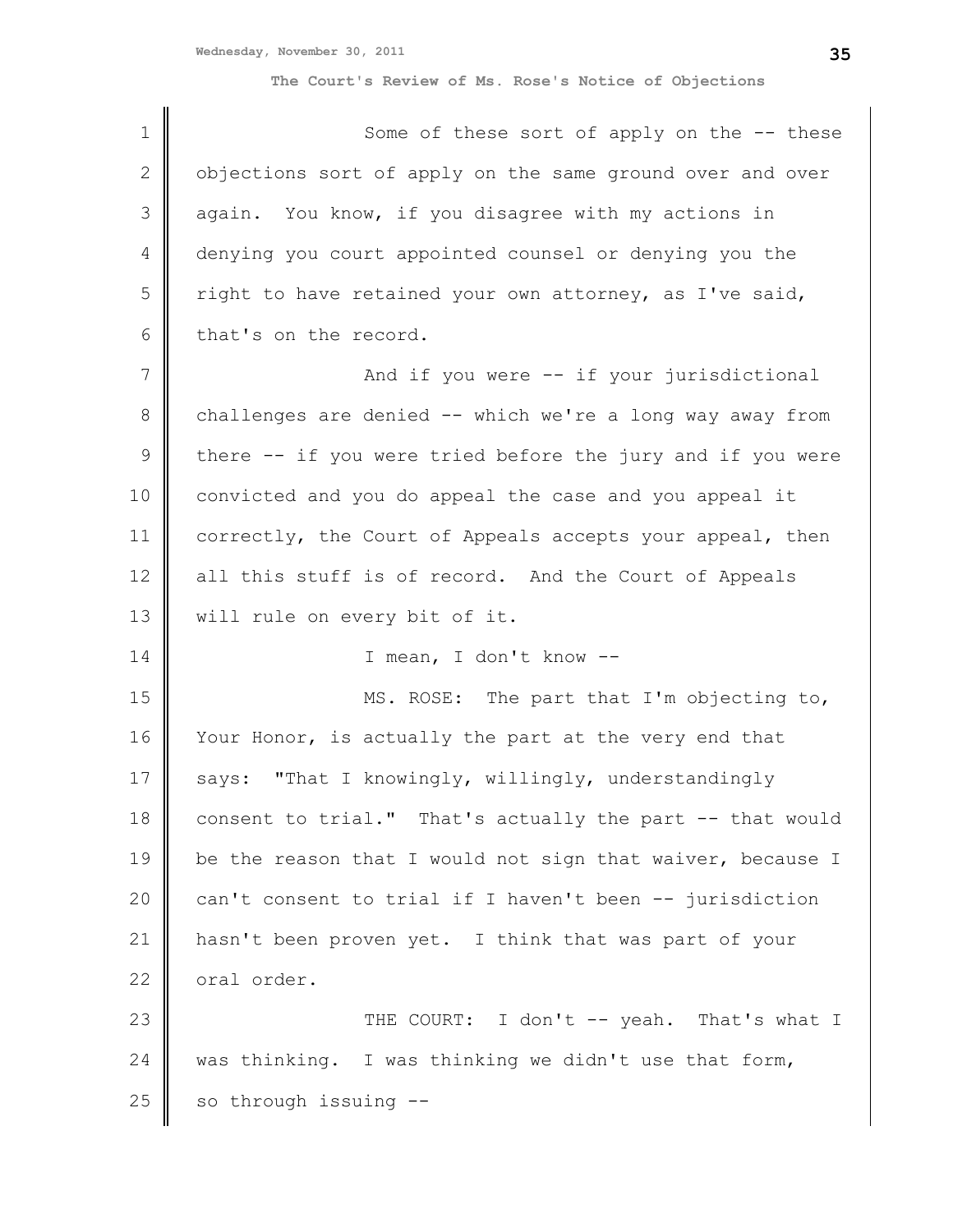| $\mathbf 1$  | Here's what your objection is: "Through                    |
|--------------|------------------------------------------------------------|
| $\mathbf{2}$ | issuing and applying, sua sponte, form AOC-CR-227, revised |
| 3            | June of '97." I don't remember using that form.            |
| 4            | MS. ROSE: I think what my issue is, that                   |
| 5            | it was pretty much verbatim. Your order, the verbal order  |
| 6            | for waiver of counsel was pretty much verbatim with        |
| 7            | respect to the form.                                       |
| $\,8\,$      | THE COURT: Let me see the form, just the                   |
| $\mathsf 9$  | waiver of counsel form.                                    |
| 10           | (Document handed to the Court.)                            |
| 11           | MS. ROSE: I think that in your oral order                  |
| 12           | one of your last points was that I "understand and         |
| 13           | appreciate the consequences of her decision.<br>The        |
| 14           | defendant has voluntarily, knowingly, and intelligently    |
| 15           | elected in open Court to be tried in this action." And     |
| 16           | that's what --                                             |
| 17           | THE COURT: Okay. Well, I don't remember                    |
| 18           | saying anything like that. What I said was you're          |
| 19           | proceeding to trial -- I think as a person proceeding pro  |
| 20           | se to trial. And I think I specifically said, you know,    |
| 21           | that you refused to make an election; because you refused  |
| 22           | to make an election, the Court was doing it for you.       |
| 23           | I mean, that's a whole different world than                |
| 24           | saying you willingly or voluntarily are giving up your     |
| 25           | right to counsel, or you're willingly or voluntarily       |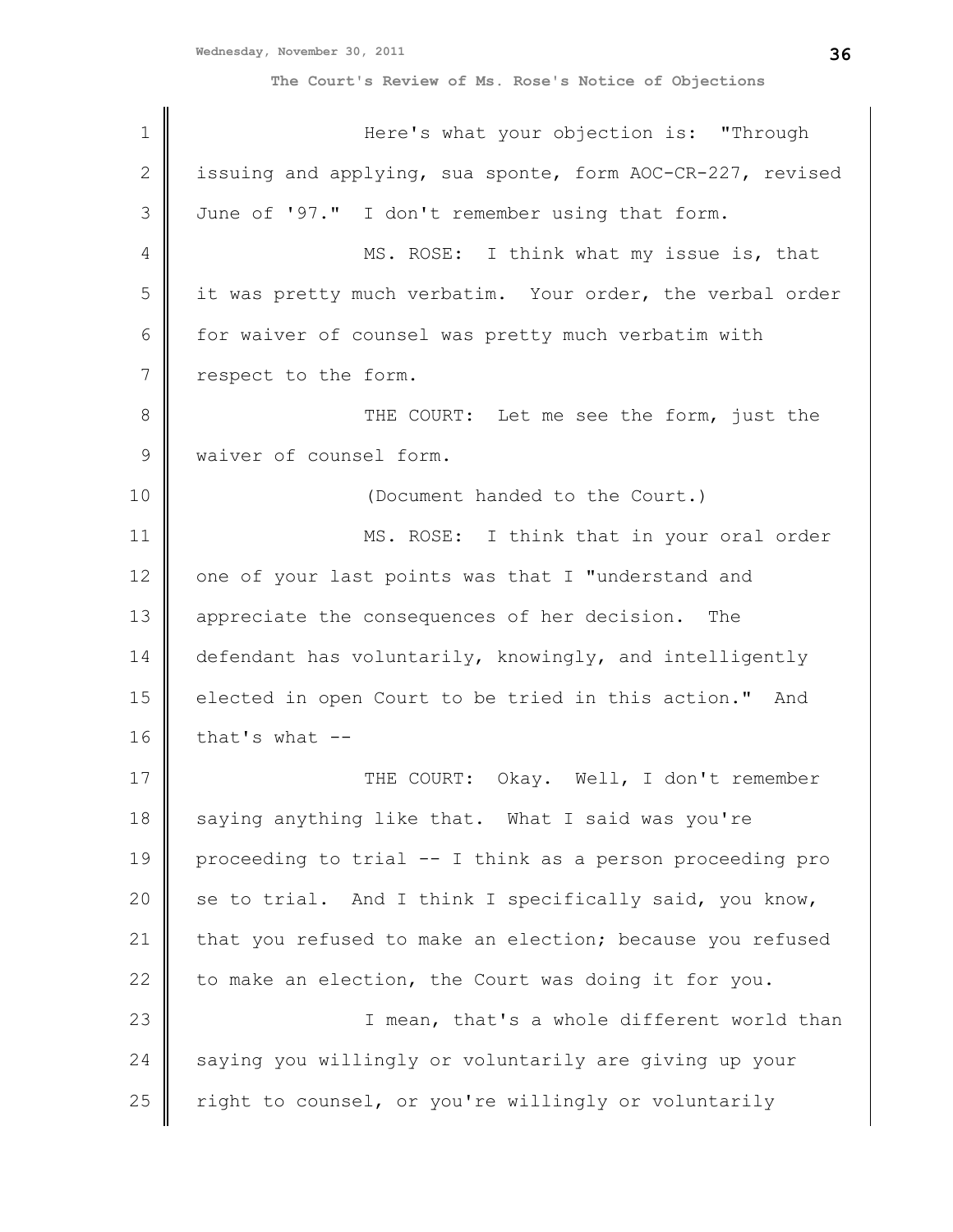| $\mathbf 1$     | ceding to the jurisdiction of the Court. I mean, we're     |
|-----------------|------------------------------------------------------------|
| $\mathbf{2}$    | gonna have a jurisdictional hearing on your motion, and I  |
| 3               | think maybe you just misheard something. I don't think I   |
| 4               | said anything like that you voluntarily submit to the      |
| 5               | jurisdiction of the Court.                                 |
| 6               | MS. ROSE: No. It was just that one line                    |
| $7\phantom{.0}$ | that I object to at the end; and I think that was just the |
| 8               | last part of your order, your oral order, if I remember    |
| $\mathsf 9$     | correctly.                                                 |
| 10              | THE COURT: "That the defendant has                         |
| 11              | voluntarily, knowingly, and intelligently elected in open  |
| 12              | court to be tried in this action?"                         |
| 13              | MS. ROSE: I believe your words were                        |
| 14              | something else, like "willingly, knowingly, and            |
| 15              | understandingly submitted yourself to trial," something in |
| 16              | that form. I'm not sure exactly. Just covering bases.      |
| 17              | THE COURT: All right. Paragraph 5,                         |
| 18              | objection denied.                                          |
| 19              | Okay. 6. "Objects to no written order                      |
| 20              | being issued by Judge Long denying Rose's Jurisdictional   |
| 21              | Challenge."                                                |
| 22              | Again, we hadn't done that yet. Okay?                      |
| 23              | There can't be an order before we've had the hearing.      |
| 24              | Okay. 7. "Objects to Judge Ronald                          |
| 25              | Spivey's prejudicial behavior when he stated in open court |
|                 |                                                            |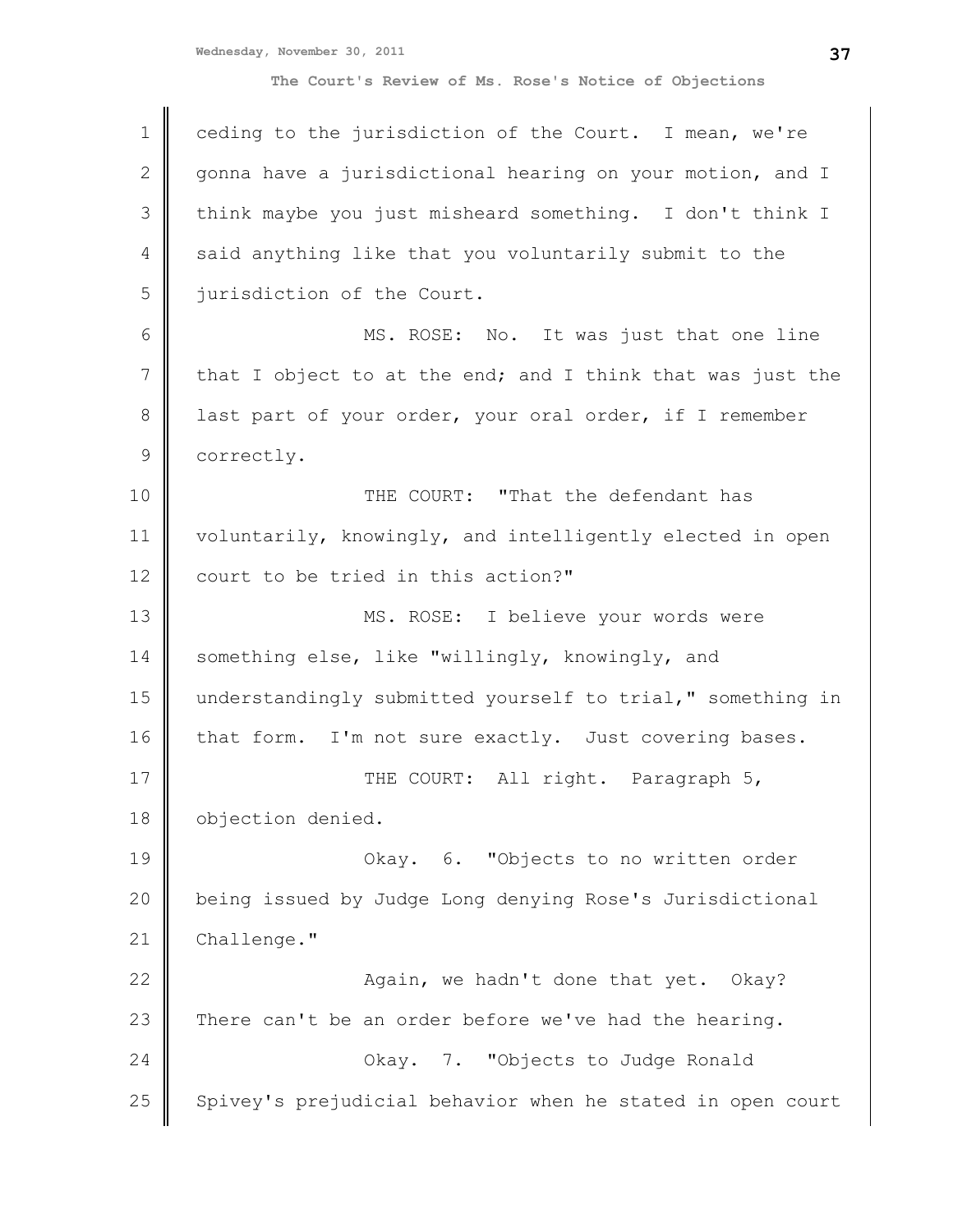| $\mathbf 1$  | on October 10th, 2011, that the Court would find it had    |
|--------------|------------------------------------------------------------|
|              |                                                            |
| $\mathbf{2}$ | jurisdiction prior to any hearing or evidence being        |
| 3            | presented contradicting Rose's position."                  |
| 4            | I'm not sure -- I wasn't here to hear Judge                |
| 5            | Spivey's words. Of course, I'm in a little bit of a        |
| 6            | predicament trying to figure out what your objection was.  |
| 7            | But it sounds like what he's saying is what I've been      |
| $\,8\,$      | telling you before; there's a trial before any evidence    |
| $\mathsf 9$  | has been presented.                                        |
| 10           | The Court will be required if we proceed to                |
| 11           | trial -- in other words, there won't be a trial until,     |
| 12           | one, your jurisdictional challenge is heard; and if you    |
| 13           | lose your jurisdictional challenge or the Court            |
| 14           | determines -- in other words, the Court determines it has  |
| 15           | jurisdiction, only then will evidence be heard, and only   |
| 16           | then will you have a trial. So I'm not sure exactly what   |
| 17           | you're objecting to.                                       |
| 18           | MS. ROSE: Judge Spivey when I was here for                 |
| 19           | a continuance in October -- when I said that, I was        |
| 20           | actually requesting a jurisdictional challenge here, he    |
| 21           | said, quote, "I'm going to find jurisdiction in your       |
| 22           | case," end quote. And so that was obviously a prejudicial  |
| 23           | statement because no evidence had been stated, nothing but |
| 24           | a -- other than a continuance --                           |
| 25           | THE COURT: Okay. Other than what you just                  |
|              |                                                            |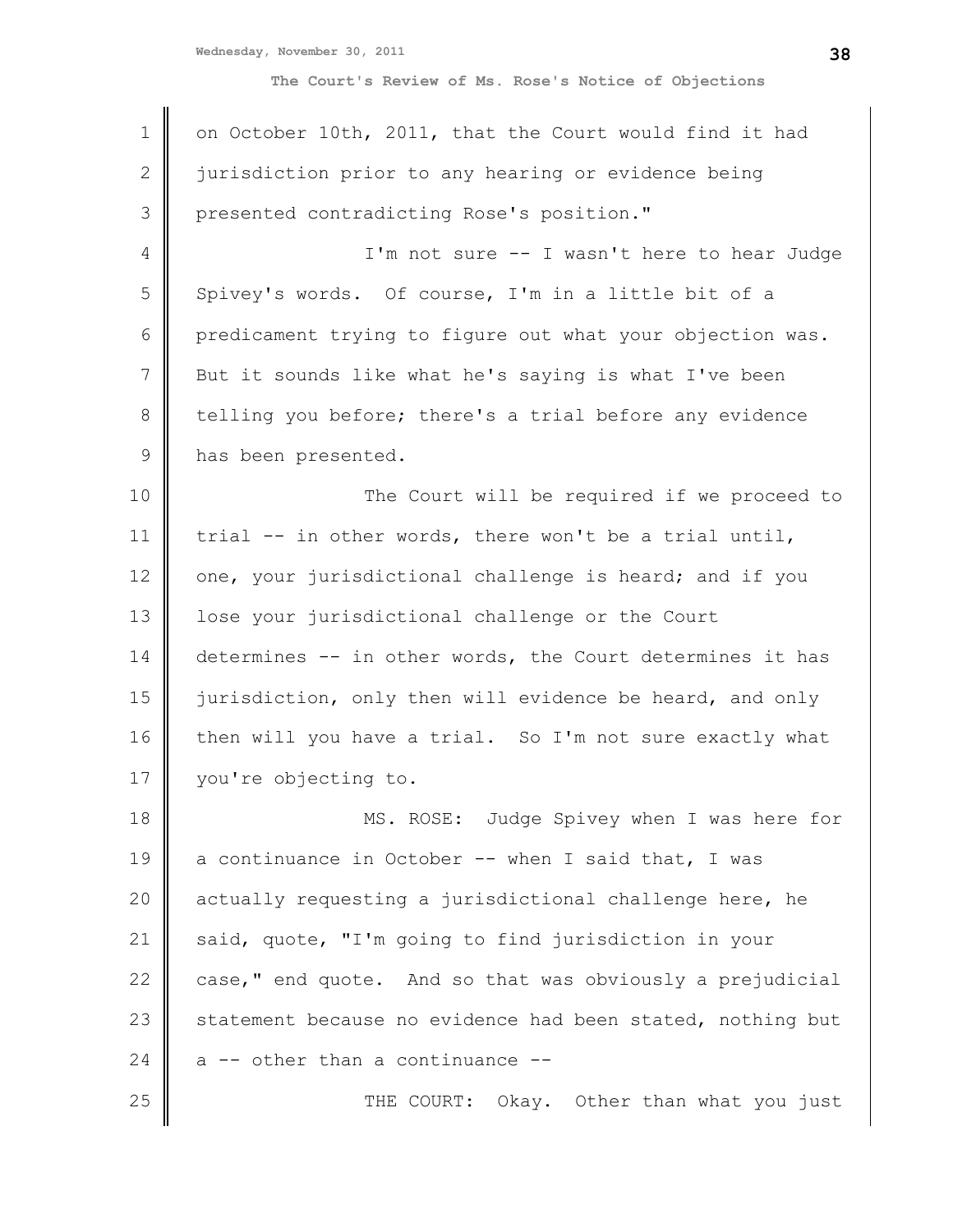| $\mathbf 1$   | told me Judge Spivey said in open court, there's no record |
|---------------|------------------------------------------------------------|
| $\mathbf{2}$  | of it in this file. There's no order from Judge Spivey in  |
| 3             | this file saying that he found jurisdiction, so -- I don't |
| 4             | know what he said to you in open court, but there's been   |
| 5             | no ruling on your jurisdictional challenge. Okay?          |
| 6             | There's nothing in this file -- not one piece of paper --  |
| 7             | that says anything about your jurisdictional challenge     |
| 8             | being ruled on by a judge.                                 |
| $\mathcal{G}$ | So, you know -- I know Judge Spivey; and as                |
| 10            | you can imagine, I guess we're friends, and he's a very    |
| 11            | nice fellow; and I can't imagine him doing anything that's |
| 12            | untoward or being rude to you or mean to you or saying     |
| 13            | that he's gonna rule on this before he's heard the motion. |
| 14            | He's too good of a judge for that.                         |
| 15            | But let's assume for the sake of argument                  |
| 16            | he didn't -- let's assume for the sake of argument I'm     |
| 17            | finding jurisdiction; that was an error; and that's not in |
| 18            | the file. That's not the law of this state.<br>Your        |
| 19            | jurisdictional challenge has not been heard. So I don't    |
| 20            | know what Judge Spivey said to you, but there's nothing to |
| 21            | object from because your jurisdictional challenge has not  |
| 22            | been heard yet.                                            |
| 23            | All right. 8. "Object to Judge Long's                      |
| 24            | acting as counsel for and representing Rose by entering on |
| 25            | the record form AOC-CR-227" --                             |
|               |                                                            |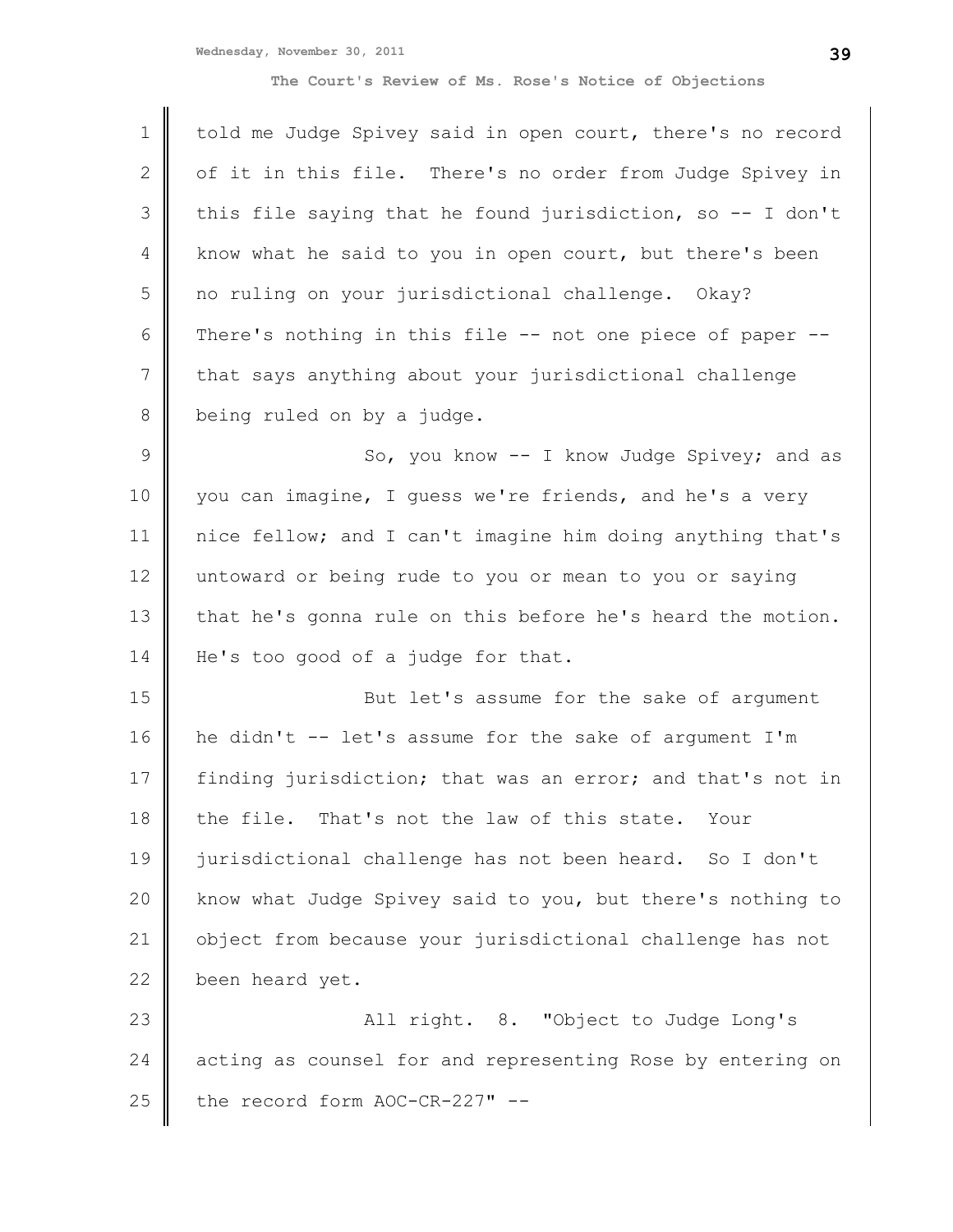| $\mathbf 1$   | Well, if what you mean, if you want to                     |
|---------------|------------------------------------------------------------|
| 2             | strike AOC-CR-227, revised June '97, which was not         |
| 3             | entered.                                                   |
| 4             | MS. ROSE: Correct.                                         |
| 5             | THE COURT: If what you mean was that the                   |
| 6             | Judge -- that I denied you counsel and said you're         |
| 7             | proceeding on your own because you have refused to make an |
| $\,8\,$       | election --                                                |
| $\mathcal{G}$ | Now, as we said now a couple of times, some                |
| 10            | of these things overlap. My ruling -- this young man       |
| 11            | right here is taking down every word you and I are saying. |
| 12            | My ruling is in the record. Every word of it. He's sworn   |
| 13            | and duty-bound not to worry about what I think the record  |
| 14            | should be; not to worry about what you think the record    |
| 15            | should be; but to write down every word as it's said. So   |
| 16            | my ruling is preserved in the record, and -- if the case   |
| 17            | goes that far, and the Court of Appeals will have a chance |
| 18            | to review it and your objections to it.                    |
| 19            | Okay. 9. "Objects to the failure of the                    |
| 20            | Court to properly 'arraign' Rose by failing to read the    |
| 21            | alleged charges and ask for a plea, which is mandated by   |
| 22            | statute."                                                  |
| 23            | I don't know anything that requires to ask                 |
| 24            | for a plea. Again, the record will -- the record will      |
| 25            | reveal what the record reveals. I don't know what Judge    |
|               |                                                            |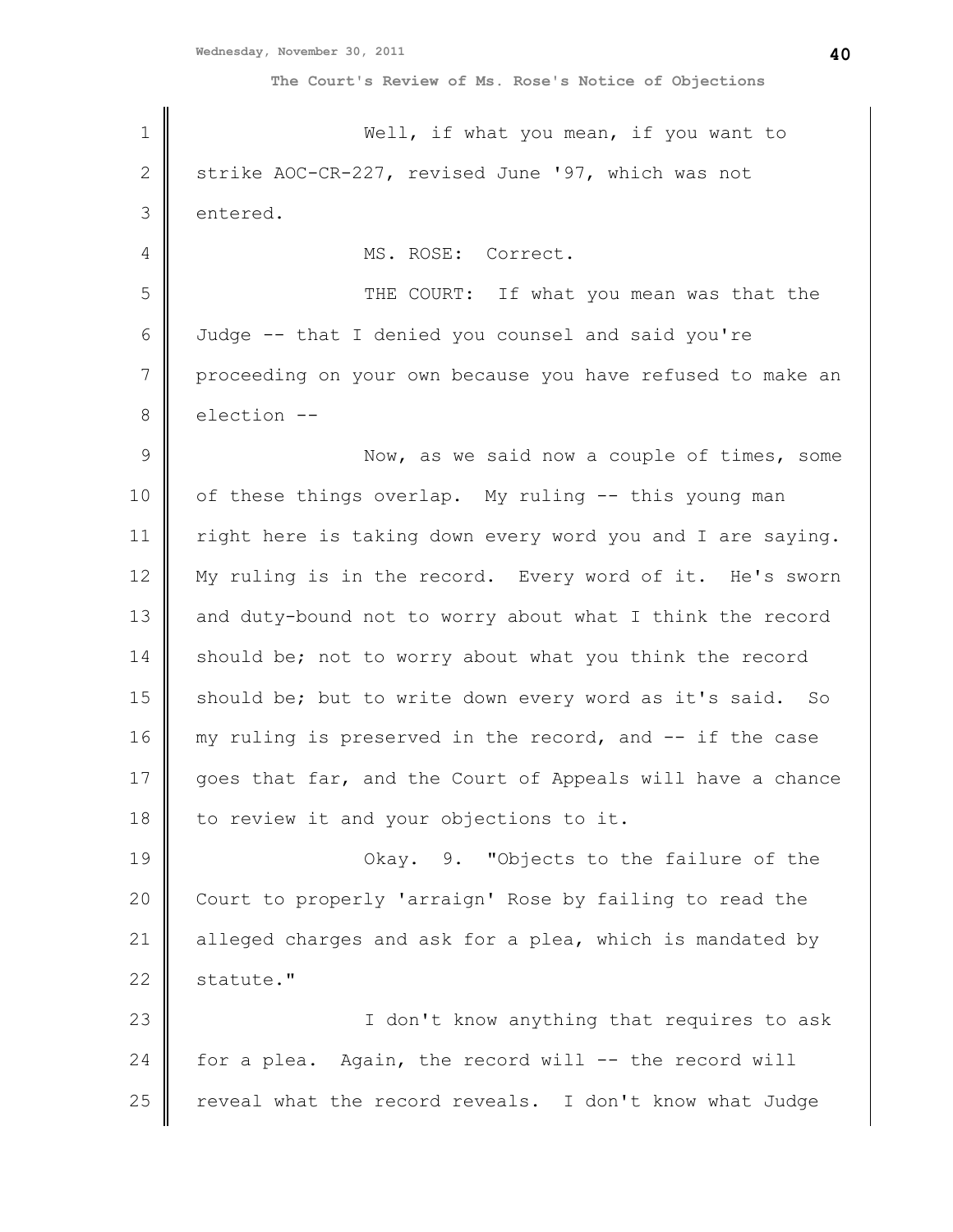| $\mathbf 1$     | Spivey did. There's a record of what Judge Spivey did.       |
|-----------------|--------------------------------------------------------------|
| $\mathbf{2}$    | Just like what you and I are saying to one another,          |
| 3               | there's a record of what Judge Spivey did. I assume that     |
| 4               | it will reflect what the defendant -- excuse me -- what      |
| 5               | the clerk's records show, that he denied you counsel, even   |
| 6               | if that somehow didn't make it into the file. But I'm        |
| $7\phantom{.0}$ | certain that I told you what you're charged with and the     |
| $8\,$           | maximum possible penalties. And that will be in the          |
| $\mathsf 9$     | record.                                                      |
| 10              | I don't remember talking about a plea.                       |
| 11              | You're free -- you correct me if I'm wrong -- your           |
| 12              | objections, your paper writings all lead me to the           |
| 13              | conclusion that you are vehemently denying that the Court    |
| 14              | has jurisdiction over you or the right to prosecute you      |
| 15              | for these charges. If you want to discuss a plea with the    |
| 16              | district attorney, you're free to do that, and I'll give     |
| 17              | you all the time to do that and let the record so reflect.   |
| 18              | I mean, I'm not trying to shortstop you                      |
| 19              | from trying to enter some type of plea in this matter.<br>If |
| 20              | you want to talk to the DA about resolving the case, I'm     |
| 21              | fine with that. And you will not be foreclosed from doing    |
| 22              | But there's no statute that requires me to inquire<br>that.  |
| 23              | of you and the district attorney if there's been a plea      |
| 24              | entered. And you will arraigned as far as the charges and    |
| 25              | the punishments you could receive, but your objections       |
|                 |                                                              |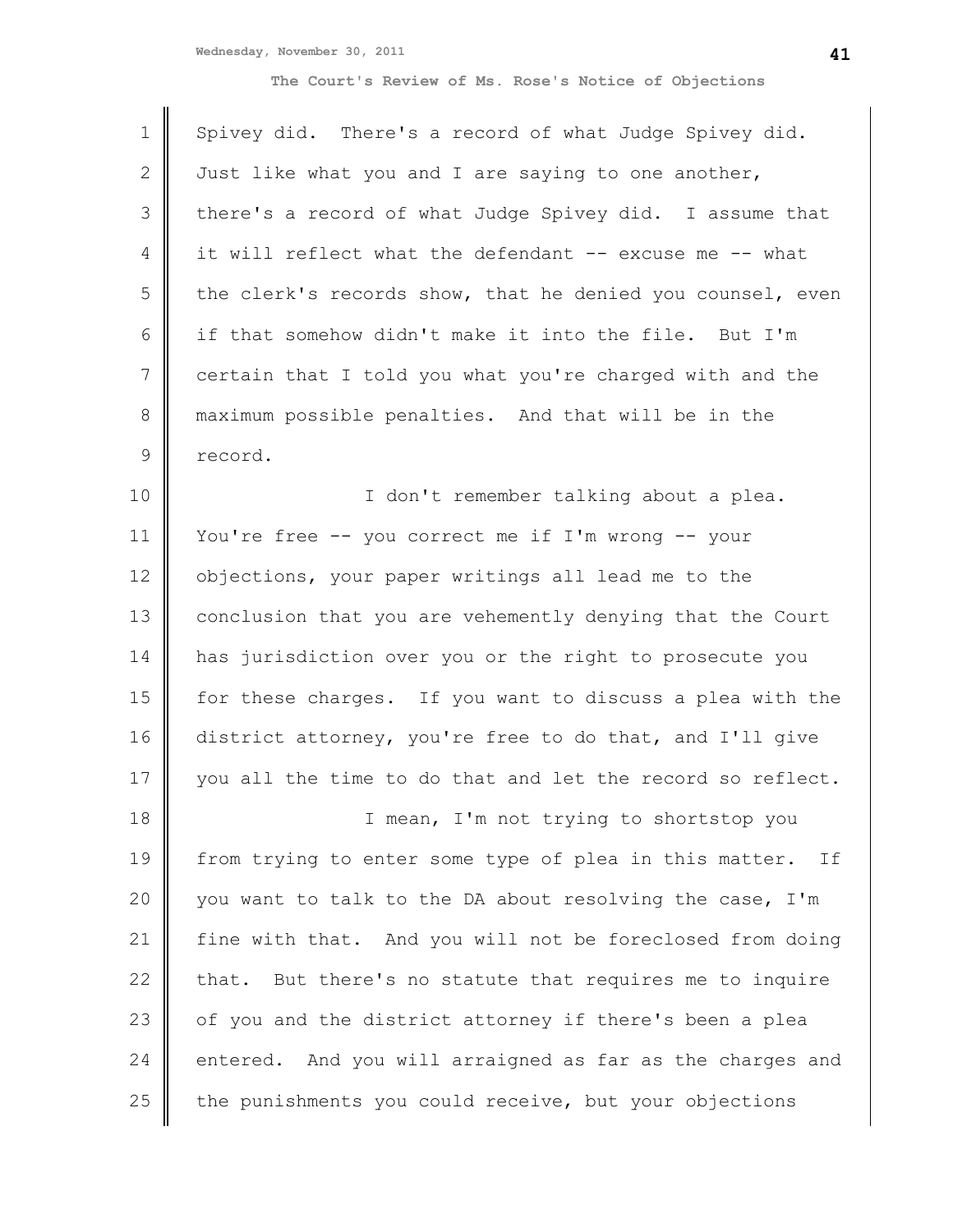| $\mathbf 1$   | will be of record.                                           |
|---------------|--------------------------------------------------------------|
| $\mathbf{2}$  | All right. Next, 10. "Objects to the ex                      |
| 3             | parte hearing with the Clerk of Court, Court Reporter, and   |
| 4             | Assistant District Attorney outside of Rose's hearing and    |
| 5             | participation, which Rose had a substantive and procedural   |
| 6             | right to attend."                                            |
| 7             | And I have not engaged in any ex parte                       |
| $\,8\,$       | hearing with the clerk of court, the court reporter, the     |
| $\mathcal{G}$ | assistant district attorney. So I don't know which judge     |
| 10            | you're talking about or what hearing you're talking about    |
| 11            | or ex parte communications you're talking about, but         |
| 12            | you're gonna have to clue me in because I don't know what    |
| 13            | you're talking about.                                        |
| 14            | MS. ROSE: This happened on Monday, and you                   |
| 15            | actually requested the court reporter and the clerk come     |
| 16            | to the bench right after I think the first time that I was   |
| 17            | And then the discussion with the DA was done after --<br>up. |
| 18            | THE COURT: The court reporter and the                        |
| 19            | clerk were called to the bench -- and I'll place them both   |
| 20            | under oath if you wish -- the court reporter and the clerk   |
| 21            | were called to the bench to inform them that I had an        |
| 22            | eye -- an ophthalmologist appointment in Asheboro, North     |
| 23            | Carolina, at 3:45 p.m., and to allow them to plan their      |
| 24            | day accordingly as I would be required to leave court at     |
| 25            | 2:45 p.m. in order to make my ophthalmologist appointment    |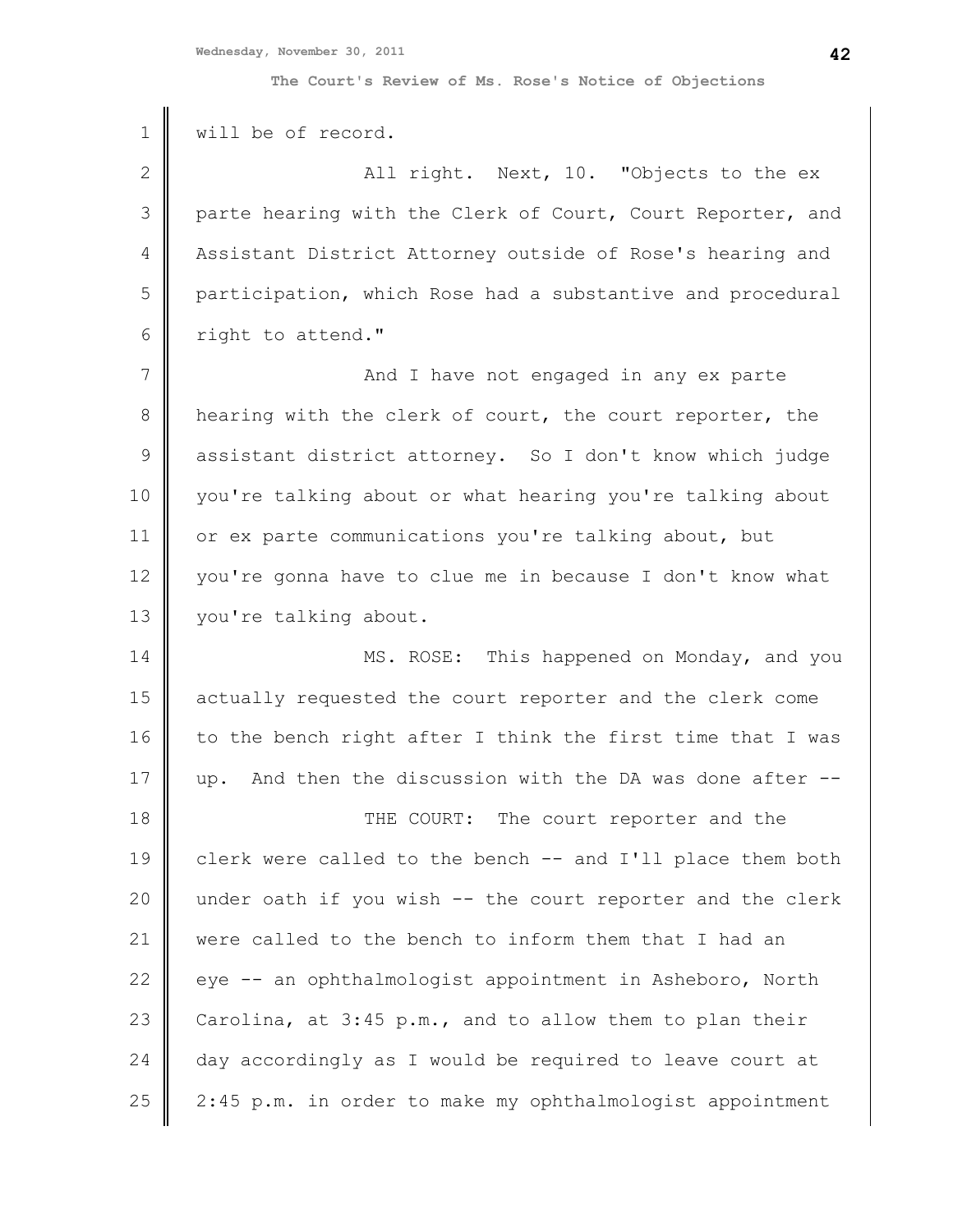| $\mathbf 1$ | at 3:45 p.m.                                               |
|-------------|------------------------------------------------------------|
| 2           | And further, I informed them that I had a                  |
| 3           | continuing judicial education program Friday. I had not    |
| 4           | had the opportunity to speak to the clerk or the court     |
| 5           | reporter; they're required to be in court when I'm in      |
| 6           | court; and they were called to the bench to inform them of |
| 7           | my schedule for the week and so they could plan            |
| 8           | accordingly.                                               |
| 9           | MS. ROSE: Thank you for the clarification.                 |
| 10          | THE COURT: Yes, ma'am.                                     |
| 11          | The DA and I have had no ex parte                          |
| 12          | communication about this case. The district attorney's     |
| 13          | charged with prosecuting the docket.                       |
| 14          | And, Miss Rose, I don't know how long you                  |
| 15          | were here that day. I would say probably the district      |
| 16          | attorney approached the bench four times, five times, six  |
| 17          | times in that day -- I don't know -- to say, "Judge, this  |
| 18          | is what's coming up next," or "Judge, this is -- we're     |
| 19          | okay to take a lunch break," and convey information like   |
| 20          | that to the Court. It has nothing to do with any           |
| 21          | particular case; and your case has not been discussed ex   |
| 22          | parte.                                                     |
| 23          | MS. ROSE: Thank you.                                       |
| 24          | THE COURT: All right. Number 11.                           |
| 25          | "Objects to the Court's allowance of the submittal of the  |
|             |                                                            |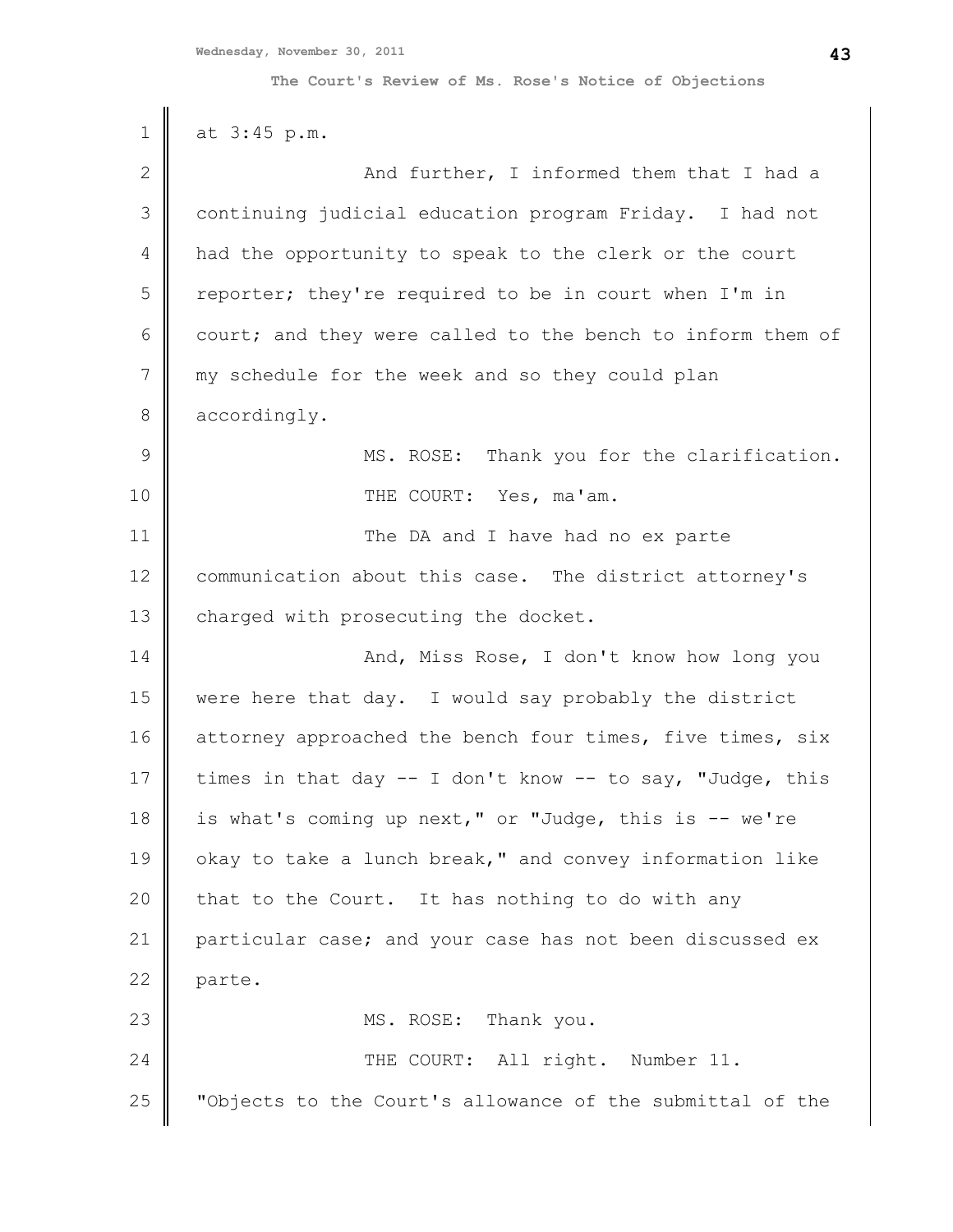```
Wednesday, November 30, 2011
```

| $\mathbf 1$   | DA's 'Responsive Brief on Constitutionality and            |
|---------------|------------------------------------------------------------|
| 2             | Jurisdiction' out of time and one day before the scheduled |
| 3             | hearing, denying Rose's procedural due process."           |
| 4             | Okay. Let's see. I forgot when the DA                      |
| 5             | filed his brief.                                           |
| 6             | MS. ROSE: 23 of November.                                  |
| 7             | THE COURT: Okay. And what was the --                       |
| 8             | let's see.                                                 |
| $\mathcal{G}$ | Monday was what day, Madam Clerk?                          |
| 10            | MS. ROSE: 28th. I'm sorry.                                 |
| 11            | CLERK: 28th.                                               |
| 12            | MS. ROSE: I'm sorry.                                       |
| 13            | THE COURT: When did you get a copy of it,                  |
| 14            | Miss Rose?                                                 |
| 15            | MS. ROSE: I received it on Friday evening                  |
| 16            | on the holiday weekend by U.S. Mail.                       |
| 17            | THE COURT: And you're saying one day                       |
| 18            | before the scheduled hearing?                              |
| 19            | MS. ROSE: About one business day, correct.                 |
| 20            | THE COURT:<br>Okay.                                        |
| 21            | MS. ROSE: And the Notice of Prearraignment                 |
| 22            | Special Appearance that I filed actually requests that the |
| 23            | prosecution's proof be in writing and provide at least 30  |
| 24            | days prior to arraignment in order to file rebuttal; and I |
| 25            | think seeing as I filed my paperwork before the 10th of    |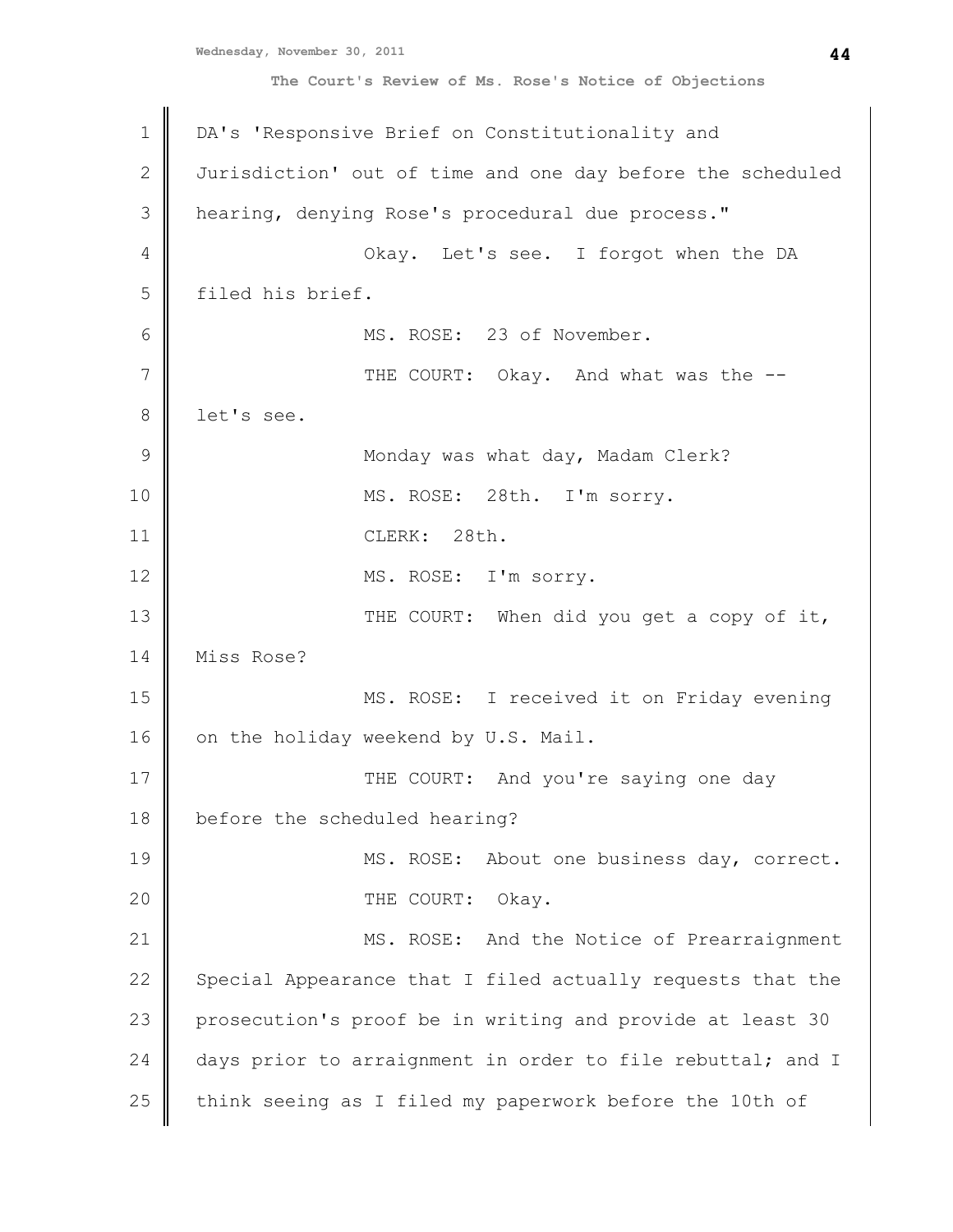1 2 3 4 5 6 7 8 9 10 11 12 13 14 15 16 17 18 19 20 21 22 23 24 25 October, that that would have given the prosecution ample time to be able to do that. THE COURT: All right. Well, I don't deny that you could have had more time to review their brief; but nonetheless, you had more than 48 hours over the weekend to look at it before the Court began on Monday. And your objection to the Court considering the DA's responsive brief for failure of the DA to file it in that timely fashion is denied. Again, that's on record. If that's an error and the case gets to the Court of Appeals, they'll have an opportunity to review it. All right. Number 12. "Objects to being denied substantive and procedural due process, a substantive right, by being denied the above merits as stated in Rose objections." I'll ask you to interpret this for me. As I interpret this, this is a catchall saying that since all the 11 above in your opinion have not been complied with, then you have been denied substantive and procedural due process, and your rights have been violated. MS. ROSE: Correct. THE COURT: Okay. The Court has placed its ruling on all the objections on the record, and the Objection 12 is denied. Okay. Let's see if I can find -- hold on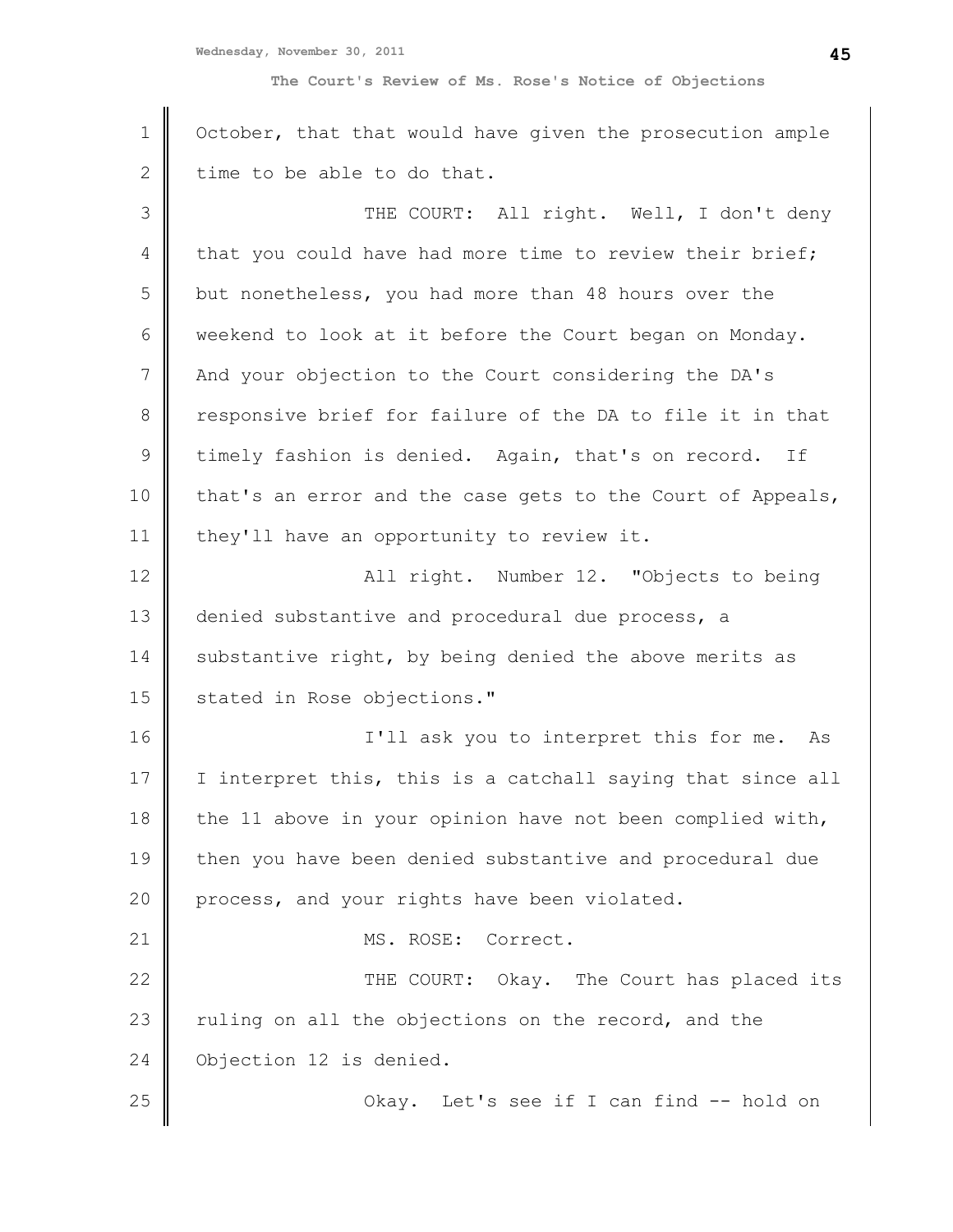1 2 3 4 5 6 7 8 9 10 11 12 13 14 15 16 17 18 19 20 21 22 23 24 25 one second. Let me make sure I get all of this in the record. (Pause in the proceedings at 10:26 a.m.) THE COURT: Madam Clerk, would you make sure that we file this document entitled, please, Notice of Objections that is stamp-filed today, including a document attached which appears to be a photocopy of the North Carolina registration card and a Certificate of Service executed by Miss Amanda Lea Rose. If you make sure those get filed and stamped today's date. CLERK: Yes, sir. THE COURT: Thank you, ma'am. Okay. All right. It is my understanding, Miss Rose, that you have filed several paper writings, which we went through as court began, that are in essence -- however we want to characterize them -- a jurisdictional challenge to the right of this court to have personal jurisdiction over you to proceed with this trial. Is that correct? MS. ROSE: Personal and territorial. Yes. That's right. THE COURT: All right. Okay. We're ready to hear your jurisdictional challenges, ma'am. MS. ROSE: Okay. As noted here and as on the record several times, I am here on special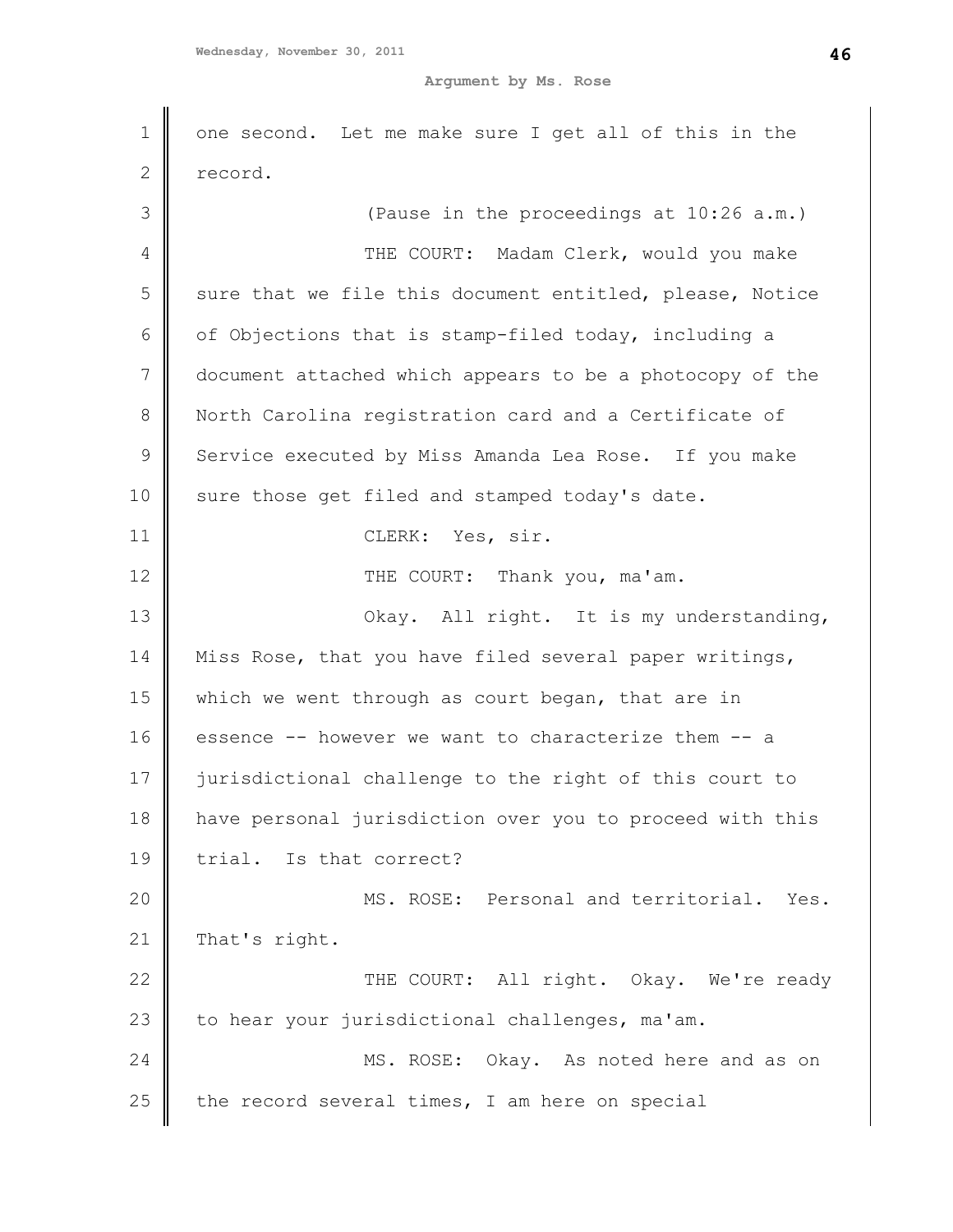1 2 3 4 5 6 7 8 9 10 11 12 13 14 15 16 17 18 19 20 21 22 23 24 25 appearance -- REPORTER: I can't hear, Your Honor. THE COURT: You're doing fine, Miss Rose. You're talking too fast. If you'll slow down just a little bit. As I said, it is essential that the court reporter write down every word that everybody says. So if you'll just slow down just a wee bit so he can keep up with you. Thank you very much. Go ahead. MS. ROSE: As noted on the form, I am not -- I am a resident of the State of North Carolina but not of the State of North Carolina purportedly created by the Reconstruction Acts of the 39th Congress. And the affidavit I have submitted has established that. Also, on page 2 of that document: "Amanda Lea Rose claims that two states named 'The State of North Carolina' have purportedly entered the American Union. One entered on November 21st, 1789, as an original party to the United States Constitution. The other purportedly entered the Union on June 25th, 1868, as a 'new state.'" I am here challenging the lawfulness of the new state, and I claim that all Congressional Reconstruction Acts purporting to annul the original state through conquest, subjugated its citizenry, and create a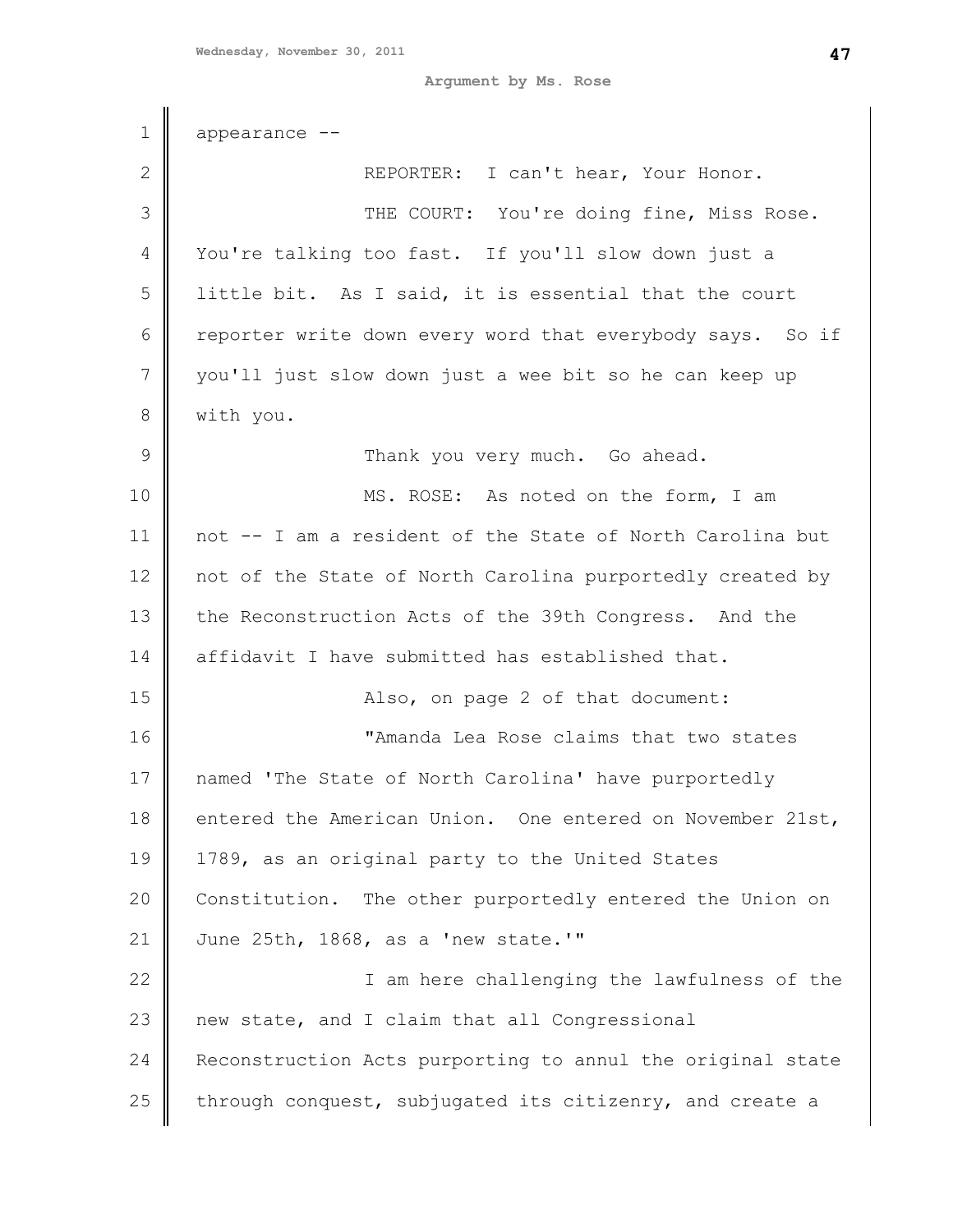| $\mathbf 1$    | new state and admit said new state into the American Union |
|----------------|------------------------------------------------------------|
| $\overline{2}$ | in times of declared national peace, without the consent   |
|                |                                                            |
| 3              | of the free people -- or the body politic -- being         |
| 4              | represented during the passage of said Congressional Acts, |
| 5              | that it's repugnant to and in violation of the Fifth       |
| 6              | Article of Amendment of the Constitution of the United     |
| 7              | States stating that: "No person shall be deprived of       |
| 8              | life, liberty, or property without due process of law."    |
| 9              | And I think I have also submitted -- if                    |
| 10             | not, there are Congressional Acts of the 39th Congress,    |
| 11             | which is just a printout of the actual Reconstruction      |
| 12             | Acts.                                                      |
| 13             | And I'm stating that: "The purported                       |
| 14             | 'State' prosecuting this action does not meet the lawful   |
| 15             | requirements, which would give it legal standing as a      |
| 16             | state of freemen, whose government and laws originate from |
| 17             | the consent of the governed," because of the               |
| 18             | Reconstruction Acts once again.                            |
| 19             | And that I do not meet the minimum contact                 |
| 20             | requirements necessary to be brought within the            |
| 21             | jurisdiction of said State.                                |
| 22             | And there can only be one lawful                           |
| 23             | jurisdiction calling itself the State -- or the            |
| 24             | Republic -- of North Carolina because the United States    |
| 25             | Constitution Article 4, Section 3, clause 1 states:<br>"No |
|                |                                                            |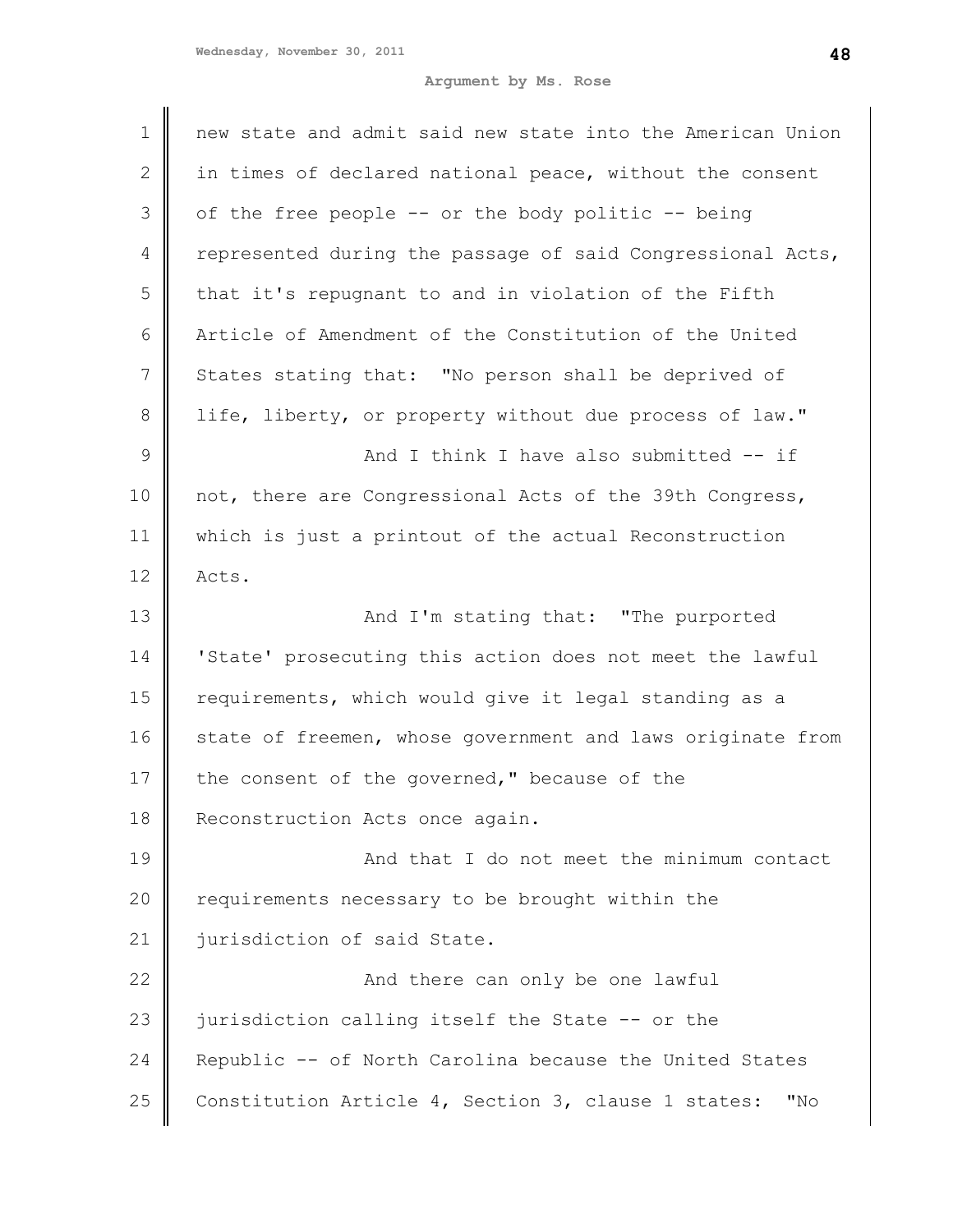| 1            | new state shall be formed or erected in the form or        |
|--------------|------------------------------------------------------------|
| $\mathbf{2}$ | jurisdiction of another state."                            |
| 3            | And so my remedy in said --                                |
| 4            | Well, before I get to the remedy, by                       |
| 5            | memorandum is a point-by-point historical review of the    |
| 6            | history of North Carolina and its chain of title and with  |
| 7            | the war between the states. It pick-ups with the           |
| $\,8\,$      | Reconstruction, which was done in 1867 after peace had     |
| 9            | been declared after the states were supposedly readmitted  |
| 10           | back into the Union, according to the Congressional        |
| 11           | Record; and as such, the freemen of North Carolina were    |
| 12           | not allowed to participate in the establishment of         |
| 13           | supposed new government, which the Reconstruction Acts     |
| 14           | required; and as such, the current state does not have an  |
| 15           | unbroken chain of title over the soil of North Carolina.   |
| 16           | As such, this state was reestablished as                   |
| 17           | written on the proclamation and as well as the Declaration |
| 18           | of Reestablishment in 1997. And is a -- is the de jure     |
| 19           | state with the lawful chain of title to the soil of North  |
| 20           | Carolina, and I am a citizen of that de jure state -- or   |
| 21           | de jure.                                                   |
| 22           | My Latin is not very good either.                          |
| 23           | And as such, all I am requesting rather                    |
| 24           | simply is for the state to put on record its               |
| 25           | constitutional foundations and to prove its chain of       |
|              |                                                            |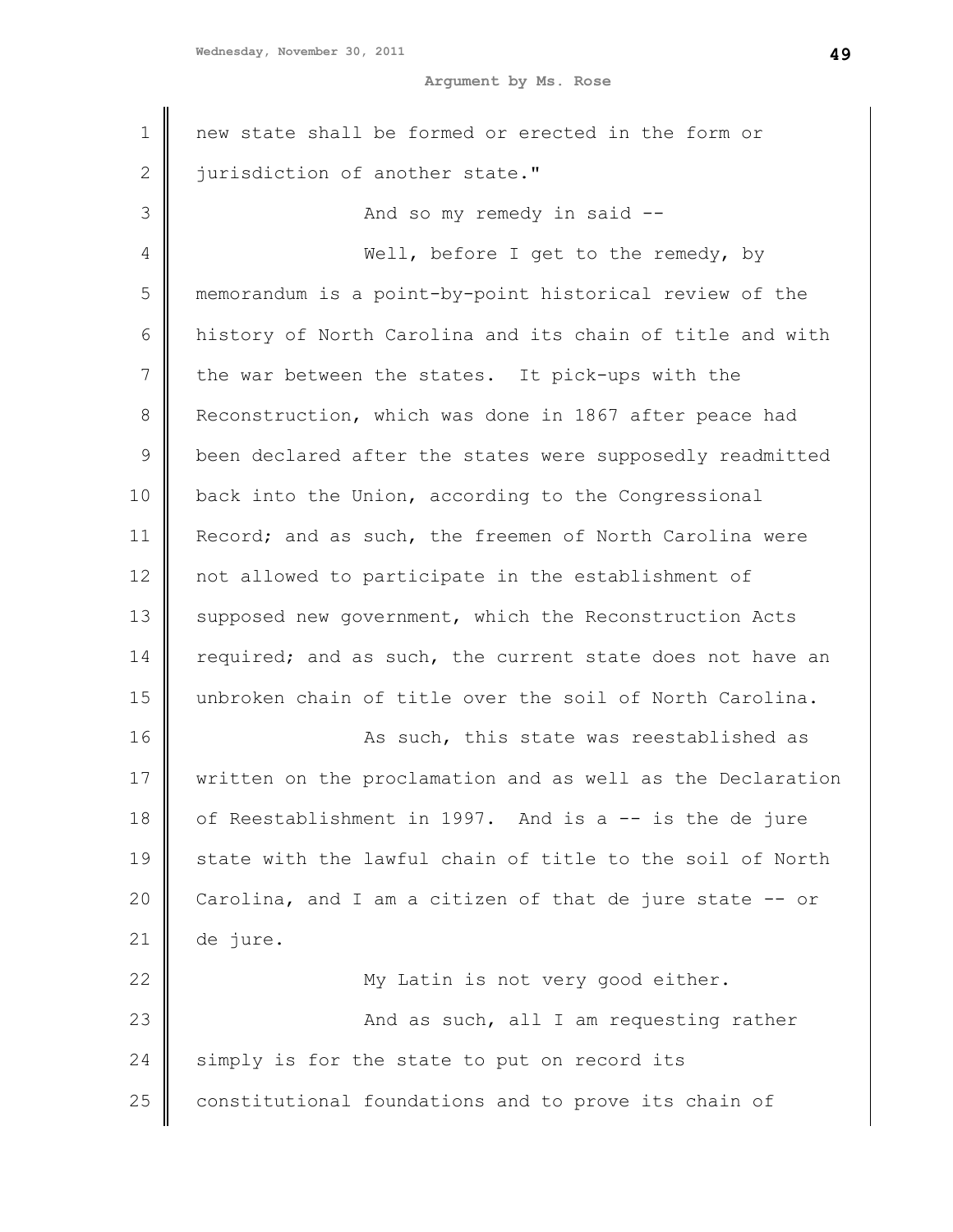| 1           | custody of title to the soil of North Carolina.            |
|-------------|------------------------------------------------------------|
| 2           | THE COURT: Okay. You helped me understand                  |
| 3           | your argument a little bit; but that's what a lot of folks |
| 4           | on both sides died for in the Civil War -- or wasn't it -- |
| 5           | to determine whether or not the Union was divisible and    |
| 6           | states could freely join and leave. And I thought at the   |
| 7           | end of it we resolved that -- you know, my family having   |
| 8           | lived in the South all its life as far back as the memory  |
| $\mathsf 9$ | of man runneth not, but I thought we resolved that with    |
| 10          | the states of the Union being indivisible, and that the    |
| 11          | southern states weren't free to leave.                     |
| 12          | And I guess what I'm having a little bit                   |
| 13          | difficult time is accepting your notion that North         |
| 14          | Carolina left the Union and was not part of the United     |
| 15          | States of America when that's -- I believe that's what --  |
| 16          | that's pretty much what the Civil War was involving.       |
| 17          | MS. ROSE: You're correct. But also my                      |
| 18          | assumption is as far as secession, was that secession      |
| 19          | wasn't in the history of the United States. And I          |
| 20          | mentioned that in my memorandum, that it is in fact we     |
| 21          | seceded from Britain with the Declaration of Independence, |
| 22          | and we seceded from the Articles of Confederation.         |
| 23          | So while that's not my issue at hand as far                |
| 24          | as the legality of secession, it's also -- it was stated   |
| 25          | in the Congressional Record before the war started that    |
|             |                                                            |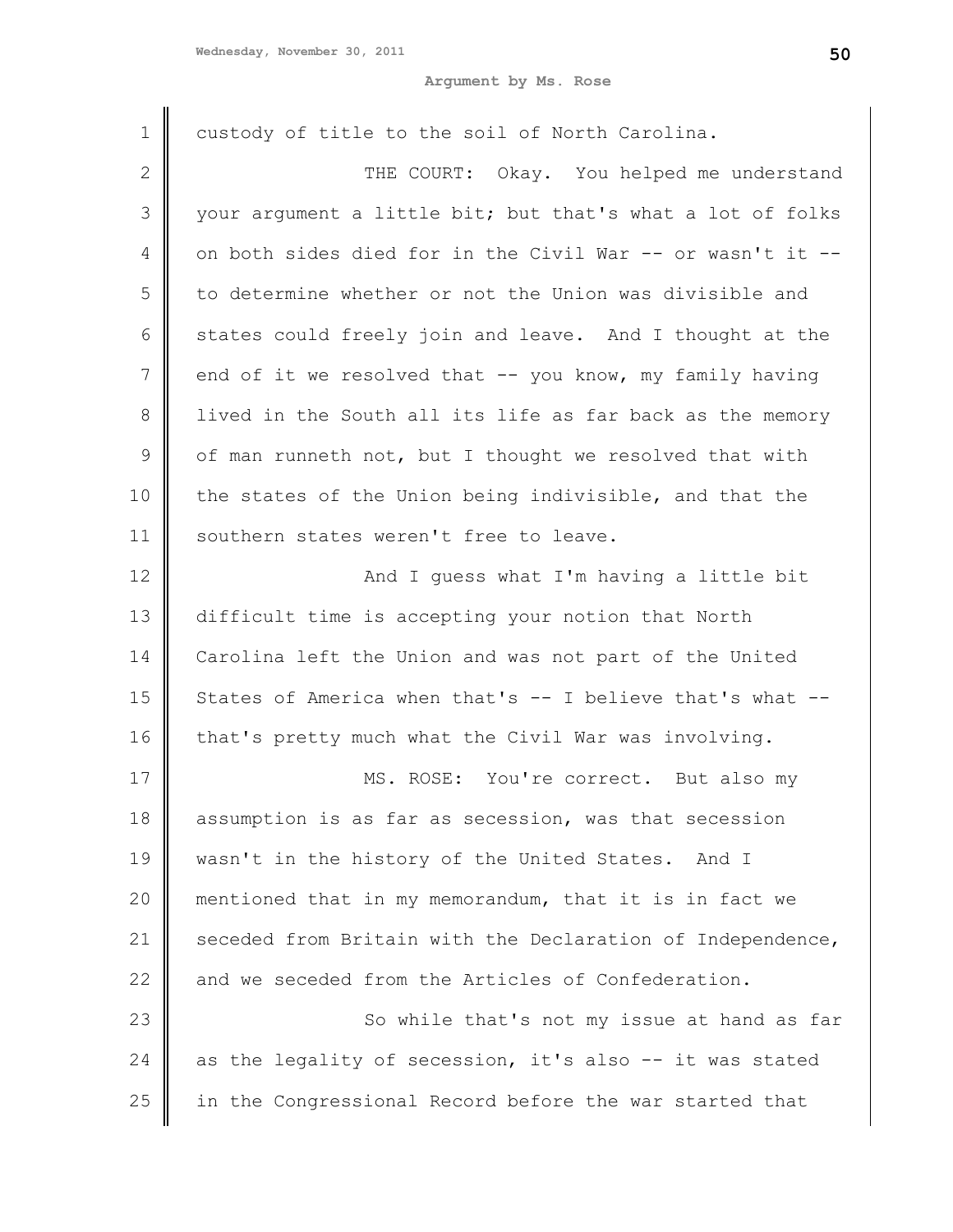| $\mathbf 1$ | this war was not going to be one for conquest or           |
|-------------|------------------------------------------------------------|
| $\mathbf 2$ | subjugation.                                               |
| 3           | And then after the war was over, the                       |
| 4           | Reconstruction Acts -- essentially Congress took power and |
| 5           | said that we are going to decide that this is for the      |
| 6           | purposes of conquests and subjugation and in requiring     |
| 7           | Fourteenth Amendment to be passed before the states were   |
| 8           | allowed to be readmitted into the Union. They -- well, as  |
| 9           | it was in the Fourteenth Amendment, that anybody who had   |
| 10          | participated in the rebellion could not vote. So it was    |
| 11          | an election of the carpetbaggers and the newly freed       |
| 12          | blacks, but that no one -- I think that was the fourth     |
| 13          | section of the Fourteenth Amendment, which had been much,  |
| 14          | much later struck.                                         |
| 15          | But at the time they were not allowed to                   |
| 16          | participate in the government, and as such the body        |
| 17          | politic of the government changed and the ones that were   |
| 18          | being elected as in the surrender letter for Governor      |
| 19          | Holden and -- Governor Worth to Governor Holden, who was   |
| 20          | appointed as the governor, he stated that he doesn't       |
| 21          | recognize the new government because it was not put in     |
| 22          | place by the consent of the people that would be governed; |
| 23          | which is the essential essence of the government, is to be |
| 24          | put in place by the consent of the governed.               |
| 25          | So a lot of people try to say that it was                  |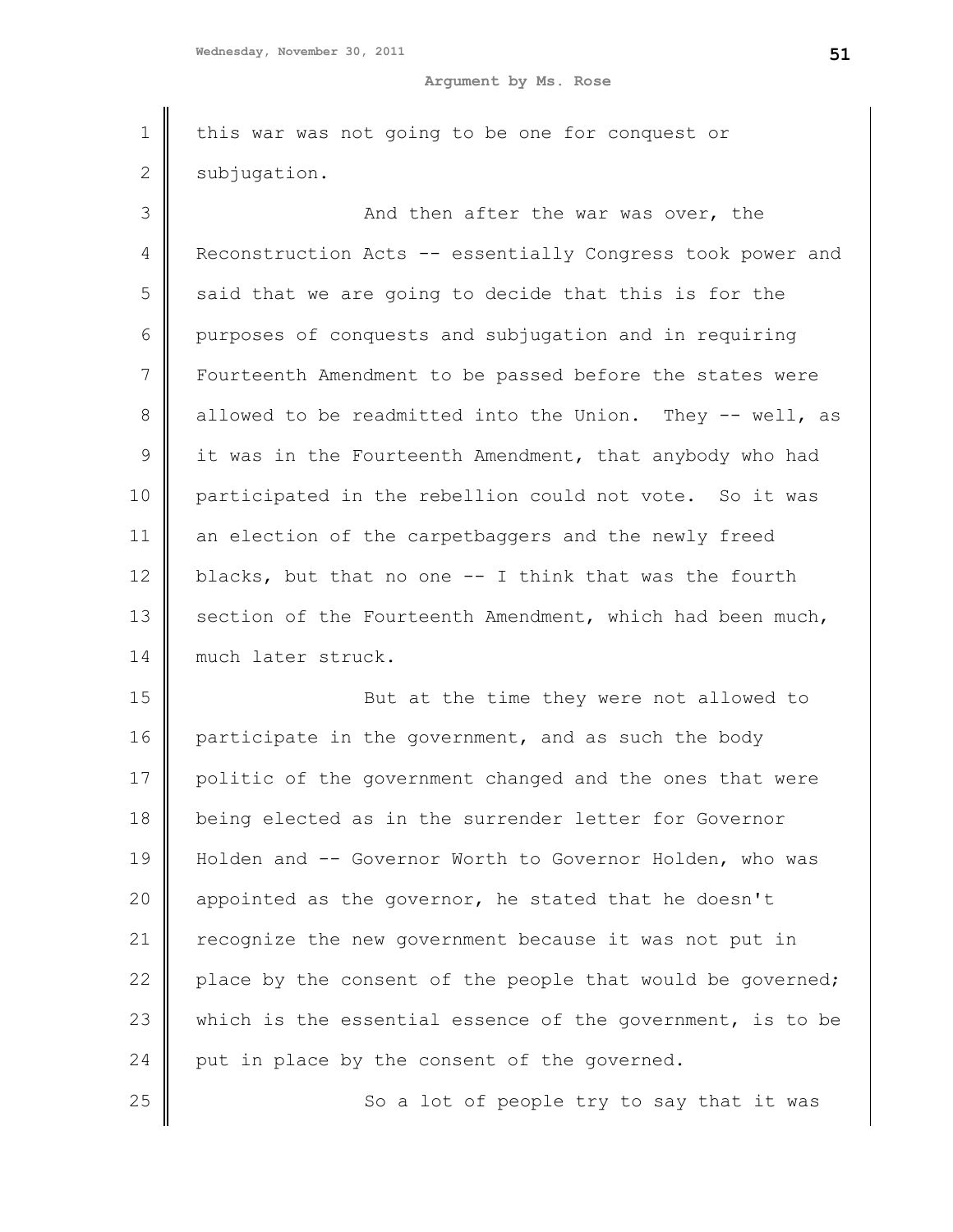| 1              | readmitted into the Union when in fact it was not            |
|----------------|--------------------------------------------------------------|
| $\overline{2}$ | readmitted into the Union because a brand new government,    |
| 3              | which was established through Military Order $120$ , was $-$ |
| 4              | completely changed the body politic, and therefore changed   |
| 5              | the government itself and created a broken chain of title.   |
| 6              | That was a really long sentence.                             |
| 7              | THE COURT: Broken chain of title from the                    |
| 8              | adoption of the United States Constitution?                  |
| $\mathcal{G}$  | MS. ROSE: From the North Carolina State                      |
| 10             | Constitution of November 21st, 1789, because of course       |
| 11             | then the states then had the state's rights, and then it     |
| 12             | was the state's. We were a Union and not a nation, and       |
| 13             | the Fourteenth Amendment required us to become national      |
| 14             | citizens. And because we were not allowed to participate     |
| 15             | in that as a -- well, not myself personally -- but           |
| 16             | ancestors were not allowed to participate in that election   |
| 17             | or with the validation of the Fourteenth Amendment, then a   |
| 18             | new government was created by Congress, and as such did      |
| 19             | not include the freemen of North Carolina or many of the     |
| 20             | other states. We stand in a very unique position because     |
| 21             | we do have the surrender letter from the elected governor    |
| 22             | to Governor Holden.                                          |
| 23             | THE COURT: Well, that's a letter from                        |
| 24             | Governor Worth --                                            |
| 25             | MS. ROSE: Worth. Yes, sir. Yes.                              |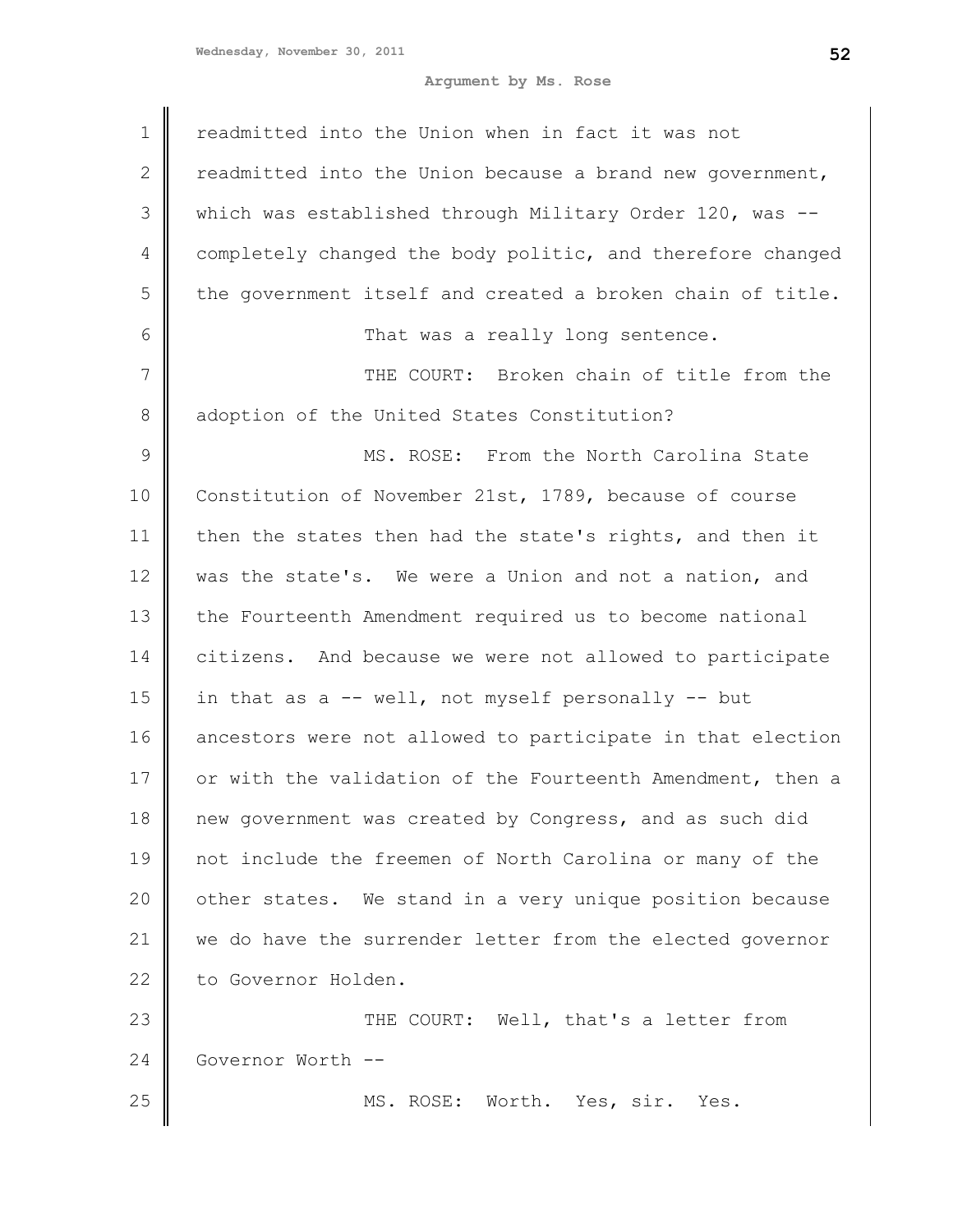| $\mathbf 1$  | THE COURT: That says what?                                 |
|--------------|------------------------------------------------------------|
| $\mathbf{2}$ | MS. ROSE: It's in the paperwork, Your                      |
| 3            | Honor. And that was the one that was handwritten by the    |
| 4            | governor, and it states:                                   |
| 5            | "State of North Carolina Executive                         |
| 6            | Department, Raleigh, July 1st, 1868.                       |
| 7            | "Governor W. W. Holden, Raleigh, North                     |
| 8            | Carolina.                                                  |
| $\mathsf 9$  | "Sir, yesterday morning I was verbally                     |
| 10           | notified by Chief Justice Pearson that in obedience to a   |
| 11           | telegram from General Canby, he would today at 10 a.m.     |
| 12           | administer to you the oaths required preliminary to your   |
| 13           | entering upon the discharge of the duties of Civil         |
| 14           | Governor of the state; and that thereupon you would demand |
| 15           | possession of my Office.                                   |
| 16           | "I intimated to the Judge my opinion that                  |
| 17           | such proceeding was premature, even under the              |
| 18           | Reconstruction legislation of Congress, and that I should  |
| 19           | probably decline to surrender the Office to you.           |
| 20           | "At sundown yesterday evening I received                   |
| 21           | from Colonel Williams, Commandant of this Military Post,   |
| 22           | an extract from the General Orders Number 120 of General   |
| 23           | Canby as follows:                                          |
| 24           | "Headquarters second military district,                    |
| 25           | Charleston, South Carolina, 30it 68."                      |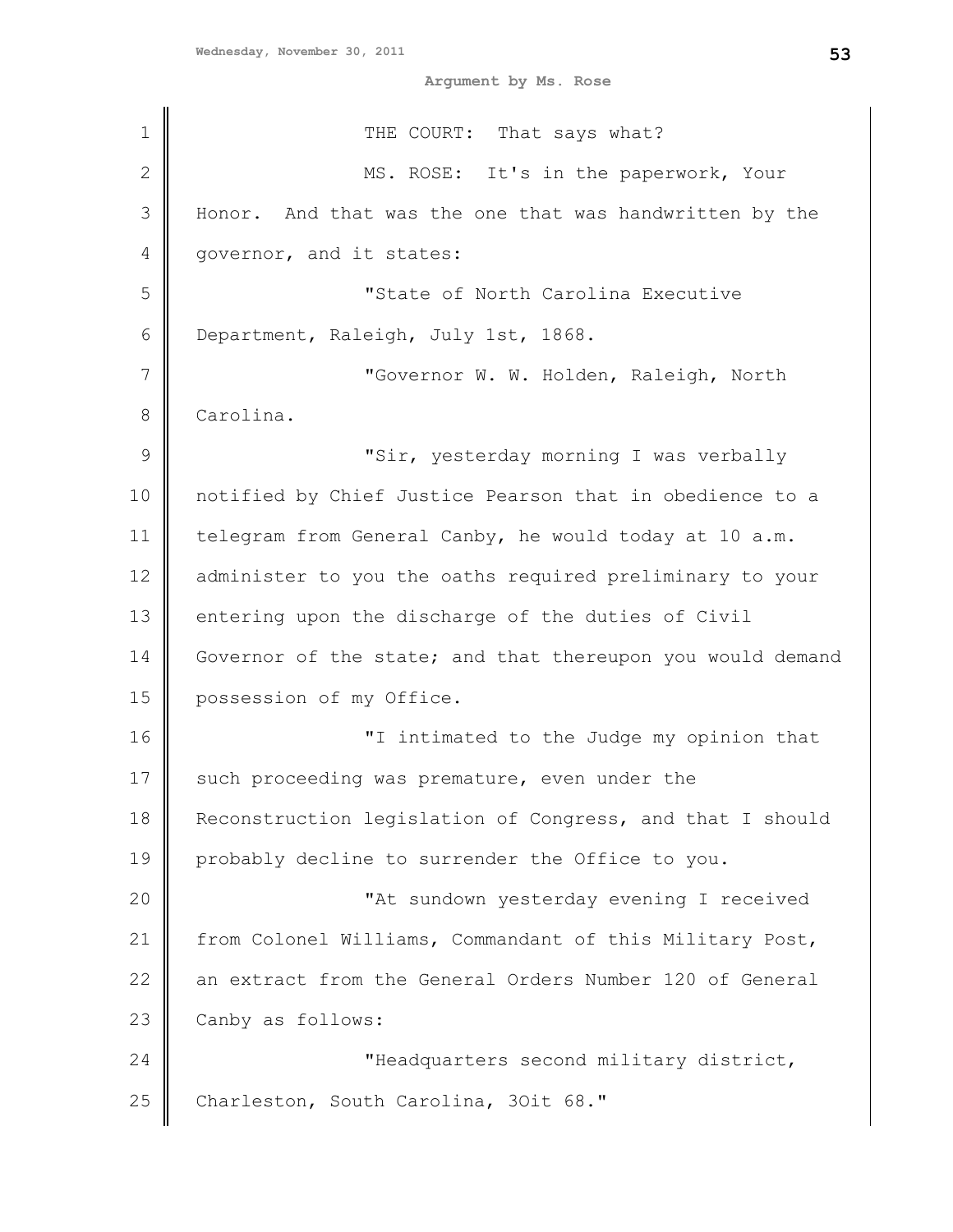| $\mathbf 1$   | And then General Orders Number 120, and                    |
|---------------|------------------------------------------------------------|
| $\mathbf{2}$  | this is an extract.                                        |
| 3             | "To facilitate the organization of the new                 |
| 4             | state government, the following appointments are made. To  |
| 5             | be governor of North Carolina, W. W. Holden, Governor      |
| 6             | elect, vice Jonathan Worth, removed to be Lieutenant       |
| 7             | Governor elect of North Carolina, Tod R. Caldwell,         |
| $\,8\,$       | Lieutenant Governor elect to fill our original vacancy.    |
| $\mathcal{G}$ | To take effect July 1st, 1868, on the meeting of the       |
| 10            | General Assembly of North Carolina.                        |
| 11            | "I do not recognize the validity of the                    |
| 12            | late election under which you and those cooperating with   |
| 13            | you claim to be invested with the civil government of the  |
| 14            | state. You have no evidence of your election save a        |
| 15            | certificate of a major general of the United States Army.  |
| 16            | I regard all of you as in effect appointees of the         |
| 17            | military power of the United States and not as -- quote -- |
| 18            | 'deriving your powers from the consent of those you claim  |
| 19            | to govern.'                                                |
| 20            | "Knowing, however, that you are backed by                  |
| 21            | military force here -- which I would not resist if I       |
| 22            | would -- I do not deem it necessary to offer a futile      |
| 23            | opposition but vacate the office without the ceremony of   |
| 24            | actual eviction, offering no further opposition than this, |
| 25            | my protest.                                                |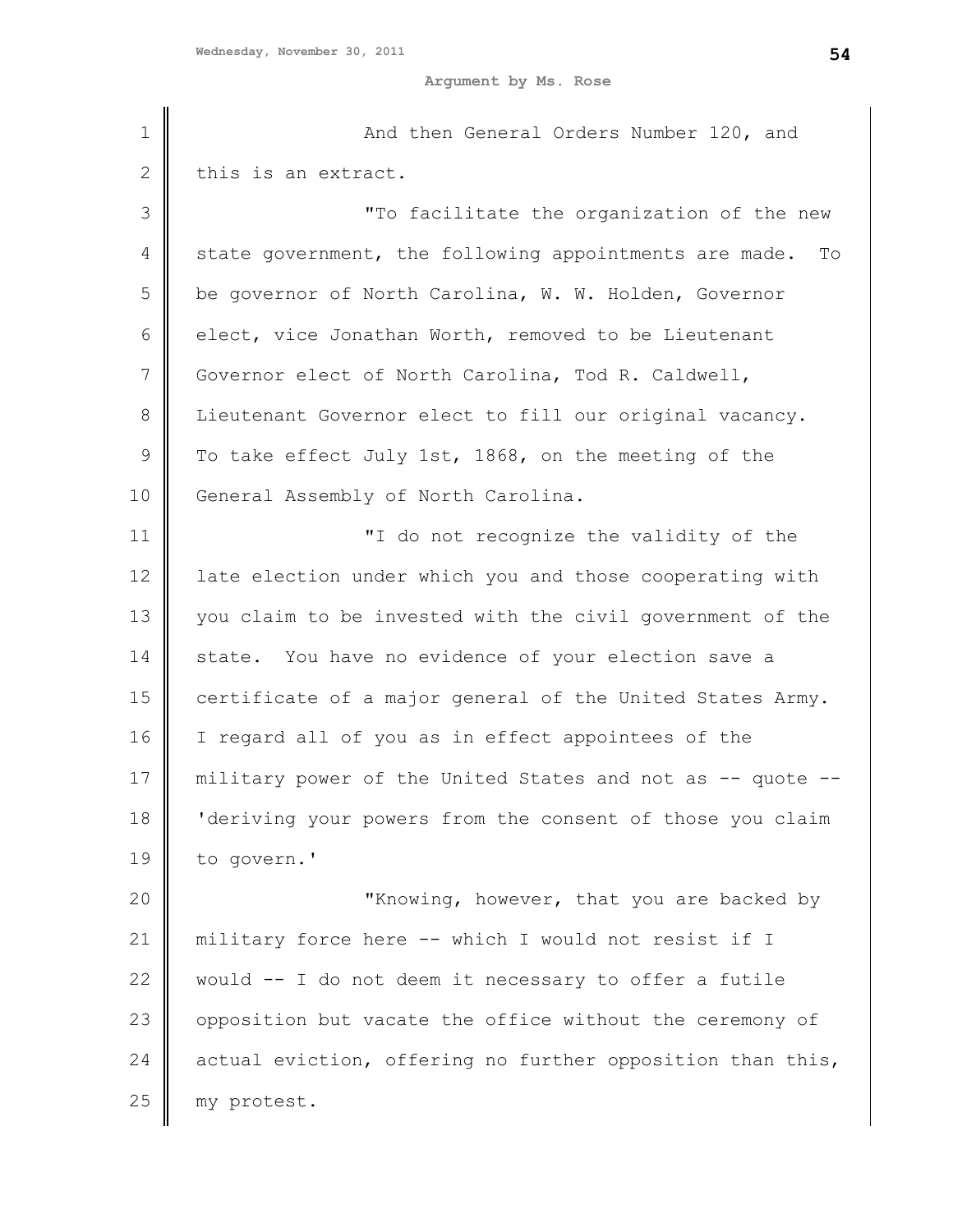| $\mathbf 1$   | "I would submit to actual expulsion in                     |
|---------------|------------------------------------------------------------|
| 2             | order to bring before the Supreme Court of the United      |
| 3             | States the question as to the constitutionality of the     |
| 4             | legislation under which you claim to be the rightful       |
| 5             | governor of the state if the past action of that tribunal  |
| 6             | furnished any hope of a speedy trial. I surrender the      |
| 7             | office to you under what I deem military duress without    |
| 8             | stopping as the occasion would well justify.               |
| $\mathcal{G}$ | "To comment upon the singular coincidence                  |
| 10            | that the present State Government is surrendered, as       |
| 11            | without legality, to him whose own official sanction, but  |
| 12            | three years ago, declared it valid.                        |
| 13            | "I am, very Respectfully, Jonathan Worth,                  |
| 14            | Governor of North Carolina."                               |
| 15            | THE COURT: Well, some interesting                          |
| 16            | sidelines, though. First of all, Governor Worth was from   |
| 17            | Asheboro; and Worth Street is named -- the street that     |
| 18            | runs in front of the courthouse is named for Governor      |
| 19            | Worth. And he was a Whig, which is also unusual, that --   |
| 20            | I quess that's why they removed him from power, because he |
| 21            | was a Republican in essence. So I don't know what that     |
| 22            | was all about.                                             |
| 23            | But wasn't Holden later impeached?                         |
| 24            | MS. ROSE: Yes. He was the only one                         |
| 25            | impeached in North Carolina I believe.                     |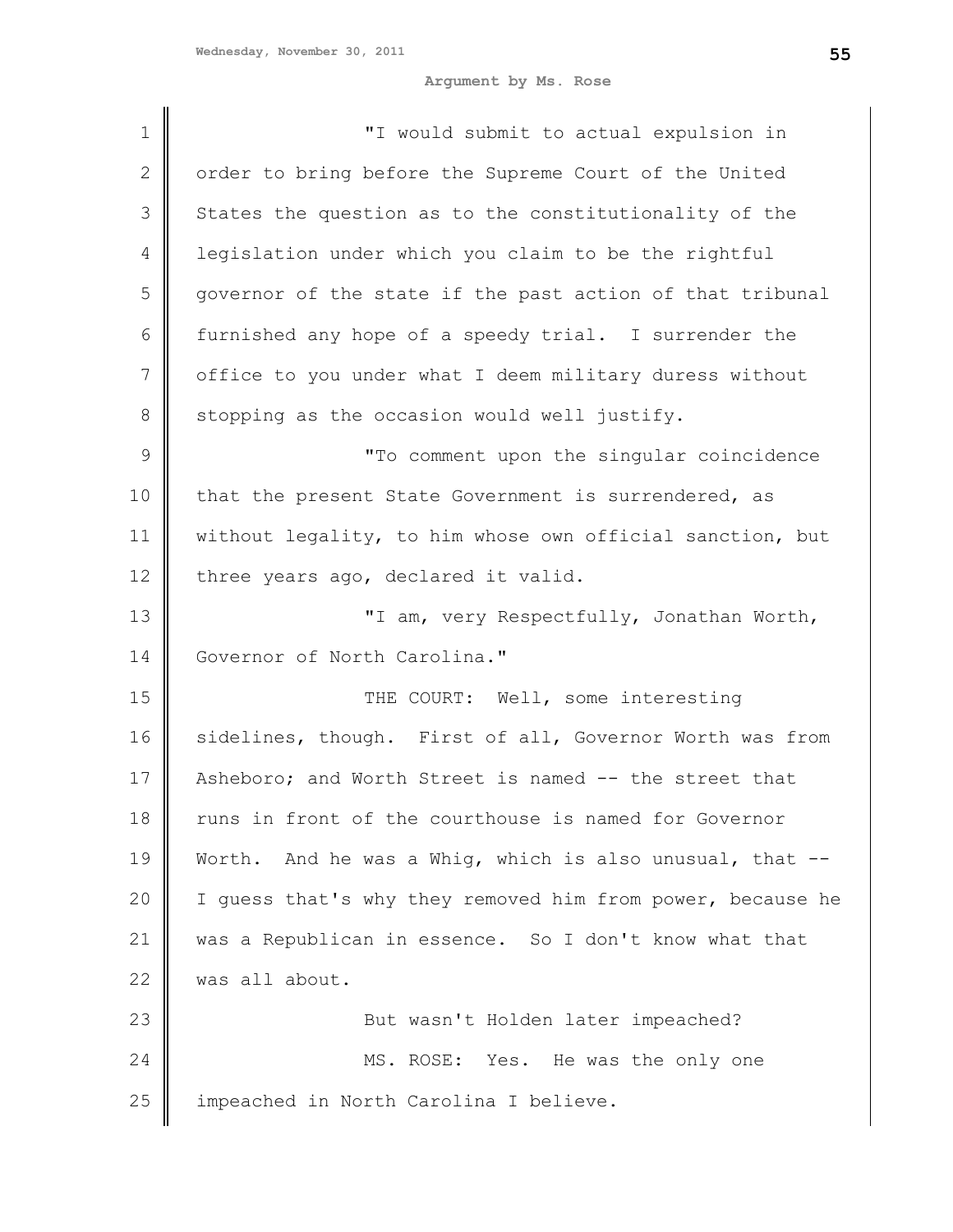| $\mathbf 1$    | THE COURT: That's my recollection. And he                   |
|----------------|-------------------------------------------------------------|
| 2              | was a terrible governor.                                    |
| 3              | But if you'll notice in the protest letter                  |
| 4              | by Governor Worth, what does Governor Worth consider the    |
| 5              | only alternative he has? Well, he says, "Well, I can stay   |
| 6              | here and go through the formal ceremony of being evicted;   |
| $\overline{7}$ | or if I thought we had a chance of getting this done in a   |
| 8              | speedy fashion, I would take this matter to the United      |
| $\mathsf 9$    | States Supreme Court and have them rule on the legality or  |
| 10             | the constitutionality of" $-$ - I believe he says $-$ - "me |
| 11             | being removed from office and being replaced by             |
| 12             | appointment of the" -- I don't know what they call it --    |
| 13             | "auditor general -- major general down in Charleston."      |
| 14             | So Governor Worth in his letter in essence                  |
| 15             | says, "You know, I will be willing to submit to a ruling    |
| 16             | by the United States Supreme Court on the                   |
| 17             | constitutionality of this; but, you know, if that body --   |
| 18             | if the length of time it takes getting anything resolved    |
| 19             | up there gave you any hope of getting this done, that's     |
| 20             | what I would do, but it's not gonna be done in a timely     |
| 21             | fashion, so I'm not gonna mess with it." That's in          |
| 22             | essence, again, me paraphrasing the Governor's words.       |
| 23             | So it seems to me what he did in this                       |
| 24             | letter, Governor Worth would mightily protest being         |
| 25             | removed by the commandant down in South Carolina, says you  |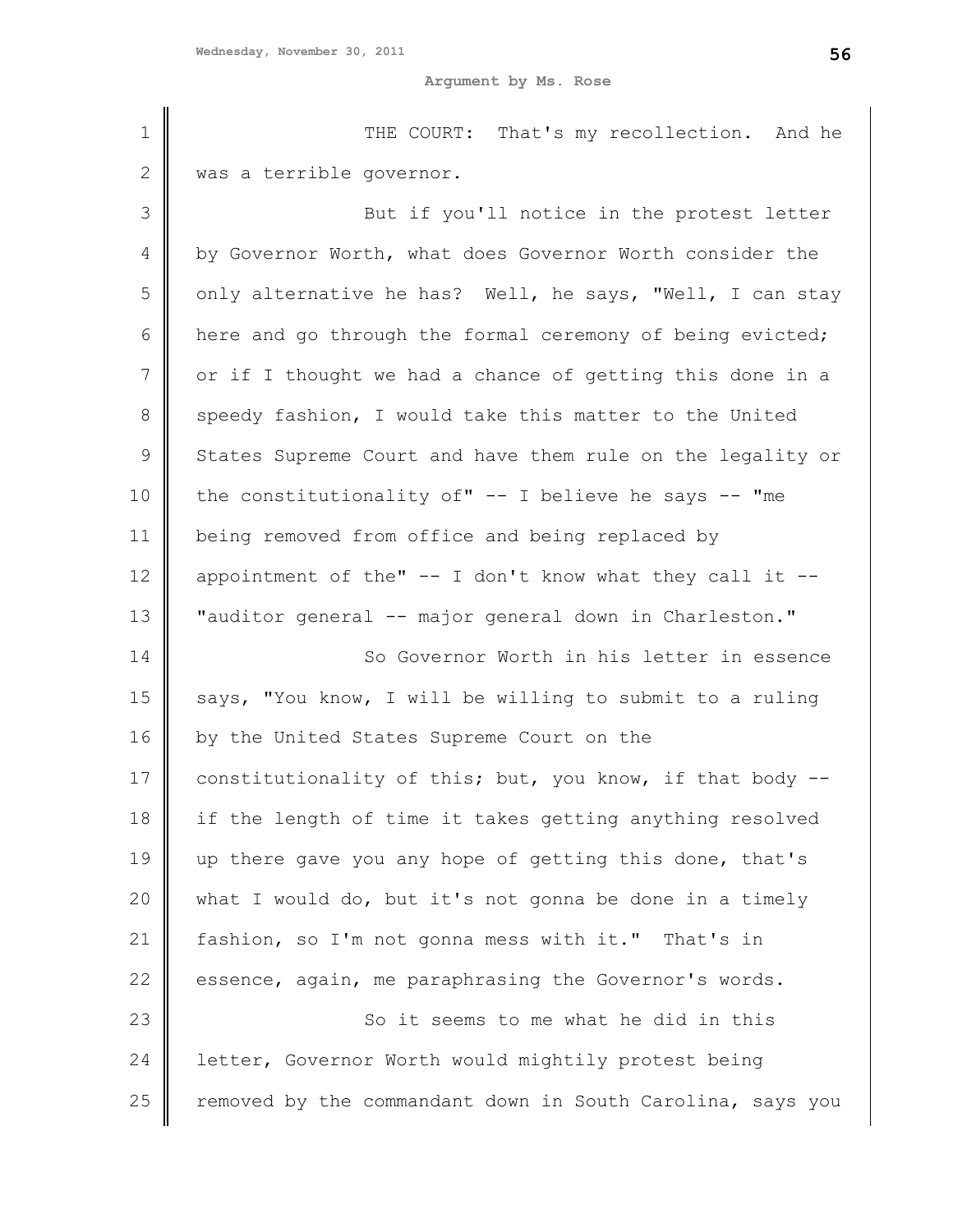| $\mathbf 1$  | know -- in essence says, "I'm under the authority of the   |
|--------------|------------------------------------------------------------|
| $\mathbf{2}$ | Constitution of the United States; I will consent to the   |
| 3            | jurisdiction of the United States Supreme Court; I just    |
| 4            | don't have enough time to do it." So that would seem to    |
| 5            | me to sort of undercut what you're offering the letter to  |
| 6            | say that -- as I understand it.                            |
| 7            | I'll let you be heard. Go ahead.                           |
| $\,8\,$      | MS. ROSE: As far as your paraphrasing, I                   |
| $\mathsf 9$  | agree. However, I would say that since he is pointing out  |
| 10           | that it is military force here that is trying to assume    |
| 11           | power, that he does not agree with that; and because of    |
| 12           | the Reconstruction Acts being in his mind at least         |
| 13           | unconstitutional, that he would not recognize said         |
| 14           | government either. And it's not that I don't recognize     |
| 15           | the nine states' constitution; I do not recognize that the |
| 16           | Fourteenth Amendment was passed lawfully because of the    |
| 17           | change in body politic.                                    |
| 18           | And the case has come up and the                           |
| 19           | constitutionality has come up many times since             |
| 20           | Reconstruction; and in my memorandum of law, I point out   |
| 21           | several of those. The first being the Supreme Court in     |
| 22           | Mississippi v. Johnson, 4 Wall. 475, the Court dismissed   |
| 23           | on the technical ground that the Court had, quote, "no     |
| 24           | jurisdiction of the bill to enjoin the President in the    |
| 25           | performance of his official duties."                       |
|              |                                                            |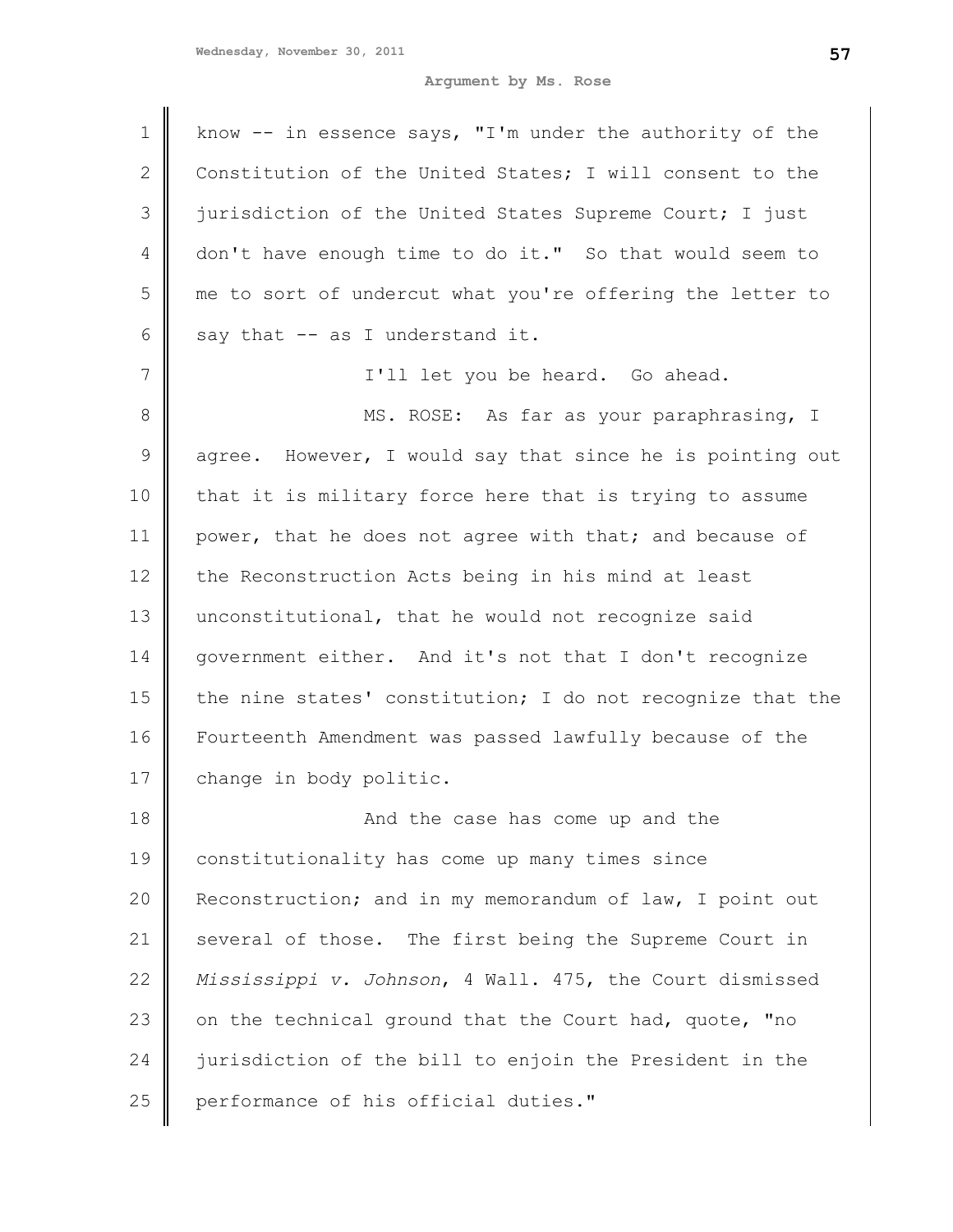| $\mathbf 1$   | I also have several other cites here as                    |
|---------------|------------------------------------------------------------|
| $\mathbf{2}$  | well.                                                      |
| 3             | THE COURT: Excuse me for being rude and                    |
| 4             | interrupting you. You have to understand that what you're  |
| 5             | talking about is a -- I mean, totally would subvert and    |
| 6             | turn on its head constitutional law of the United States.  |
| 7             | The Fourteenth Amendment is the vehicle --                 |
| $\,8\,$       | and I'm sure through your studies -- of which you've so    |
| $\mathcal{G}$ | astutely set out all these different arguments and showing |
| 10            | yourself to be a student of history of the law -- I'm sure |
| 11            | that you understand that the Bill of Rights as we refer to |
| 12            | the first ten Amendments did not originally apply to the   |
| 13            | states; they applied only to the federal government.       |
| 14            | MS. ROSE: Correct. The chains of the                       |
| 15            | government essentially.                                    |
| 16            | THE COURT: And that until the 20th                         |
| 17            | Century, the 1900s, they still didn't apply it to the      |
| 18            | states. And then the Fourteenth Amendment I think says,    |
| 19            | "No state shall deprive due process of law, equal          |
| 20            | protection of laws," that sort of thing. And so through    |
| 21            | the due process clause of the Fourteenth Amendment, the    |
| 22            | United States Supreme Court use that vehicle to find that  |
| 23            | there's certain rights that are so rooted and fundamental  |
| 24            | in Anglo-American jurisprudence -- that there's certain    |
| 25            | rights that are so rooted in Anglo-American jurisprudence  |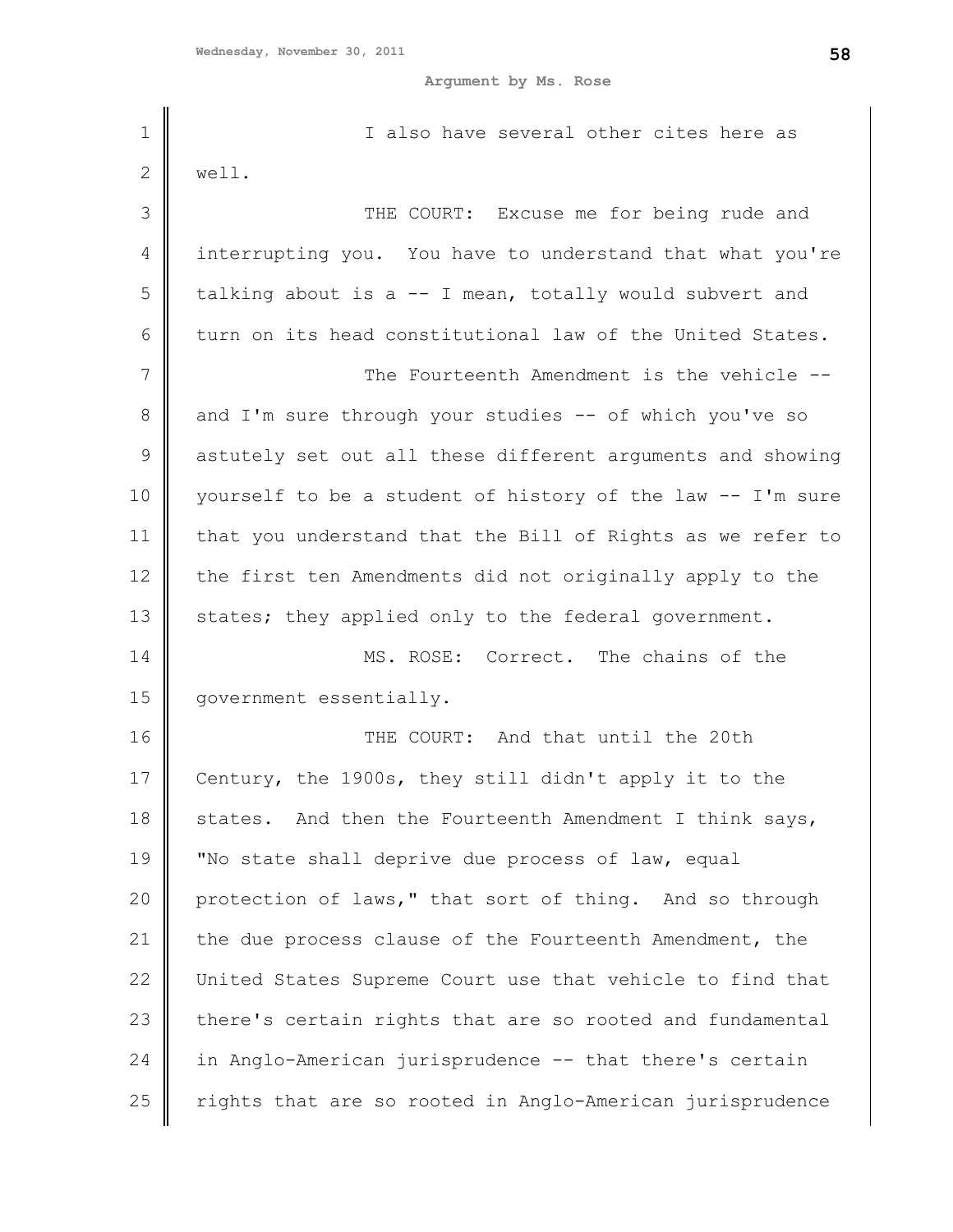1 2 3 that they are fundamental and must be accorded to each person whether against a state government or the federal government.

4 5 6 7 8 9 10 11 12 13 14 15 16 17 18 19 Now, they first announced that in the case of *Palko versus Connecticut*, where poor ol' Palko was being tried by the State of Connecticut for a murder, he was acquitted. Connecticut came up with more evidence and they tried him again. And they convicted him the second time. And so Palko appealed and said, "Wait a minute, wait a minute. You know, double jeopardy should apply. If I was in federal court, double jeopardy would foreclose this." Well, the Court renounced what was called the Palko doctrine to say their rights that are up there that are so rooted in our jurisprudence, that they are fundamental and they must be protected and they do apply to the states, but -- and here's the little twist, the O. Henry twist for Palko -- they found at that time that double jeopardy is not one of them, so he was electrocuted.

20 21 22 23 24 25 But in later cases, case by case by case by case by case by case by case, they extended these rights that applied to the federal government to individuals - well, they said that these rights protected individuals in the state court as well, and eventually they went back -a little bit late for Palko -- found double jeopardy as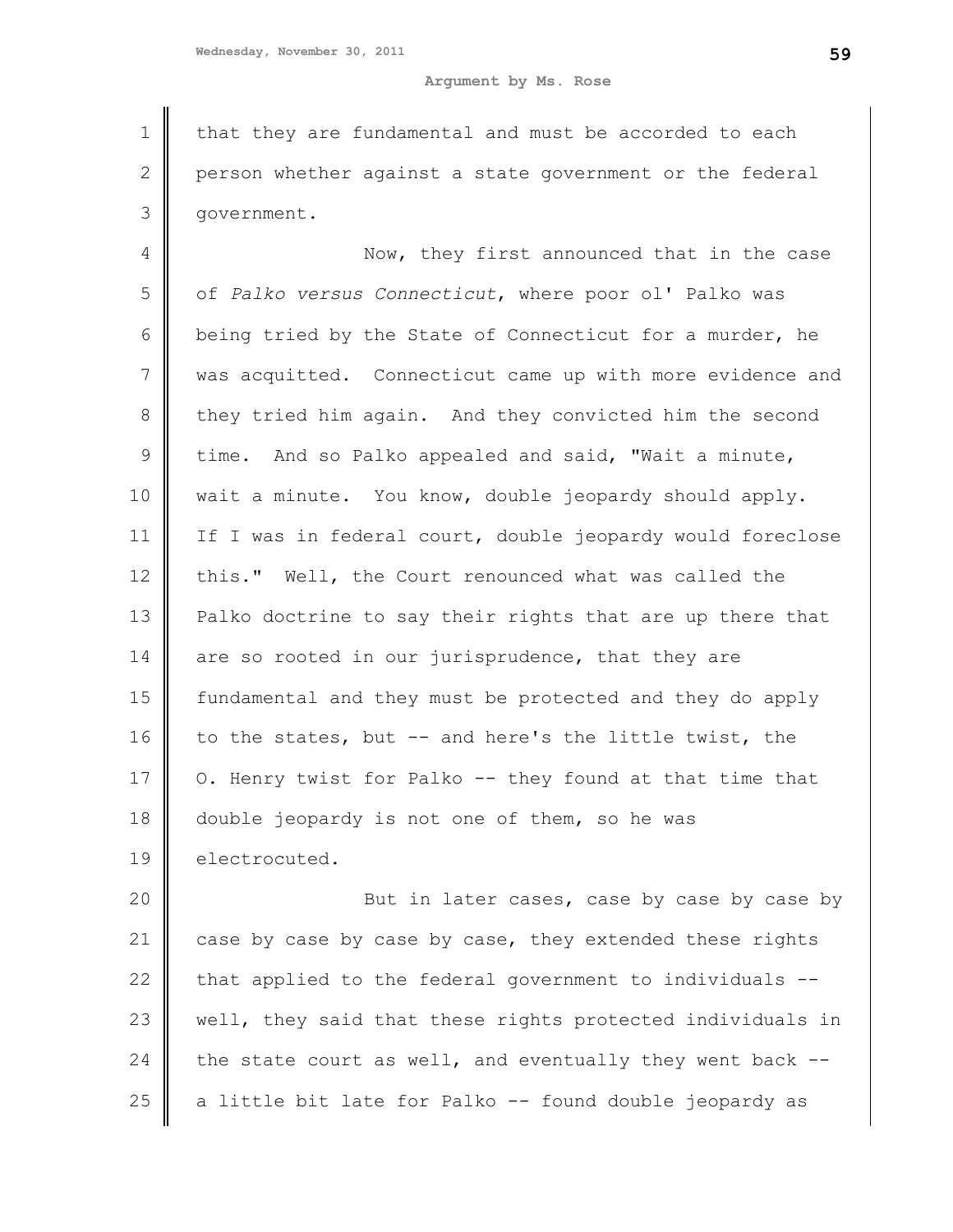| $\mathbf 1$    | also one of them.                                          |
|----------------|------------------------------------------------------------|
| $\sqrt{2}$     | So I go through all of that to say that the                |
| 3              | Fourteenth Amendment is the vehicle upon which -- the      |
| $\overline{4}$ | lynchpin of much of the constitutional law of the United   |
| 5              | States since the 1920s. And, I mean, you have to           |
| 6              | understand the concept that you're espousing, that the     |
| 7              | Fourteenth Amendment has not been properly ratified, it    |
| 8              | has not been properly part of the Constitution because     |
| $\mathsf 9$    | certain people are not allowed to vote on it -- I mean,    |
| 10             | that would, that would sort of upset the whole apple cart. |
| 11             | MS. ROSE: I'd like to clarify just --                      |
| 12             | THE COURT: Yeah, please. Please.                           |
| 13             | MS. ROSE: I'm not arguing against the                      |
| 14             | Fourteenth Amendment. It's that Congress forced the        |
| 15             | states to recognize the Fourteenth Amendment before they   |
| 16             | were, quote, allowed back into the Union as subjugated     |
| 17             | states under --                                            |
| 18             | THE COURT: So your argument --                             |
| 19             | MS. ROSE: -- natural citizenship.                          |
| 20             | THE COURT: So your argument is that                        |
| 21             | because the state legislatures were -- and I'm not trying  |
| 22             | to put words in your mouth -- as I understand it, elected  |
| 23             | or consisted of those who were elected by carpetbaggers    |
| 24             | recently --                                                |
| 25             | MS. ROSE: Freed slaves.                                    |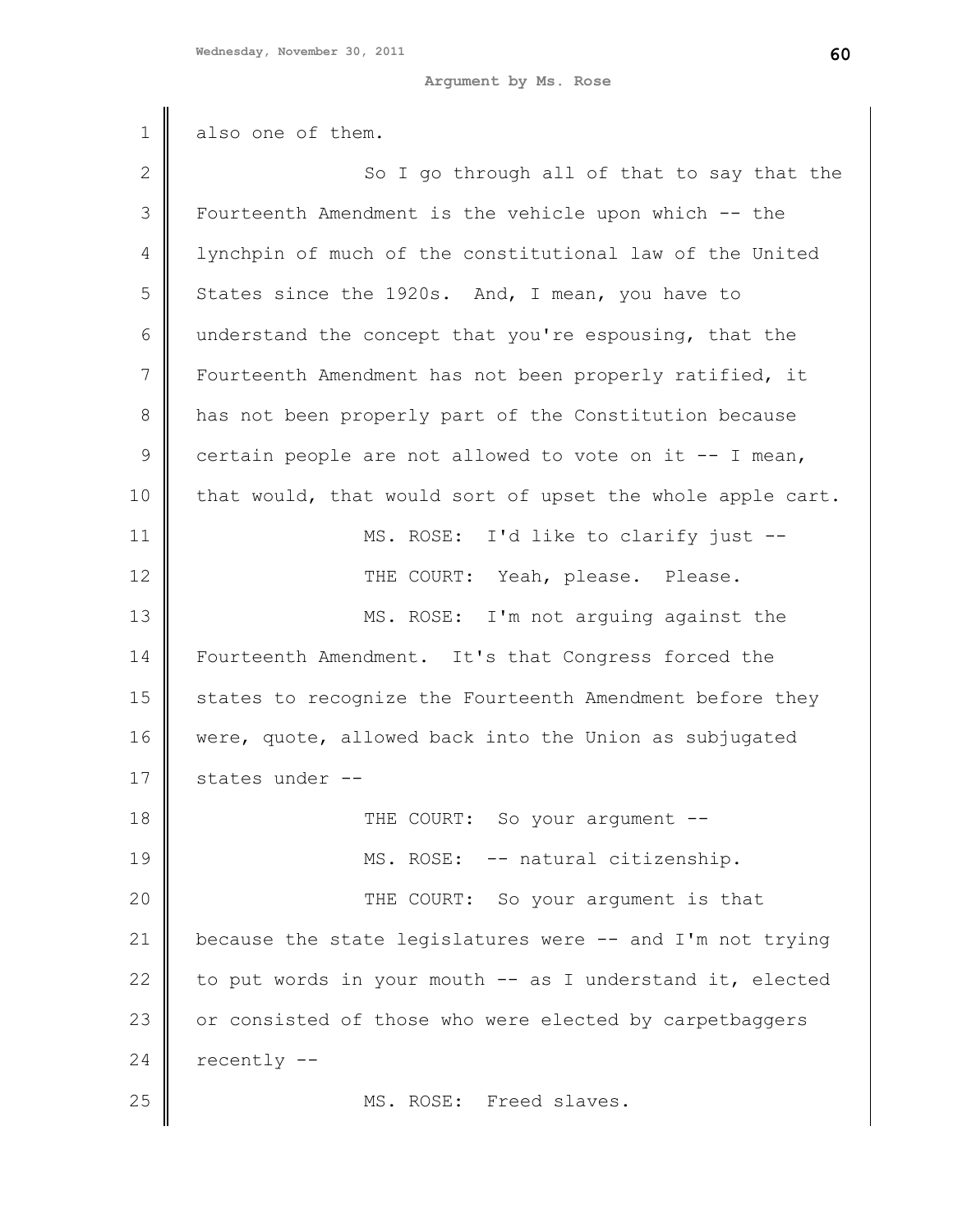| 1              | THE COURT: -- freed African-American                       |
|----------------|------------------------------------------------------------|
| $\overline{2}$ | slaves and others as opposed to --                         |
| 3              | MS. ROSE: The residents of the State of                    |
| 4              | North Carolina.                                            |
| 5              | THE COURT: -- the Caucasian citizens of                    |
| 6              | the state --                                               |
| 7              | MS. ROSE: Any that had actually resided                    |
| 8              | there.                                                     |
| 9              | THE COURT: -- that these legislatures were                 |
| 10             | somehow illegitimate and therefore not constitutionally    |
| 11             | composed or comprised to allow them to vote on the         |
| 12             | Fourteenth Amendment. Is that right or not right? You      |
| 13             | correct me.                                                |
| 14             | MS. ROSE: The issue is still whether or                    |
| 15             | not Congress had the right to do all that after it had     |
| 16             | declared peace and after the states had been, quote --     |
| 17             | well, after the war was over, peace had been declared, and |
| 18             | everything had been cleared according to the original      |
| 19             | objective of the war, which was not to subjugate and all   |
| 20             | that.                                                      |
| 21             | That -- my issue is whether or not Congress                |
| 22             | had the constitutional authority to nullify the state      |
| 23             | government that was there through the Reconstruction Acts  |
| 24             | and put a new one in its place requiring it to pass the    |
| 25             | Fourteenth Amendment, which is not consent of the governed |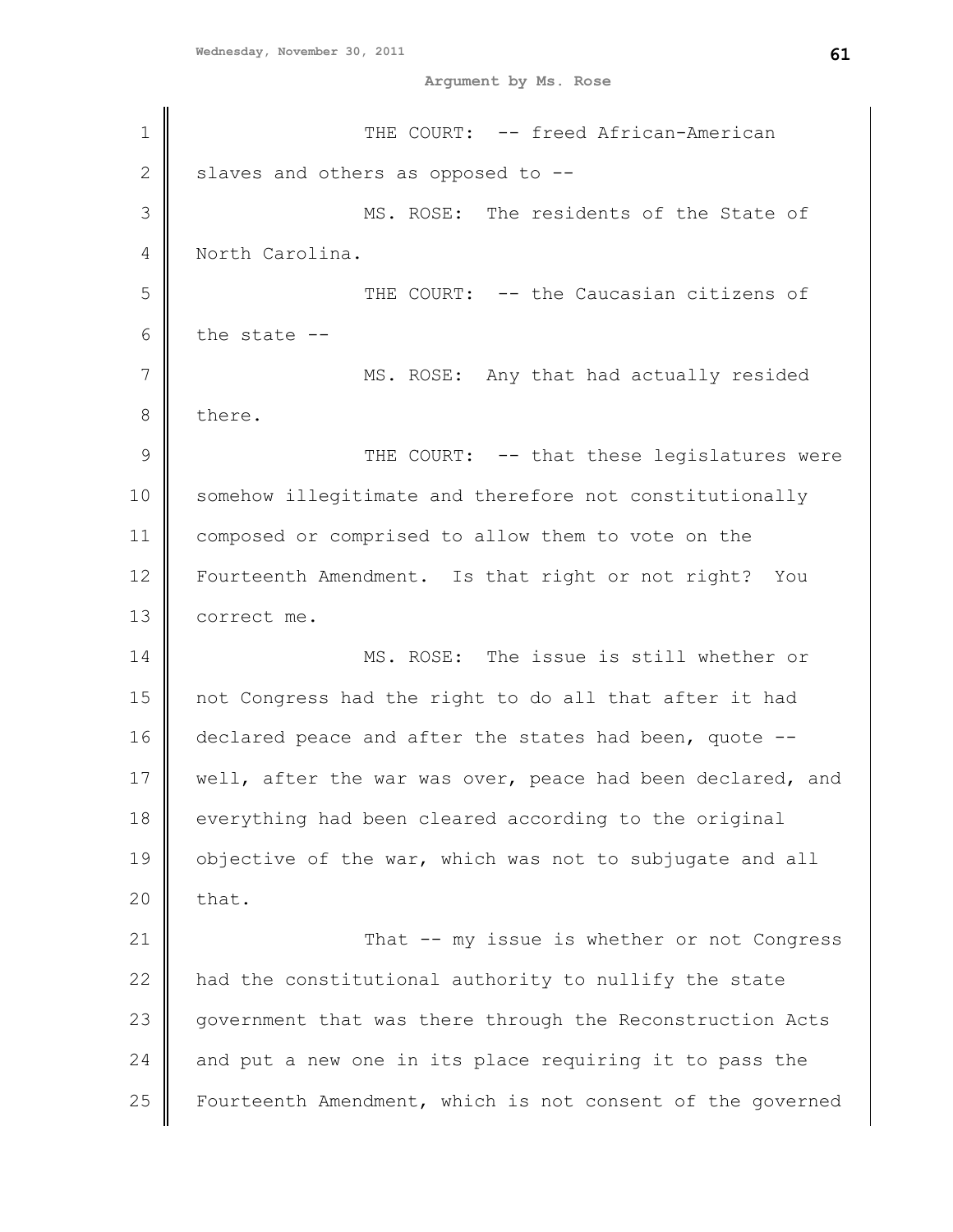**Argument by Mr. Taylor**

| $\mathbf 1$   | regardless. If you acquire a state in order to be, quote,  |
|---------------|------------------------------------------------------------|
| $\mathbf{2}$  | readmitted into the Union from which it's supposed to be   |
| 3             | already a member to pass this law and not law -- the       |
| 4             | people that are actually residents of this state who --    |
| 5             | according to the verbiage in the Fourteenth Amendment who  |
| 6             | have not participated in the rebellion were not allowed to |
| 7             | vote, then it's not consent of the governed.               |
| 8             | THE COURT: Okay. All right.                                |
| $\mathcal{G}$ | Mr. Taylor.                                                |
| 10            | MR. TAYLOR: Yes, Your Honor.                               |
| 11            | Well, I am not as much a student of history                |
| 12            | as Miss Rose. However, I would point out, first, that to   |
| 13            | the extent that this is about what would have been the     |
| 14            | consent of the governed in the 1800s, there are any number |
| 15            | of people who at that time under those frameworks would    |
| 16            | not have been allowed to have any voice at all; African    |
| 17            | Americans, women, people who didn't own property.          |
| 18            | So to draw the distinction that because                    |
| 19            | people were excluded from the process, the process is      |
| 20            | therefore invalid, I think it's somewhat flawed on its     |
| 21            | face given what is common knowledge for who was allowed to |
| 22            | make those decisions at the time, who was given a voice,   |
| 23            | and who was denied it for whatever reason. Nobody is       |
| 24            | saying that was right, but that's the reality that         |
| 25            | existed.                                                   |
|               |                                                            |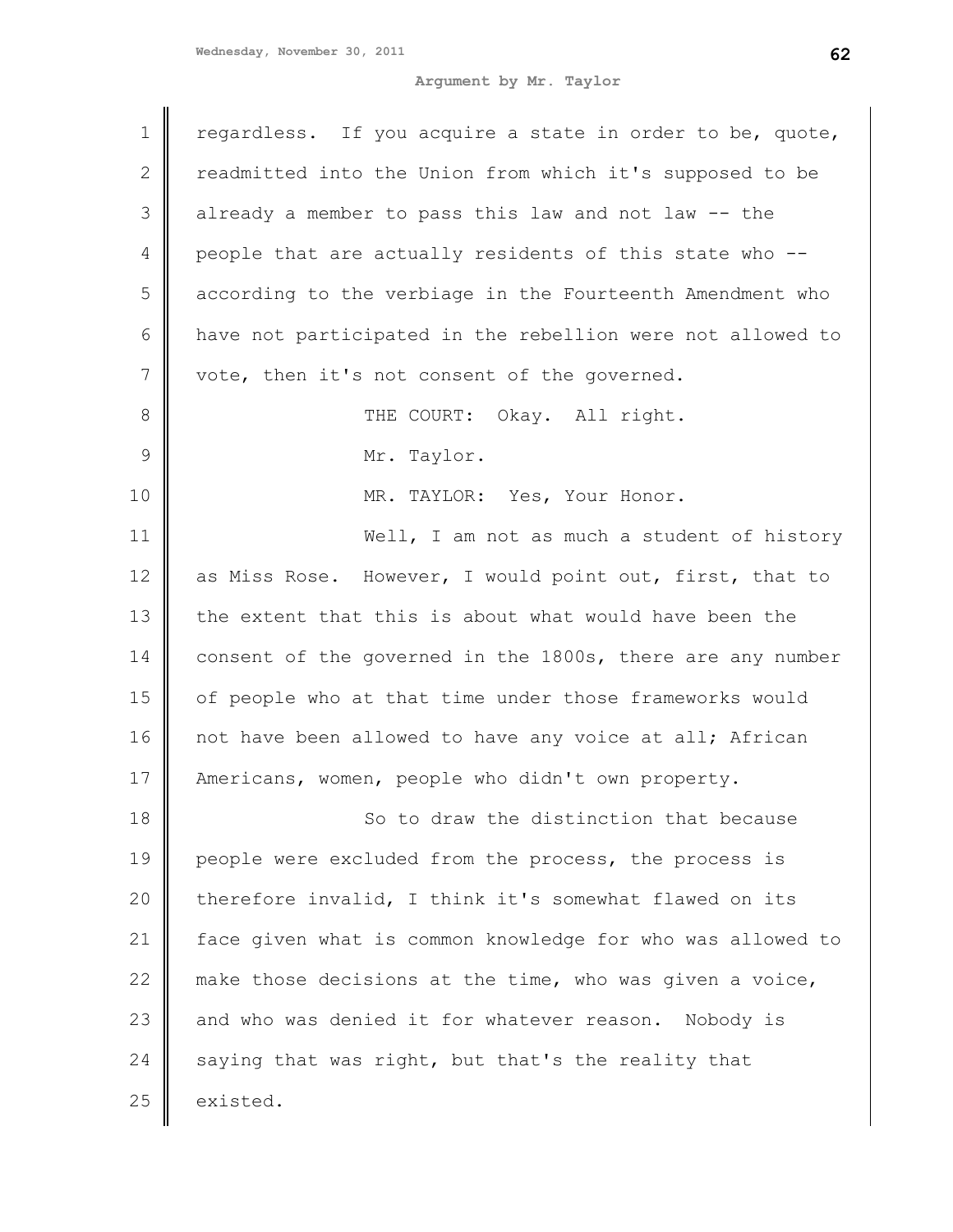**Argument by Mr. Taylor**

| $\mathbf 1$    | So that would be my first contention.                      |
|----------------|------------------------------------------------------------|
| $\mathbf{2}$   | Secondly, to get into this -- while it's a                 |
| 3              | fascinating academic discussion -- to come into a state    |
| 4              | court and to ask Your Honor to invalidate a ratified       |
|                |                                                            |
| 5              | amendment to the United States Constitution is $--$ well,  |
| 6              | number one, something that a state court judge couldn't do |
| $7\phantom{.}$ | anyway. It falls -- for any judge for that matter --       |
| 8              | under the doctrine of something that's nonjusticiable,     |
| $\mathsf 9$    | that's back in a political question. I addressed that in   |
| 10             | the brief.                                                 |
| 11             | I know that in some of the writings that                   |
| 12             | Miss Rose has submitted, they address that as well saying  |
| 13             | that it's a tool for -- I don't have the direct language   |
| 14             | in front of me -- used as a -- if used as a defense, which |
| 15             | government abuses and interpretations are procedurally     |
| 16             | given immunity is yet another abuse in treatment against   |
| 17             | the people. That may be the way that they feel about it,   |
| 18             | but that's nonetheless the reality that we face.           |
| 19             | Courts don't invalidate -- and for a court                 |
| 20             | to hold that an amendment to the Constitution is itself    |
| 21             | unconstitutional is beyond existential; and we're now      |
| 22             | approaching the ridiculous, even if the Court had that     |
| 23             | power, which we don't.                                     |
| 24             | Now, I'll concede that we have to show some                |
| 25             | jurisdiction over Miss Rose, and we're prepared to do      |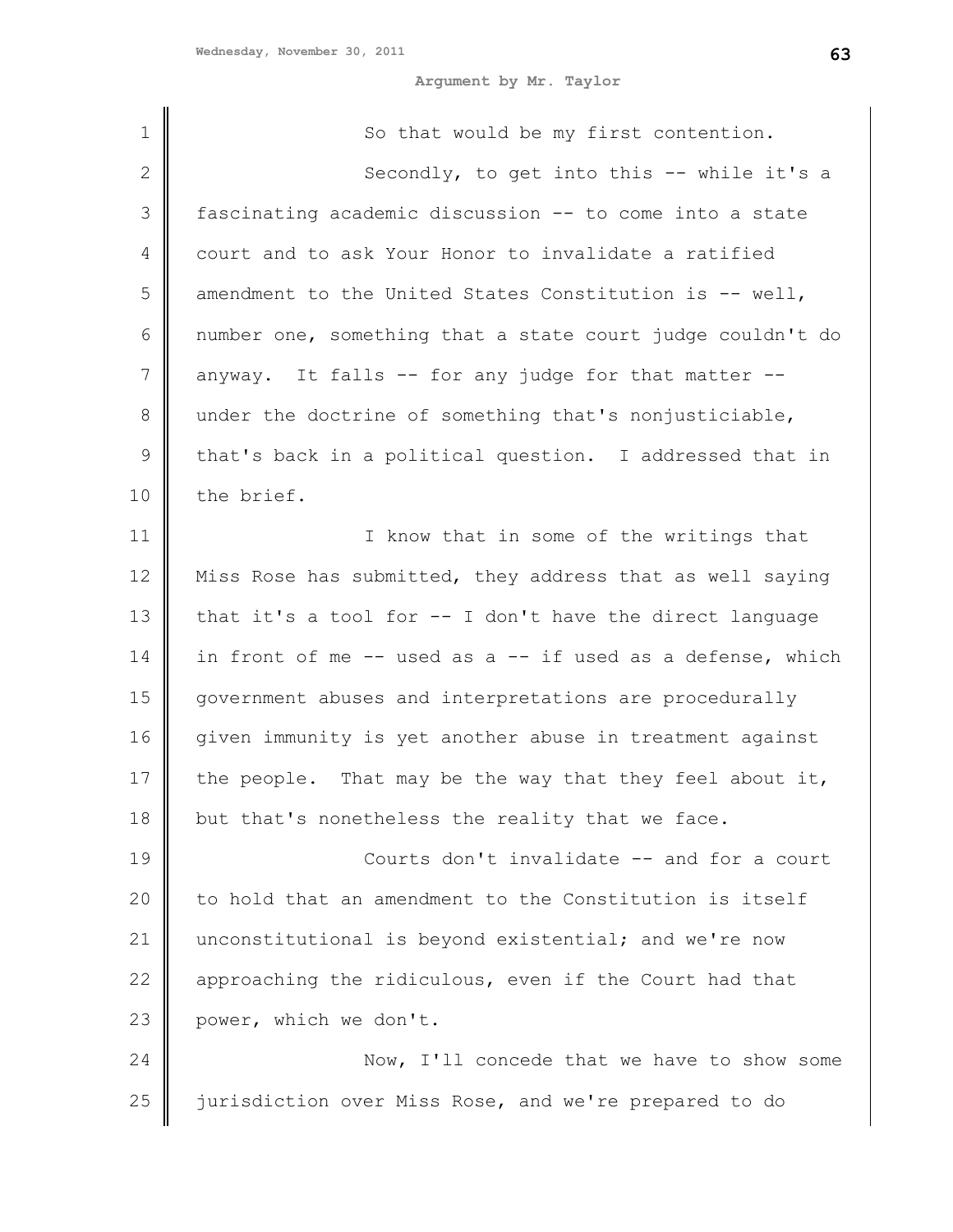| $\mathbf 1$    | that. In criminal cases we would contend this is gonna be   |
|----------------|-------------------------------------------------------------|
| $\mathbf{2}$   | personal service of a criminal summons, citation, warrant,  |
| 3              | et cetera; some criminal process upon the defendant that    |
| $\overline{4}$ | subjects her to the jurisdiction of the Court. The          |
| 5              | rest -- not to say this flippantly, and with all due        |
| 6              | respect to Miss Rose -- is academic.                        |
| 7              | THE COURT: Yes, ma'am. I'll give you last                   |
| 8              | argument.                                                   |
| $\mathcal{G}$  | MS. ROSE: I do not have a full written                      |
| 10             | response to Mr. Taylor's brief, but I would like to point   |
| 11             | out a few things that I saw on that.                        |
| 12             | THE COURT: Thank you.                                       |
| 13             | MS. ROSE: Using the political question                      |
| 14             | doctrine and the government's duty to guarantee a           |
| 15             | Republican form of government is simply a tactic the state  |
| 16             | is attempting in order to avoid the issues of law.<br>While |
| 17             | it is above the -- while the above is true of the           |
| 18             | government, they still have to stay within the boundaries   |
| 19             | of the United States Constitution. They cannot issue        |
| 20             | bills of attainder, annul, and abolish existing state       |
| 21             | governments, create new states, or commit treason; all of   |
| 22             | those as a means to quarantee the Republican form of        |
| 23             | government.                                                 |
| 24             | And also as far as the -- the                               |
| 25             | unconstitutionality of what the Court can take care of --   |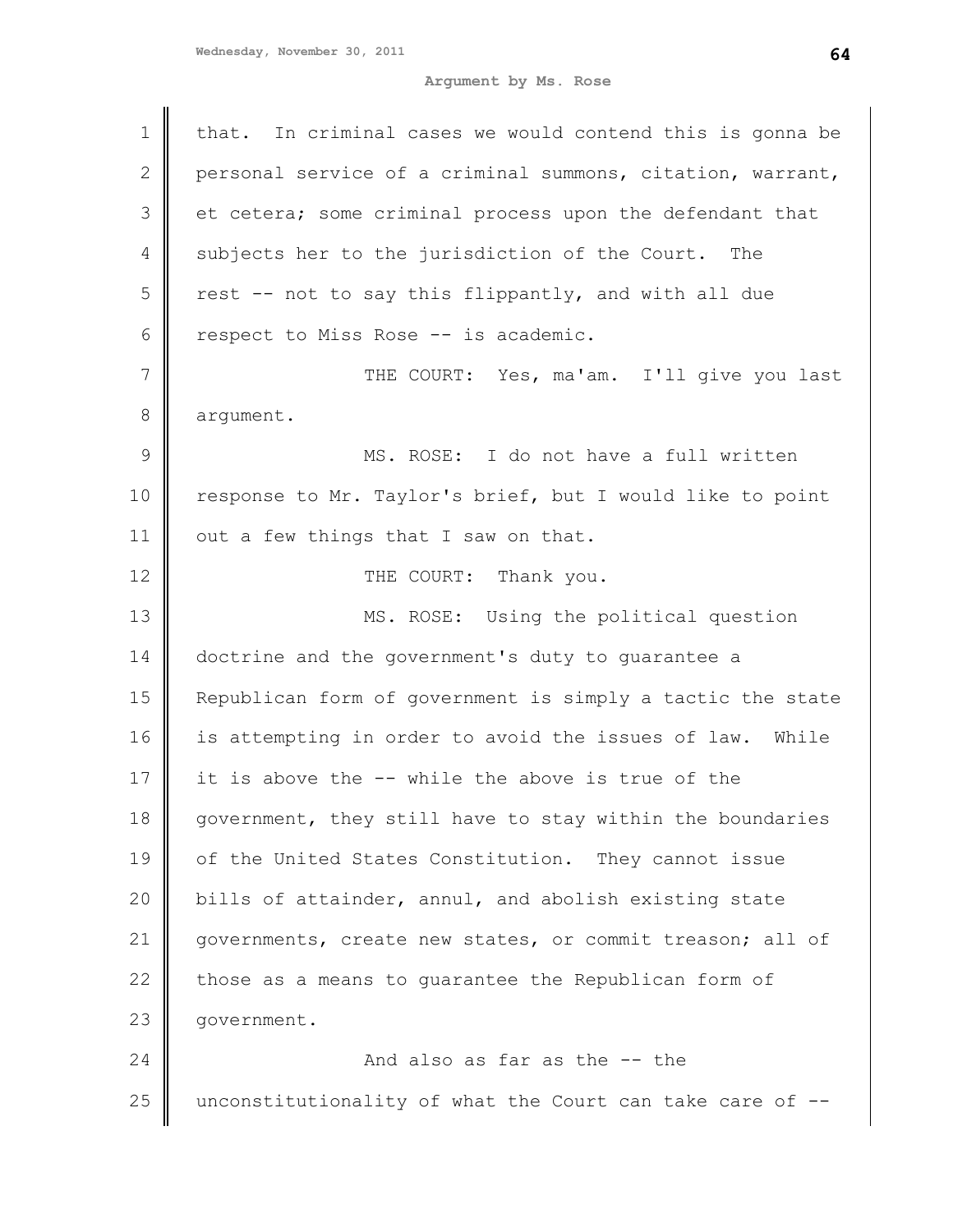| 1             | let me see if I can -- on point number 2, Mr. Taylor says: |
|---------------|------------------------------------------------------------|
| $\mathbf{2}$  | "The defendant seeks among other things for the            |
| 3             | prosecution to remove its action to federal court to       |
| 4             | invalidate the state constitution."                        |
| 5             | The only way that the state constitution                   |
| 6             | could be invalidated is if it was in fact not lawfully     |
| 7             | created. And the Court's position is to decide whether or  |
| 8             | not -- and it may not be this court per se -- but the      |
| $\mathcal{G}$ | Court's position is to determine whether or not the        |
| 10            | executive and legislative branches are operating under the |
| 11            | bounds of the Constitution, be that state or federal. And  |
| 12            | so I do believe it's under the -- I believe it's the job   |
| 13            | of the Court to in essence determine whether or not that's |
| 14            | the case.                                                  |
| 15            | As far as point 4 goes, the Court has                      |
| 16            | jurisdiction over the defendant, that's subject matter and |
| 17            | that's not what I'm challenging. I am actually             |
| 18            | challenging personal and territorial jurisdiction.         |
| 19            | THE COURT:<br>Now, help me understand                      |
| 20            | something, please, ma'am. I'm familiar with the concept    |
| 21            | of subject matter jurisdiction and personal jurisdiction.  |
| 22            | I'm a little bit confused about what you mean by           |
| 23            | territorial jurisdiction. Can you explain that to me a     |
| 24            | little bit?                                                |
| 25            | MS. ROSE: That involves the state being                    |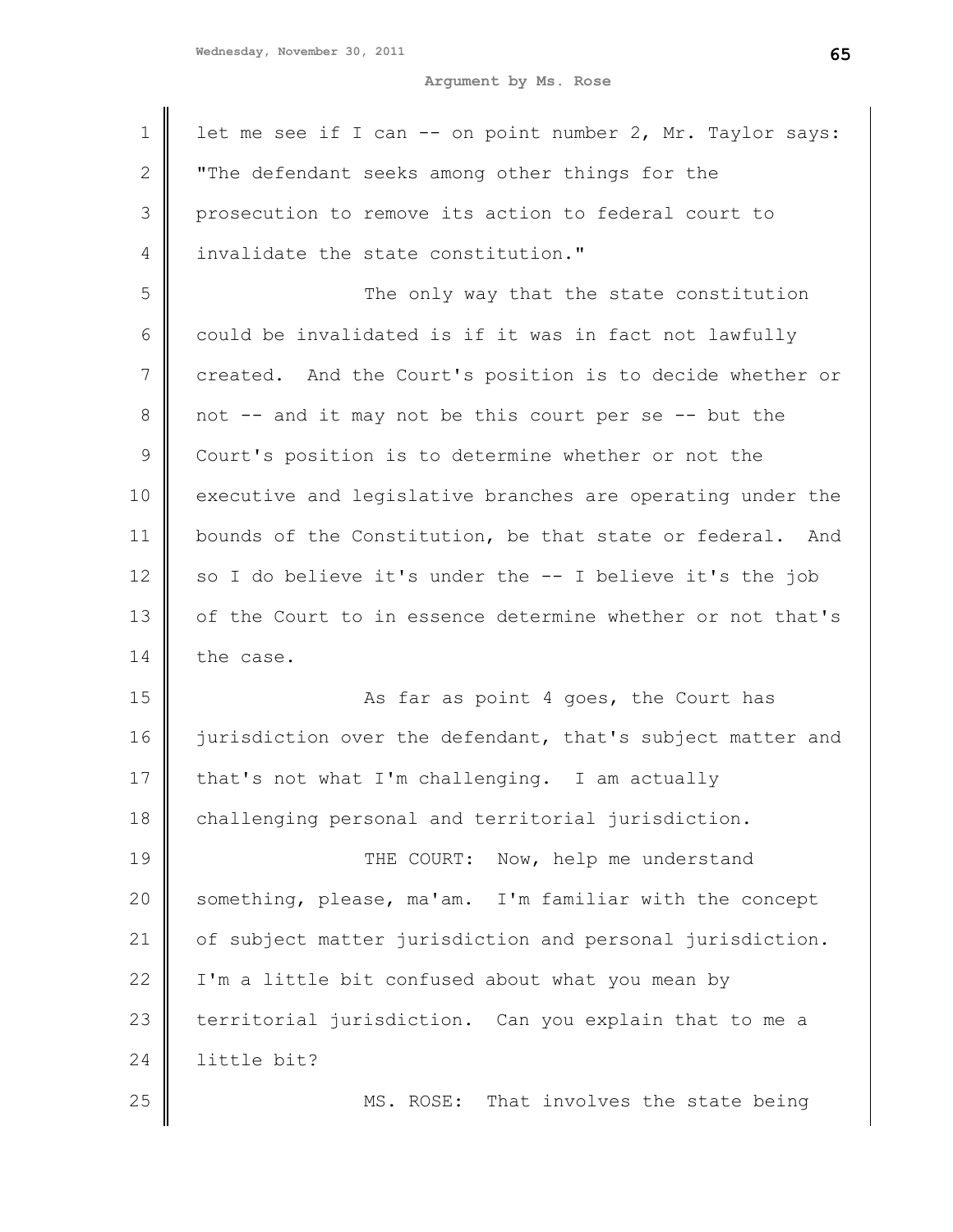| $\mathbf 1$  | erected -- the new state of the 1868 Reconstruction Acts   |
|--------------|------------------------------------------------------------|
| $\mathbf{2}$ | being erected within the same boundaries of the 1789       |
| 3            | state, the de jure State of North Carolina as such that    |
| 4            | it's a violation of whichever one I just said -- that's    |
| 5            | Article 5 of the Constitution says you can't do that.      |
| 6            | But as such, that's -- that's two states                   |
| 7            | covering the same territory. And since the original        |
| $8\,$        | state -- the de jure state has been reestablished and it's |
| $\mathsf 9$  | been operating since 1997 and I'm a citizen of that state, |
| 10           | I can't be a citizen of two different body politics. I     |
| 11           | can't be a citizen of the de facto state and the de jure   |
| 12           | state as well.                                             |
| 13           | And so while both states are existent                      |
| 14           | within the boundaries of what's called North Carolina,     |
| 15           | only one can prove the allegiance, reciprocity, and        |
| 16           | unbroken chain of title. And the de jure state has this    |
| 17           | because I believe that the Reconstruction Acts that        |
| 18           | created the new state do not have it.                      |
| 19           | THE COURT: Okay. Let's take about a                        |
| 20           | 20-minute break, and I'll -- I may need longer than that.  |
| 21           | Let me go back here and look through this again and see if |
| 22           | I can figure out what we need to do.                       |
| 23           | (Recess taken from 10:59 a.m. to                           |
| 24           | 11:52 a.m.                                                 |
| 25           | THE COURT: This matter comes on pursuant                   |
|              |                                                            |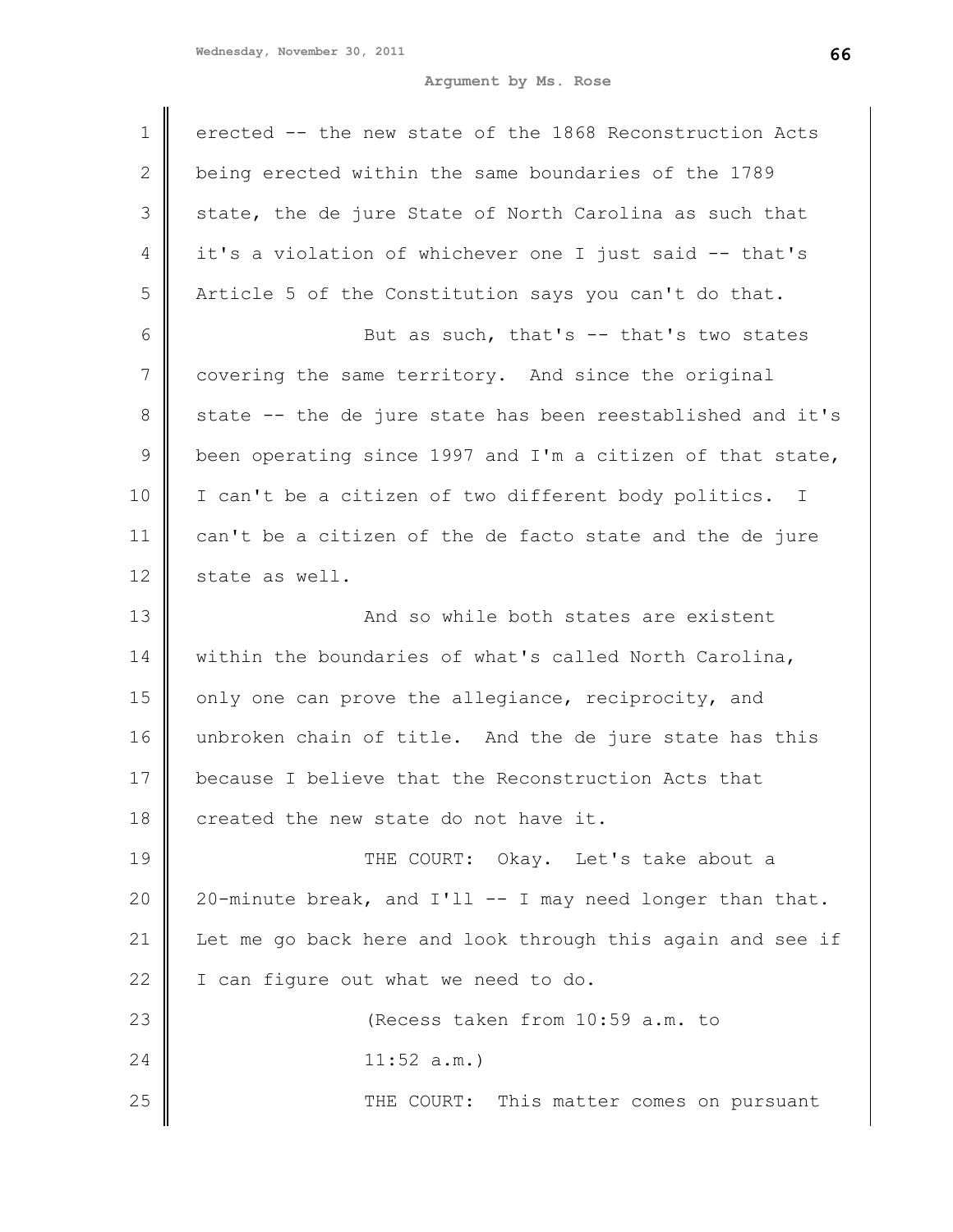## **The Court's Findings**

1 2 3 4 to the defendant's challenge to the personal and territorial jurisdiction of this court to prosecute the defendant for the offenses of no operator's license and expired tags.

5 6 7 8 9 10 11 The Court in entering this ruling considered thoroughly various documents filed by the defendant containing various titles that are all located in the court file, and a memorandum filed by the district attorney's office as well as arguments of Miss Rose, the defendant, which were advanced in open court, and that of the district attorney's office.

12 13 14 As best understood by the Court, the defendant argues that the Court lacks personal and territorial jurisdiction over her as follows:

15 16 17 18 19 20 21 22 One. As best understood by the Court, the defendant argues that during the period of American history commonly referred to as Reconstruction, that the United States Government required the former members of the Confederate States of America, including North Carolina, to ratify the Fourteenth Amendment to the United States Constitution to be properly reconstructed as a state with the full rights of other states.

23 24 25 The defendant further contends that the state legislature at the time was constituted and elected by persons that did not include white male citizens who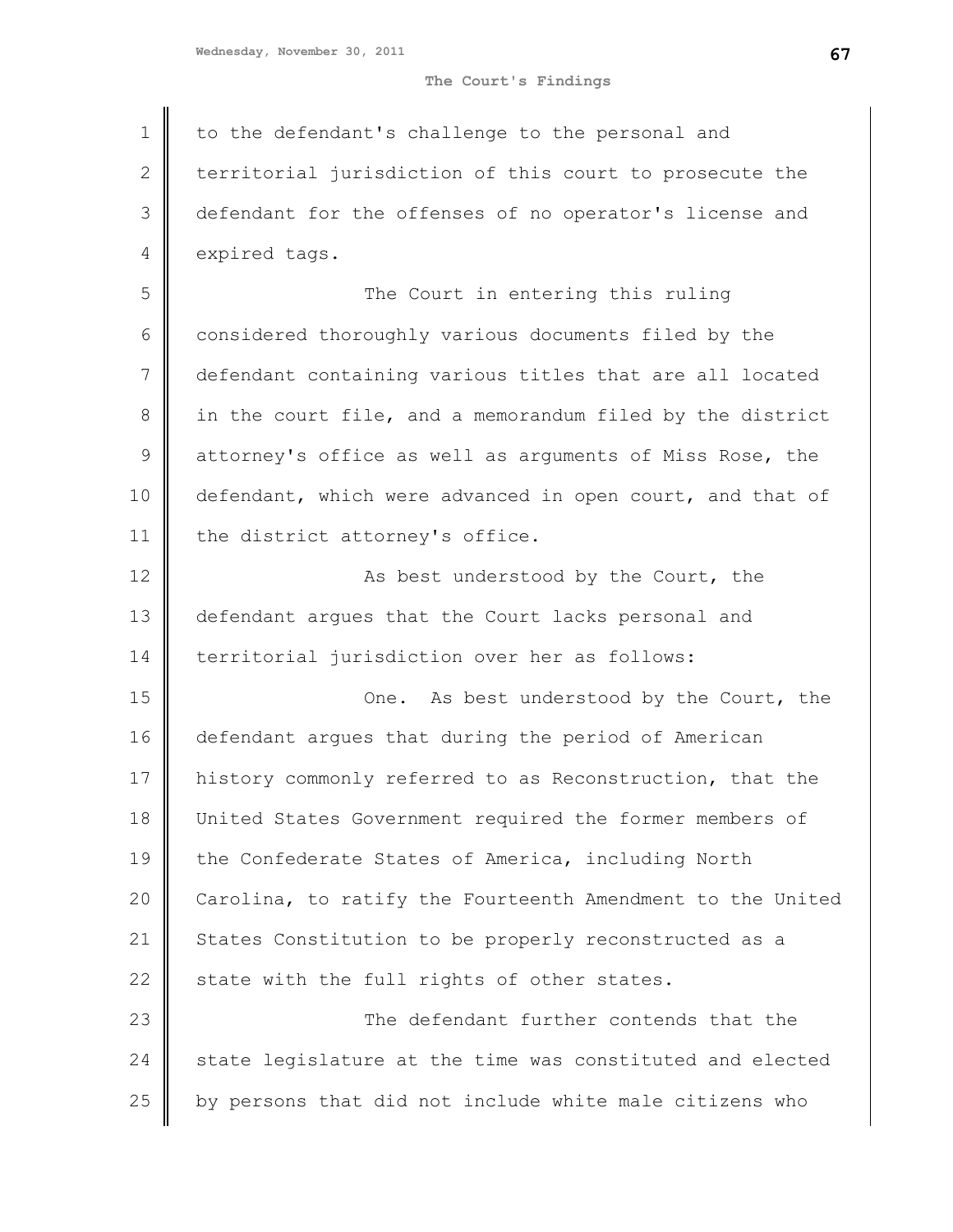**The Court's Findings**

| $\mathbf 1$     | were barred from participating in the election.            |
|-----------------|------------------------------------------------------------|
| 2               | Therefore, the defendant argues that the legislature was   |
| 3               | improperly constituted and elected and could not therefore |
| 4               | properly adopt the Fourteenth Amendment, and that its      |
| 5               | adoption is therefore void.                                |
| 6               | Two. Again, as best understood by this                     |
| $7\phantom{.0}$ | Court, the defendant further argues that the Constitution, |
| $\,8\,$         | specifically citing the Fifth Article, prevents one state  |
| $\mathsf 9$     | from forming another state within its own boundaries.      |
| 10              | The defendant argues that the process of                   |
| 11              | Reconstruction required North Carolina to form a new state |
| 12              | within the boundaries of the State of North Carolina that  |
| 13              | existed prior to secession; again, in violation of the     |
| 14              | constitutional provisions of the Fifth Article of the      |
| 15              | United States Constitution; and thus the current North     |
| 16              | Carolina government is illegitimate and there exists a de  |
| 17              | jure State of North Carolina -- parenthesis -- as          |
| 18              | denominated by the defendant -- closed parenthesis --      |
| 19              | again, as best understood by the Court stemming from the   |
| 20              | government that ratified the United States Constitution    |
| 21              | initially wherein legitimate sovereign power of the state  |
| 22              | exist.                                                     |
| 23              | This sovereign power, as best understood by                |
| 24              | the Court in the arguments advanced by the defendant, now  |
| 25              | resides in the persons or ancestors of those white male    |
|                 |                                                            |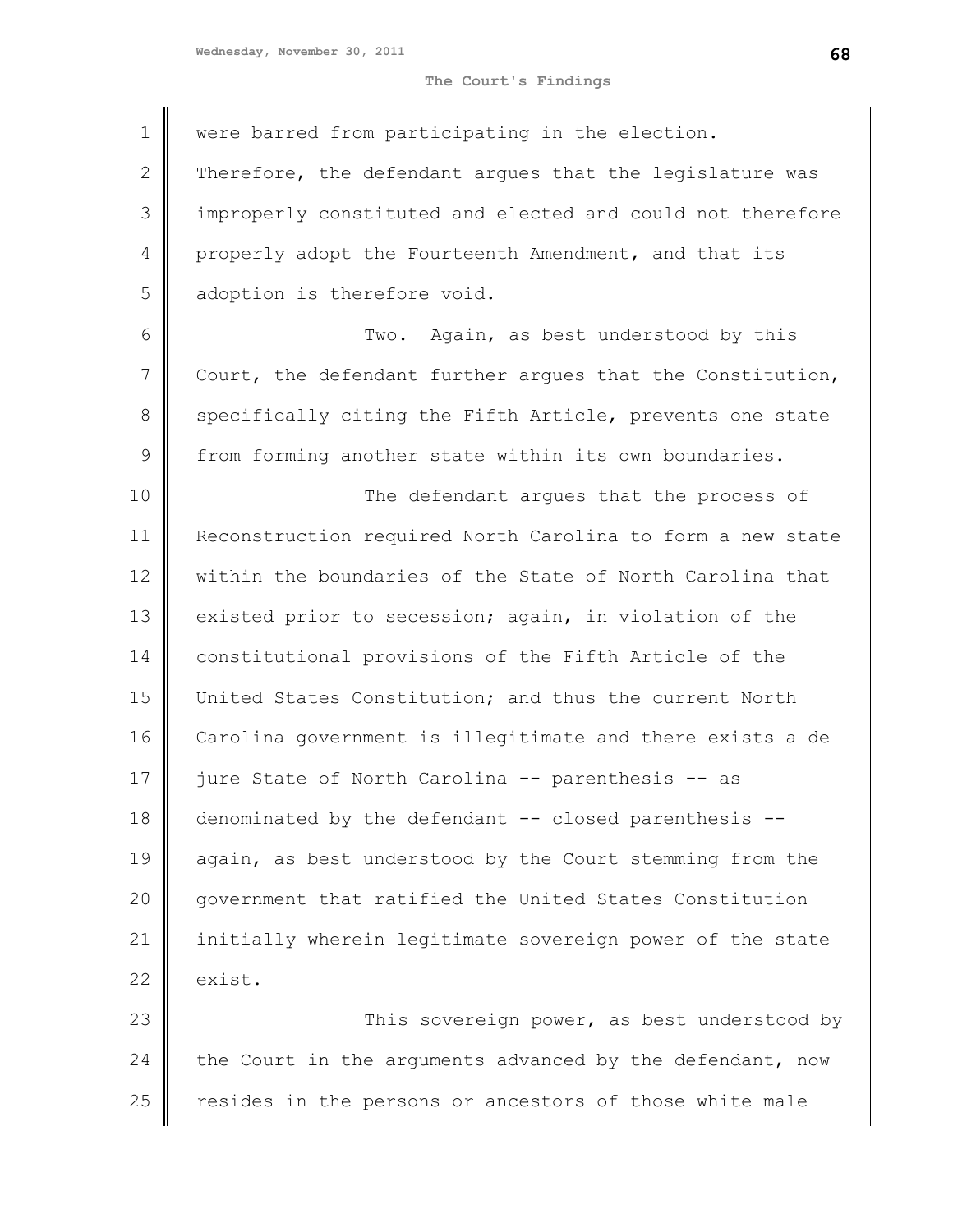**The Court's Findings**

| $\mathbf 1$    | voters who were denied the right to participate in the     |
|----------------|------------------------------------------------------------|
| $\mathbf{2}$   | election following the conclusion in the election process  |
| 3              | following the conclusion of the Civil War during           |
| $\overline{4}$ | Reconstruction.                                            |
| 5              | Thus, the defendant argues the state does                  |
| 6              | not have territorial jurisdiction over her as the          |
| 7              | properly -- strike that -- as the current state of North   |
| 8              | Carolina -- strike that -- as the current state government |
| $\mathcal{G}$  | of North Carolina is improperly constituted and            |
| 10             | unconstitutional.                                          |
| 11             | This Court finds that the United States                    |
| 12             | Supreme Court -- in rulings too numerous to set out        |
| 13             | here -- have implicitly or explicitly upheld the           |
| 14             | constitutionality of the Fourteenth Amendment on numerous  |
| 15             | occasions.                                                 |
| 16             | The Court finds that the United States                     |
| 17             | Supreme Court used the Fourteenth Amendment Due Process    |
| 18             | Clause as the basis of much if not all of the              |
| 19             | jurisprudence concerning the rights of citizens to be free |
| 20             | from intrusion by state government. The United States      |
| 21             | Supreme Court has upheld the Fourteenth Amendment in       |
| 22             | extending to each citizen the right of equal protection    |
| 23             | from the laws of state government.                         |
| 24             | Next. This Court finds that the North                      |
| 25             | Carolina Supreme Court -- in ruling after ruling again too |
|                |                                                            |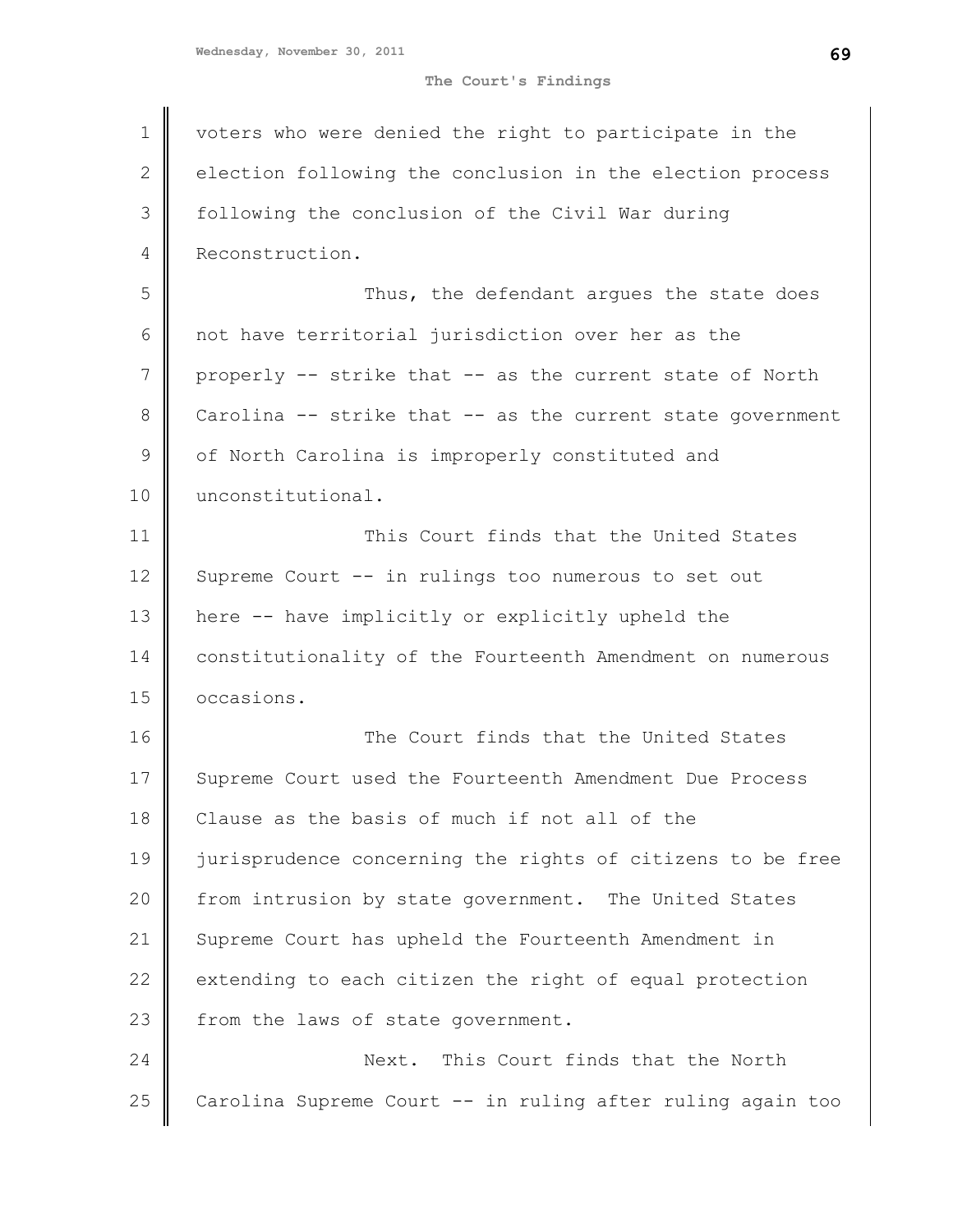**The Court's Ruling**

| 1            | numerous to cite -- has either implicitly or explicitly    |
|--------------|------------------------------------------------------------|
| $\mathbf{2}$ | upheld the constitutionality and legitimacy of the         |
| 3            | currently existing North Carolina State government that    |
| 4            | has existed, that traces its roots to Reconstruction by    |
| 5            | determining in its rulings the legitimacy and              |
| 6            | constitutionality of various laws passed by the            |
| 7            | legislature in the last 160-some years.                    |
| 8            | The Court therefore finds and concludes                    |
| 9            | there is no merit to the jurisdictional challenge of the   |
| 10           | defendant.                                                 |
| 11           | The Court denies the defendant's motion to                 |
| 12           | dismiss these citations for lack of personal and           |
| 13           | territorial jurisdiction.                                  |
| 14           | The Court orders that the State of North                   |
| 15           | Carolina --                                                |
| 16           | The Court decrees that the State of North                  |
| 17           | Carolina has both personal, subject matter, and to the     |
| 18           | extent that there is such a notion as territorial          |
| 19           | jurisdiction, territorial jurisdiction over the defendant. |
| 20           | To this ruling, the defendant in open court                |
| 21           | objects and excepts.                                       |
| 22           | Okay. My ruling's on the record. Your                      |
| 23           | objection to it is on the record. Your exception to it is  |
| 24           | on the record.                                             |
| 25           | Now, here's where we can go from here.                     |
|              |                                                            |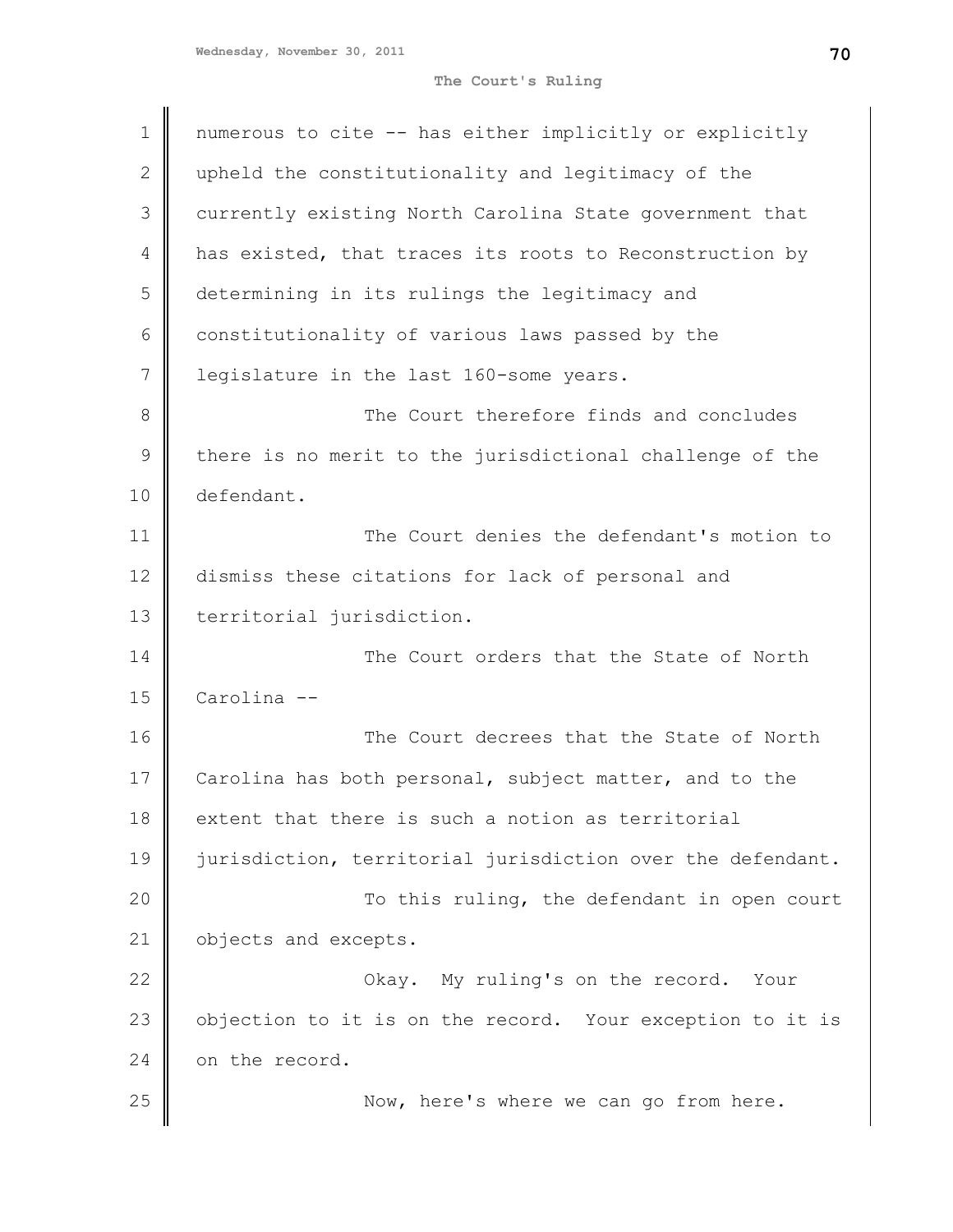22

23

24

25

| $\mathbf 1$ | You're entitled under -- oddly enough -- you're entitled   |
|-------------|------------------------------------------------------------|
| 2           | to a right to a trial by a jury as determined by the       |
| 3           | United States Supreme Court through the Fourteenth         |
| 4           | Amendment. You're entitled to a trial by jury.             |
| 5           | Now, another way to resolve this -- and if                 |
|             |                                                            |
| 6           | you want your trial, we'll have the trial -- if what you   |
| 7           | want is a ruling up or down by the Court of Appeals or     |
| 8           | perhaps ultimately by the Supreme Court on my              |
| $\mathsf 9$ | jurisdictional ruling, what we can do is this: You can     |
| 10          | enter into a transcript of plea, and we can write out on   |
| 11          | there "the defendant reserves the right to appeal the      |
| 12          | Court's jurisdictional rulings to the North Carolina Court |
| 13          | of Appeals," and then you can enter what's called an       |
| 14          | Alford quilty plea, which means you do not accept          |
| 15          | responsibility; that you plead not quilty but do not       |
| 16          | resist a finding of guilt by the Court.                    |
| 17          | I'm just laying all our cards on the table.                |
| 18          | If what you wanna do is try -- I've not discussed this     |
| 19          | with the district attorney. There's been no discussion     |
| 20          | between he and I about this case. If you wanna do that,    |
| 21          | I'll charge you the court cost, I'll remit the court cost, |

you can appeal it to the North Carolina Court of Appeals

and have your day if you wish to make law with the North

totally off base, he doesn't know what he's talking about,

Carolina Court of Appeals and say, "Here's Long, he's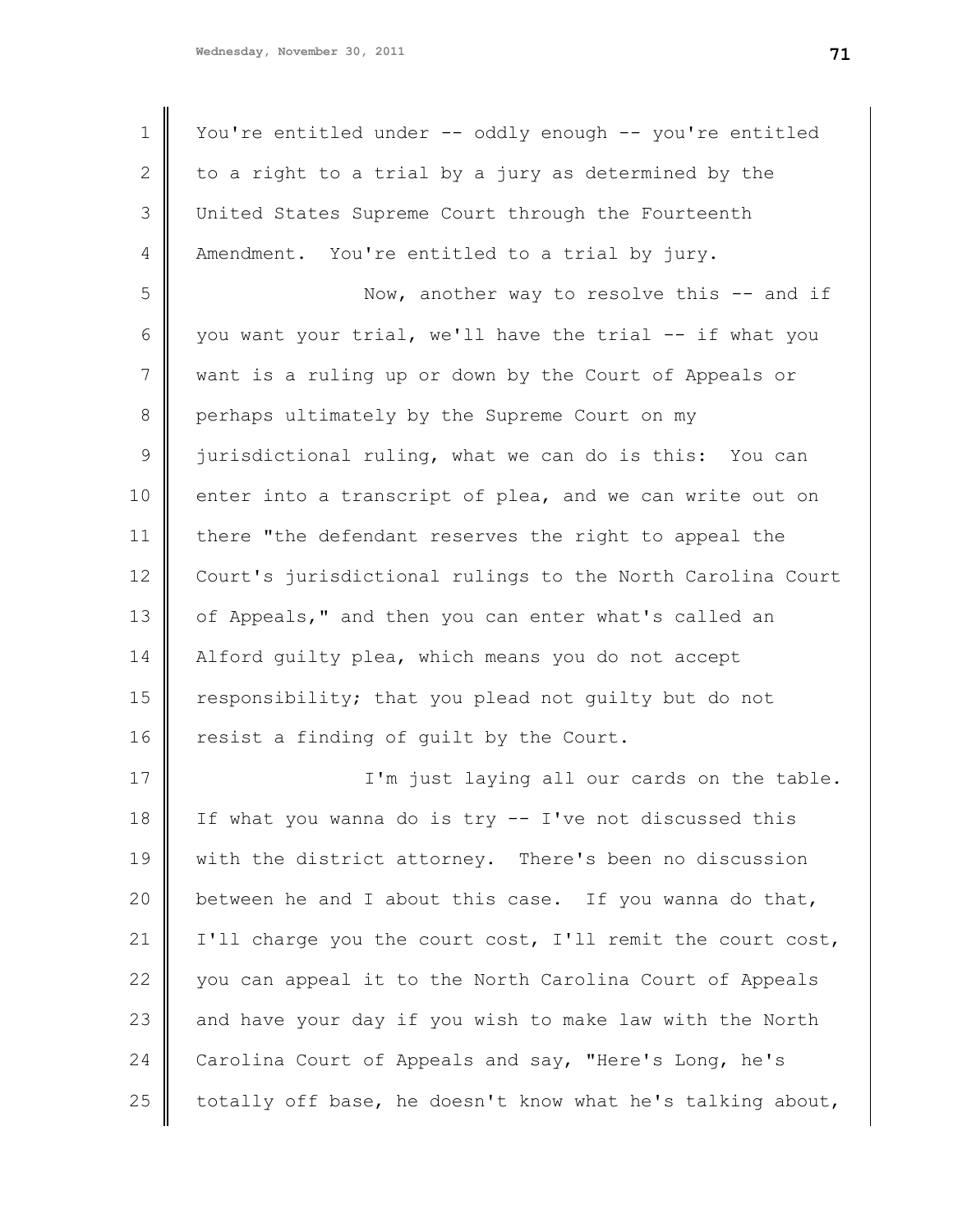**Motion by Ms. Rose**

| $\mathbf 1$     | here's my constitutional challenge, I want you guys to     |
|-----------------|------------------------------------------------------------|
| $\mathbf{2}$    | rule on this"; or call 30 jurors in up here, put 12 in the |
| 3               | box, start asking questions, and set a jury. It's up to    |
| 4               | you.                                                       |
| 5               | If you want five minutes to think about it,                |
| 6               | I'll give you five minutes to think about it. If you know  |
| $7\phantom{.0}$ | what you wanna do right now, you can tell me what you      |
| $8\,$           | wanna do right now, and that's what we're gonna do.        |
| $\mathcal{G}$   | You want a few minutes to ponder about it?                 |
| 10              | MS. ROSE: Sure.                                            |
| 11              | THE COURT: Let's let court stand at ease                   |
| 12              | for five minutes.                                          |
| 13              | (Court at ease from 12:04 p.m. to                          |
| 14              | 12:14 p.m.                                                 |
| 15              | THE COURT: Let the record reflect that the                 |
| 16              | Court adjourned -- or let court stand at ease to allow     |
| 17              | Miss Rose an opportunity to consider her options at this   |
| 18              | point.                                                     |
| 19              | Yes, ma'am. What would you like to do?                     |
| 20              | MS. ROSE: I would like your order or                       |
| 21              | ruling to be certified and printed so that I can file an   |
| 22              | interlocutory appeal.                                      |
| 23              | THE COURT: Okay. Well, it's within my                      |
| 24              | discretion to certify a ruling as interlocutory and give   |
| 25              | you a right to immediate appeal in this particular case.   |
|                 |                                                            |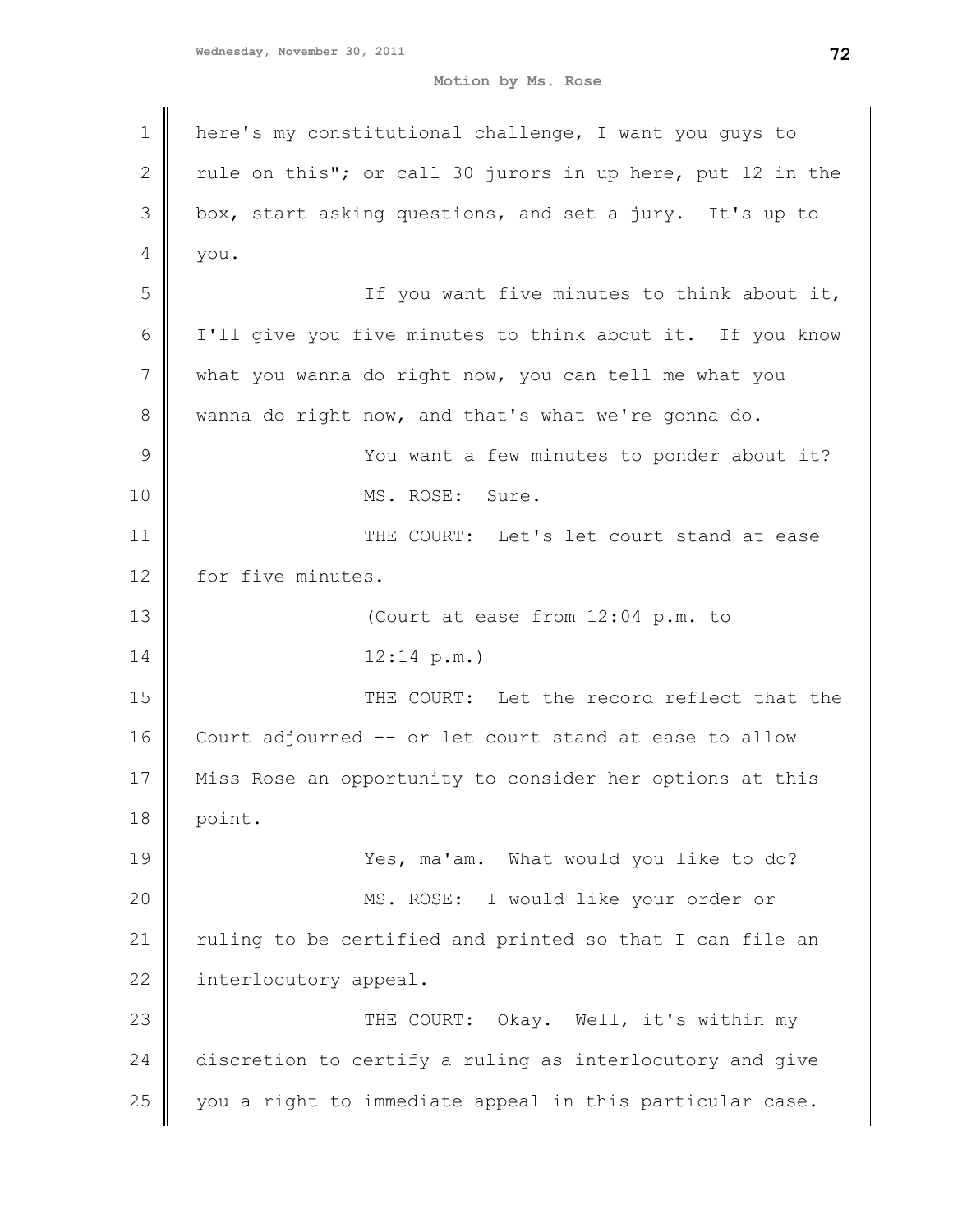| $\mathbf 1$ | I'll deny that motion. That's of record. And the Court    |
|-------------|-----------------------------------------------------------|
| 2           | can always rule that's of error as well.                  |
| 3           | Let the record reflect that the defendant                 |
| 4           | has requested that the Court certify the Court's          |
| 5           | jurisdictional ruling as interlocutory and allow the      |
| 6           | defendant to immediately appeal that order. The           |
| 7           | defendant's request that the Court certify that that      |
| 8           | ruling be immediately appealable without a hearing on the |
| $\mathsf 9$ | merits is denied in the Court's discretion.               |
| 10          | Okay. So now that brings us back again                    |
| 11          | that ruling -- your request is of record, your denial of  |
| 12          | this is on record. When your request is denied, it's      |
| 13          | automatically noted you object to it since you're the one |
| 14          | that requested it. It's denied.                           |
| 15          | Now, that brings us back to one of two                    |
| 16          | things we can do now. As the DA I assume is not gonna     |
| 17          | dismiss this case, that leads us to two options we got.   |
| 18          | One is to call in the jury, select the                    |
| 19          | jury, and try this case to a jury and let the jury        |
| 20          | determine your guilt or innocence.                        |
| 21          | Two is for you to enter what's known as an                |
| 22          | Alford plea, which means that you would accept that the   |
| 23          | Court is able to find you -- that the Court finds you     |
| 24          | guilty in this matter without you pleading guilty; you do |
| 25          | not plead quilty, but you do not resist a finding of      |
|             |                                                           |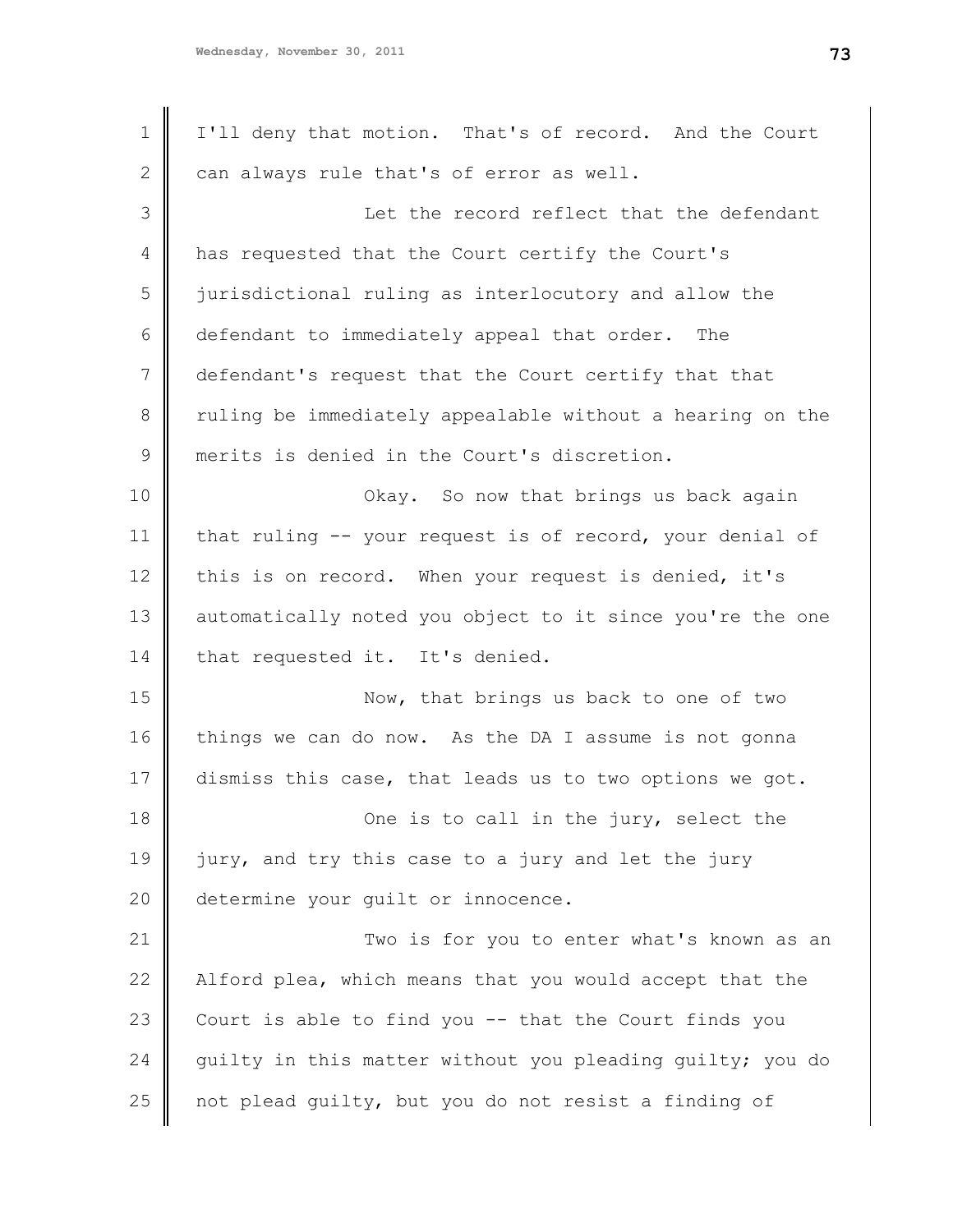| 1               | guilt. And it would be specifically stated on there that   |
|-----------------|------------------------------------------------------------|
| 2               | you reserve the right to appeal one, this court's          |
| 3               | jurisdictional -- adverse jurisdictional rulings to you;   |
| 4               | and, two, the Court's adverse rulings as to your right to  |
| 5               | immediate appealability of the ruling.                     |
| 6               | Which, in other words, the Supreme Court $-$ -             |
| $7\phantom{.0}$ | or the Court of Appeals could say, one, "Yes, the judge    |
| 8               | messed up, he should have allowed you to appeal this       |
| 9               | interlocutory." Or, two, the immediate appealability in    |
| 10              | this particular case is not a big deal one way or the      |
| 11              | other because if they find that we don't have jurisdiction |
| 12              | over you, it doesn't make any difference whether we try it |
| 13              | for a jury trial or if the jury convicts you or if you     |
| 14              | enter a transcript and if the transcript is entered        |
| 15              | against you with a guilty verdict.                         |
| 16              | If the Court finds that there's no                         |
| 17              | jurisdiction, that does away with the case. If the Court   |
| 18              | of Appeals were to find that we do not have the            |
| 19              | jurisdiction, as you assert, to try you in this case, then |
| 20              | the Court will reverse your conviction, whether through a  |
| 21              | transcript or by a jury or whether it's appealable or      |
| 22              | immediately appealable at the conclusion of the case.      |
| 23              | Well, I'd like to ask a question<br>MS. ROSE:              |
| 24              | as far as clarification.                                   |
| 25              | THE COURT:<br>Sure.                                        |
|                 |                                                            |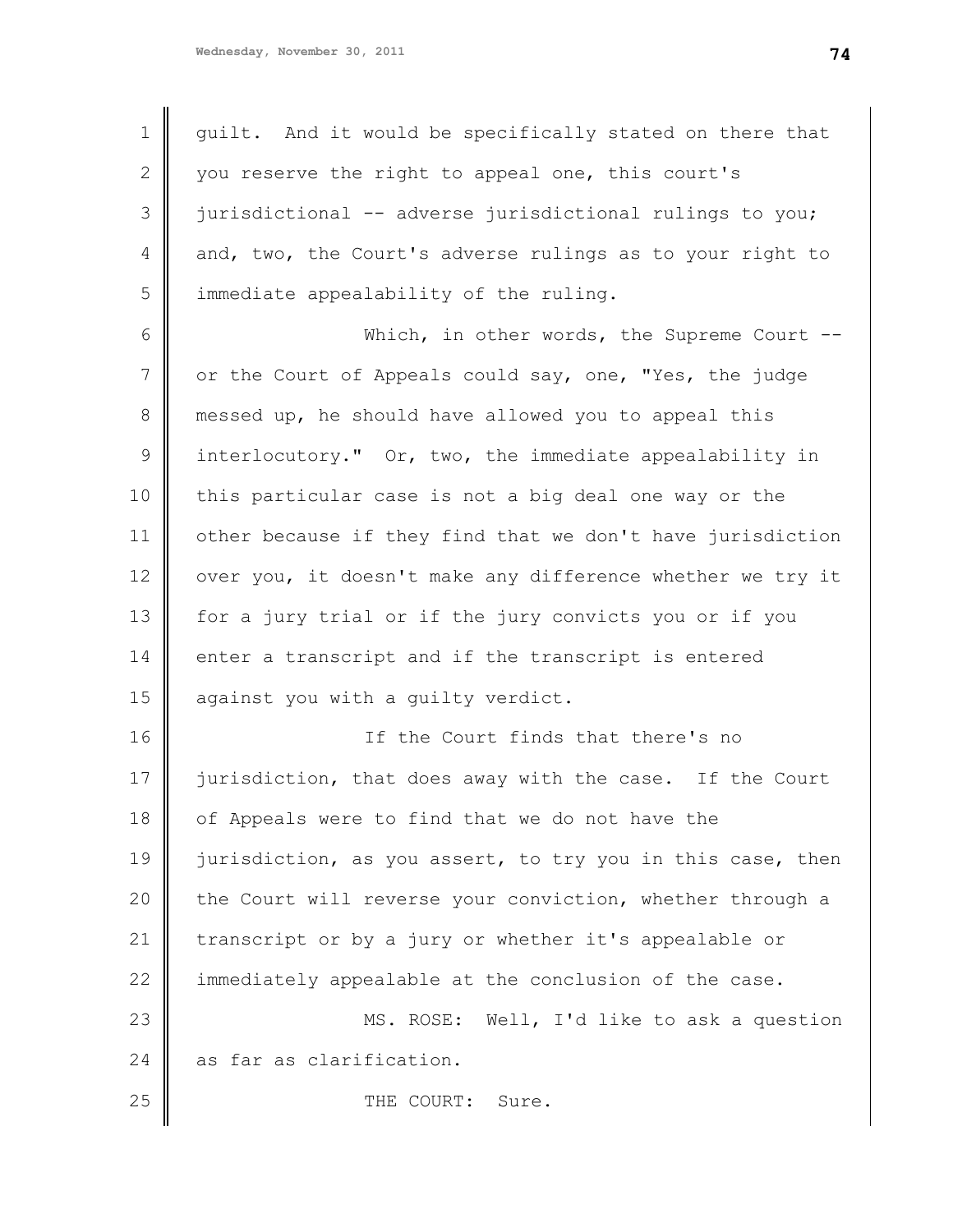| $\mathbf 1$   | MS. ROSE: First of all, I -- just to                       |
|---------------|------------------------------------------------------------|
| $\mathbf{2}$  | summarize your ruling and just to be sure as far as the    |
| 3             | points that you pointed out, I think you mentioned that in |
| 4             | most of your ruling about the Fourteenth Amendment, which  |
| 5             | is not what I'm here to base my jurisdiction on. I'm       |
| 6             | actually basing my jurisdiction on the constitutionality   |
| 7             | of the Reconstruction Acts and not of the Fourteenth       |
| 8             | Amendment.                                                 |
| $\mathcal{G}$ | THE COURT: Okay.                                           |
| 10            | MS. ROSE: Because the Reconstruction Acts                  |
| 11            | are actually the documents created by Congress to annul    |
| 12            | the states that were in existence.                         |
| 13            | And also --                                                |
| 14            | THE COURT: And, again, as I said -- and                    |
| 15            | this is in no way disparaging you; I did my best to follow |
| 16            | you; you talked a lot about the Fourteenth Amendment --    |
| 17            | and I said as best understood by the Court.                |
| 18            | Let the record be corrected that the                       |
| 19            | defendant is not asserting lack of jurisdiction through    |
| 20            | the Fourteenth Amendment, but by the Reconstruction Acts;  |
| 21            | that as I understand, required the states to adopt the     |
| 22            | Fourteenth Amendment.                                      |
| 23            | Correct?                                                   |
| 24            | MS. ROSE: Correct. That was the                            |
| 25            | requirement in the Reconstruction Acts.                    |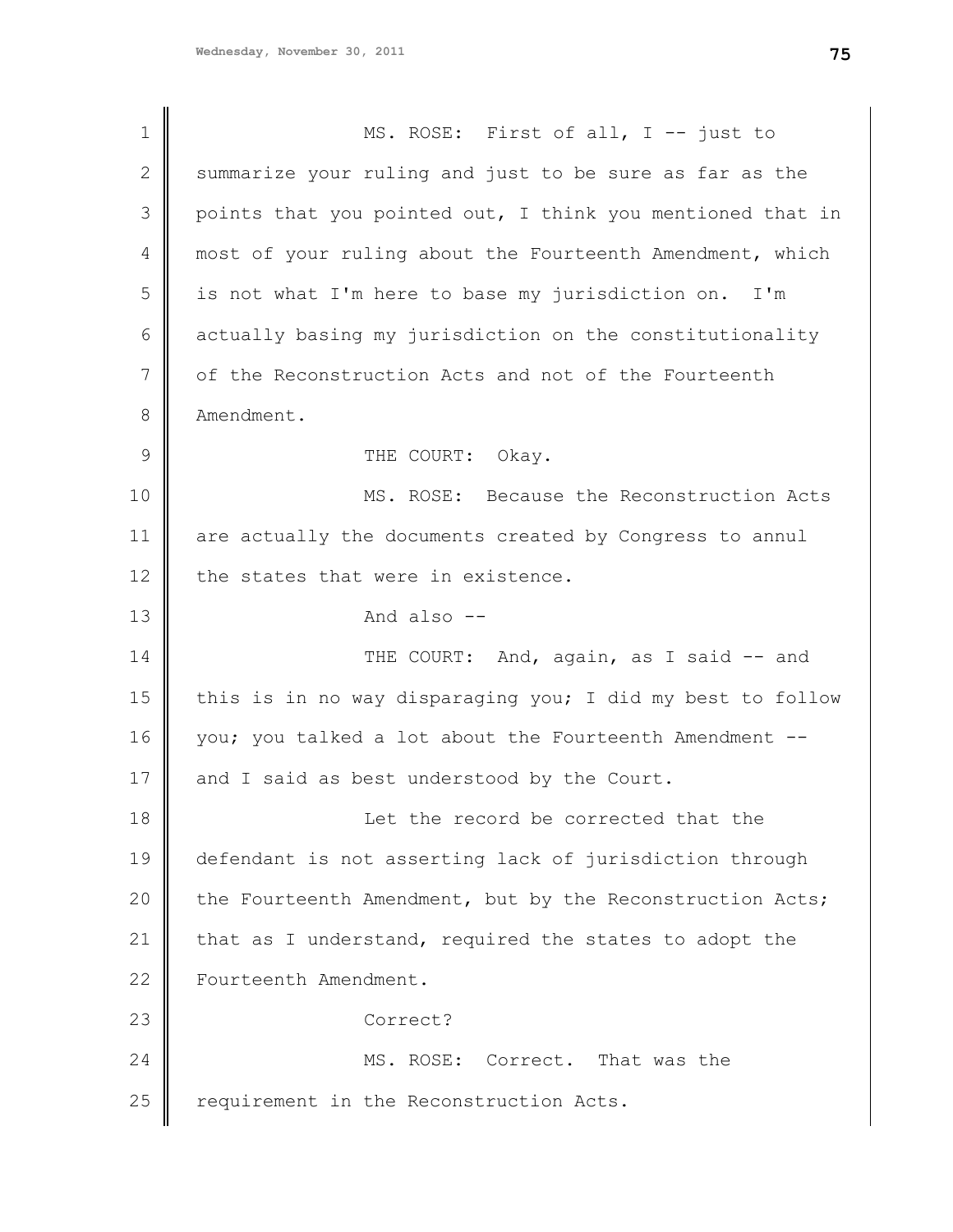1 2 3 4 5 6 7 8 9 10 11 12 13 14 15 16 17 18 19 Also, I don't have any proof from the state regarding that as like in *State versus Batdorf*, that the prosecution has to provide the proof beyond a reasonable doubt that I have in fact -- that they are in fact a lawful government with the unbroken chain of title; and I don't have any of that information or cites or anything in writing. And as such, if the state proceeds, then I will not participate in any further actions of the Court. THE COURT: Okay. Well, listen, Miss Rose, you've been polite, you have been well spoken, and I appreciate that very much. I've tried to treat you likewise. I understand. And, again, I think you think maybe this is something personal to you. It happens every day in court. It happened yesterday in court which we tried two DWIs. One fellow had two lawyers who were well schooled and, you know, we went over, it took more time than this did -- MR. TAYLOR: Three-and-a-half hours. THE COURT: -- to hear a motion to suppress

20 21 22 23 24 25 this gentleman's DWI. I denied their motion after we heard on and on and on and on the evidence and arguments of counsel and the handed-up cases and talked about it, and I found certain facts and entered a ruling and denied their motion to suppress. Well, they disagree with that. You know, the folks sitting at this table disagree with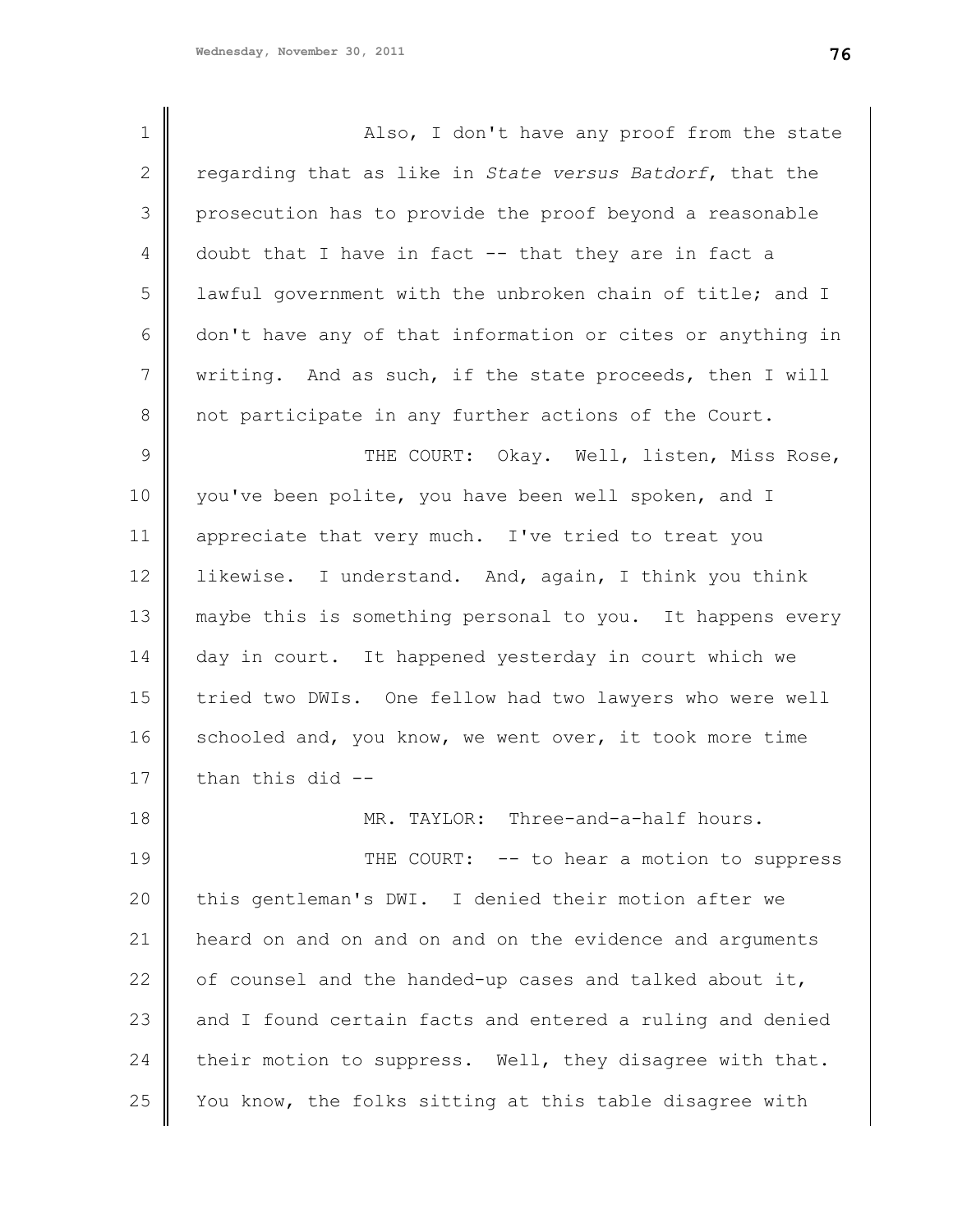| 1            | it. They've got the right to appeal that.                  |
|--------------|------------------------------------------------------------|
| $\mathbf{2}$ | If they disagree with it, if they think the                |
| 3            | Court of Appeals would reverse me and say, "You know, Long |
| 4            | sort of missed the boat there," we did it twice, we did it |
| 5            | yesterday morning, we did it yesterday afternoon. That's   |
| 6            | what court's all about. Every ruling -- and I'm not        |
| 7            | trying to personally -- I say this -- that I make -- every |
| 8            | ruling that a superior court judge makes is subject to     |
| 9            | review by the appellate courts.                            |
| 10           | MS. ROSE: I understand.                                    |
| 11           | THE COURT: I understand that you disagree                  |
| 12           | with this ruling, and I appreciate that, and we're not     |
| 13           | quarrelling with one another. I mean, that's how I made    |
| 14           | my living. I mean, every ruling I make -- I understand     |
| 15           | this is very important to you and you deem it, you know,   |
| 16           | bedrock -- I understand your argument. You deem this --    |
| 17           | the legitimacy of the state's government is in question in |
| 18           | your mind.                                                 |
| 19           | But, I mean, whether it's for that reason,                 |
| 20           | for another reason because they think the constitutional   |
| 21           | rights were violated, everything I do is -- people have to |
| 22           | decide every day whether the state -- if the ruling goes   |
| 23           | against the state, if they're gonna appeal it; if it goes  |
| 24           | against the defendant, whether the defendant is gonna      |
| 25           | appeal it.                                                 |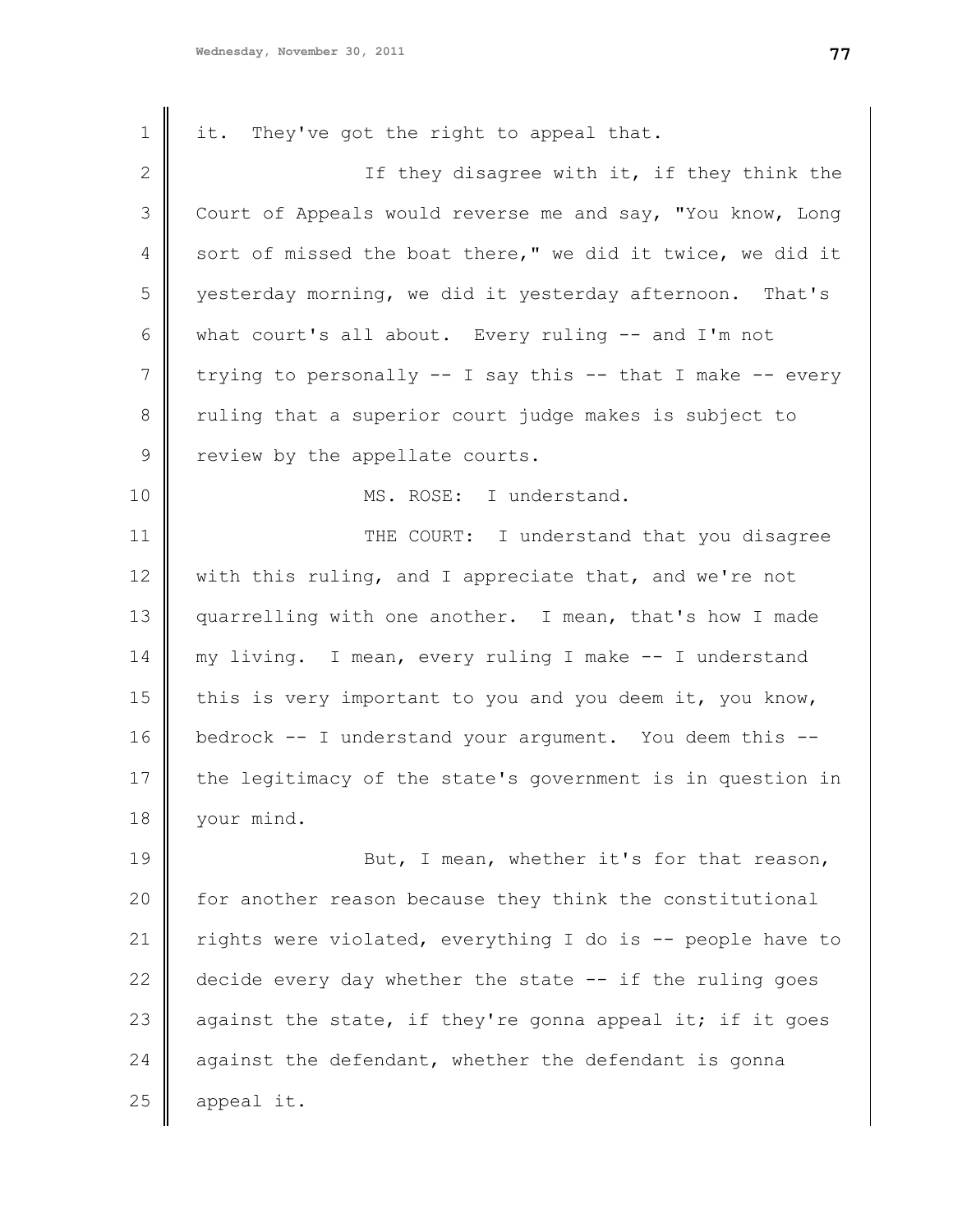1 2 3 4 5 6 7 8 9 10 11 12 13 14 15 16 17 18 So I appreciate the fact that you've been so polite as you've advanced your arguments. I've entered my ruling. I appreciate the fact that you disagree with it. You may or may not have a chance to argue about it in the Court of Appeals. But here's what I'm trying to get to. The fact that the ruling -- the ruling has been entered, that denies your jurisdictional -- your jurisdictional objections and now that -- for the trial level -- for the trial level, that's over with. That's a card laid; a card played. That's no different than you coming in here and saying, "Judge, I've been charged with drug trafficking, or I've been charged with DWI and the trooper the sheriff's detective, the investigating officer, the State of North Carolina has violated my constitutional rights by, you know, an illegal search, by an illegal seizure of my person." And those are constitutional bedrock

19 20 21 22 23 24 25 principles, and you vehemently disagree with that, and then we have a hearing, and then that ruling goes against you. You have a right to take that ruling up and have the Court of Appeals or the Supreme Court talk about it and decide whether it was right or wrong. But before it gets there, we have to determine your guilt or innocence. And we hadn't got to that point, yet. So we're gonna have to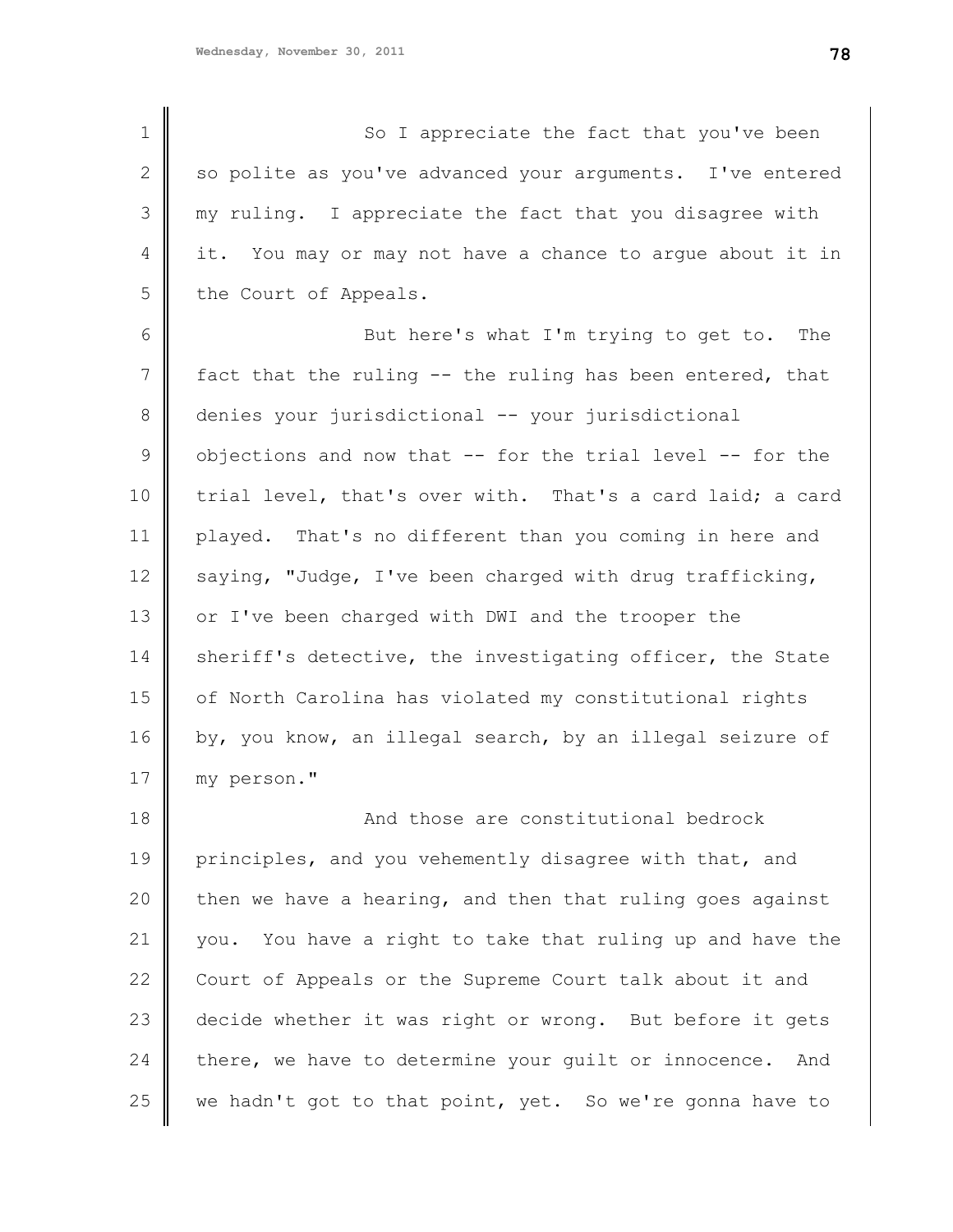1

2

3

4

5

6

7

8

9

10

11

12

13

25

| do that.                                                   |
|------------------------------------------------------------|
| And I understand you said, "Judge, I'm not                 |
| gonna participate further." We've only got two ways of     |
| doing it, Miss Rose, and one is to call in a jury. If we   |
| call in a jury, as I told you when I gave you your rights  |
| as a person proceeding to trial, there will be 12 jurors   |
| up there. I will turn to you as I do to Mr. Taylor; ask,   |
| "Do you have any questions of these jurors?" Ask them any  |
| questions, whether they had no operator's license, whether |
| their cousin was a highway patrolman, that kind of stuff.  |
| You'll have an opportunity to do that; to                  |
| cross-examine your accusers here. I assume -- I haven't    |
| even looked at the ticket -- I assume it's this highway    |
|                                                            |

14 15 16 17 patrolman seated here, since he's in the courtroom with the DA. Cross-examine him; cross-examine any other witnesses the state has. You will have the right to put on evidence. That's one way we can do it.

18 19 20 21 22 The other way we can do it is for you to enter a transcript of plea. And I can't -- there's no other way I can short-circuit it or make it less painless for you to get your case to the Court of Appeals so you can have your day up there.

23 24 So you're gonna have to tell me what you wanna do, one way or the other.

MS. ROSE: My objection to the jury trial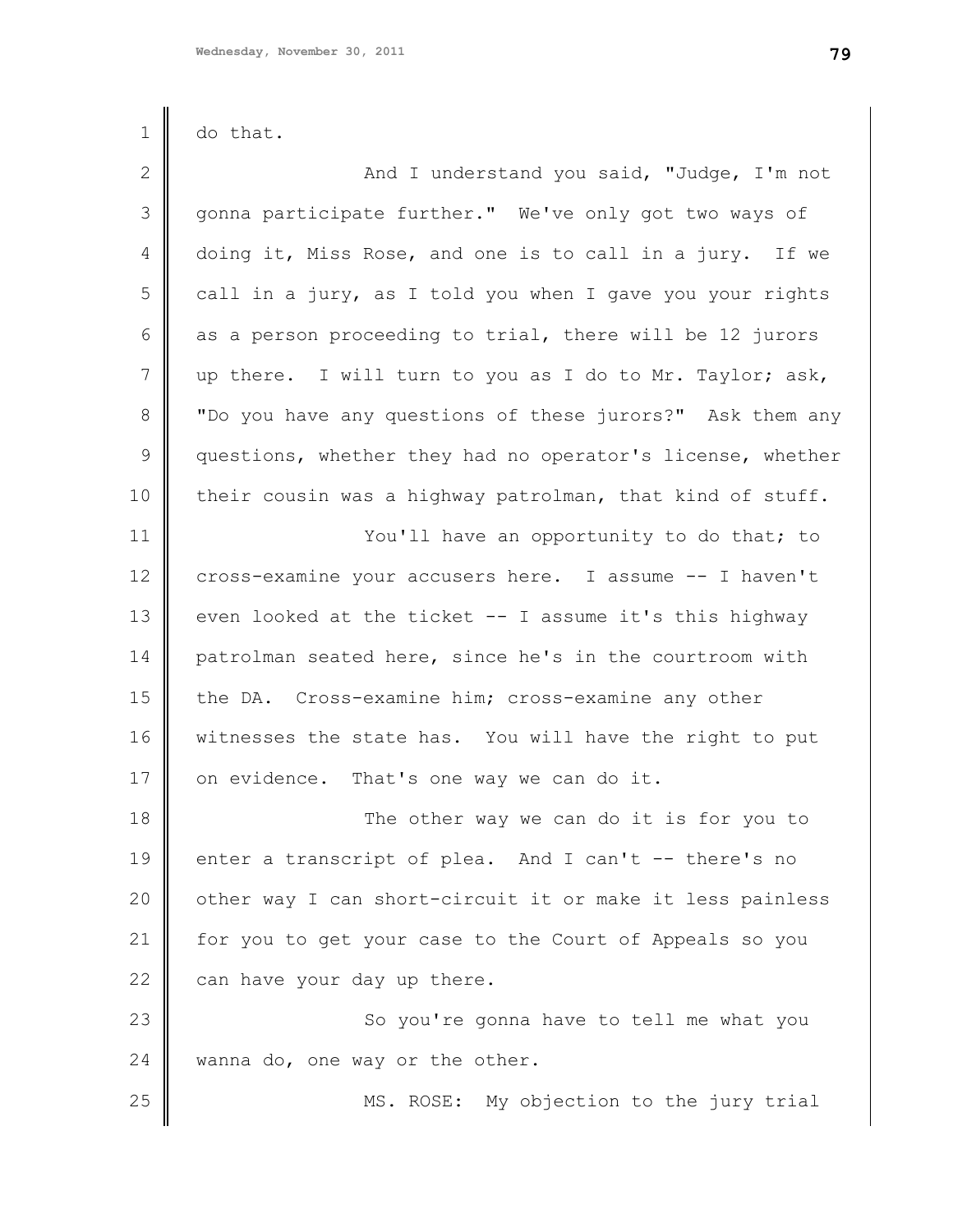| $\mathbf 1$ | is that I don't believe it will be a jury of my peers       |
|-------------|-------------------------------------------------------------|
| 2           | unless members of the de jure state were in the jury pool.  |
| 3           | And, secondly, I'm not -- my signature on                   |
| 4           | any plea transcript, despite what you've said about         |
| 5           | reserving my right to appeal still in -- as a signature     |
| 6           | would -- and an acknowledgement of the Court would place    |
| 7           | me under jurisdiction.                                      |
| 8           | THE COURT: Okay. What about if you sign                     |
| 9           | it under this proviso: "Executed under protest"? And        |
| 10          | further that the Court finds -- and I'll write this down    |
| 11          | there -- that the signature of the defendant does not       |
| 12          | convey any jurisdiction to this court which is not          |
| 13          | established pursuant to the -- the defendant's signature    |
| 14          | does not convey any jurisdiction to this court which is     |
| 15          | not established by any rulings concerning the               |
| 16          | jurisdiction --                                             |
| 17          | In other words, if you lose in the Court of                 |
| 18          | Appeals and they say we do have jurisdiction over you,      |
| 19          | then, you know, your signature's on the document and        |
| 20          | everything stands. If the Court of Appeals says, "Wow,      |
| 21          | you know what, she's right, we hadn't thought about that,   |
| 22          | this is sort of a novel legal issue, we haven't thought     |
| 23          | about that; and, you know, she's right, we have no          |
| 24          | jurisdiction over her," then your signature -- in other     |
| 25          | words, the stream can flow to higher than its source.<br>If |
|             |                                                             |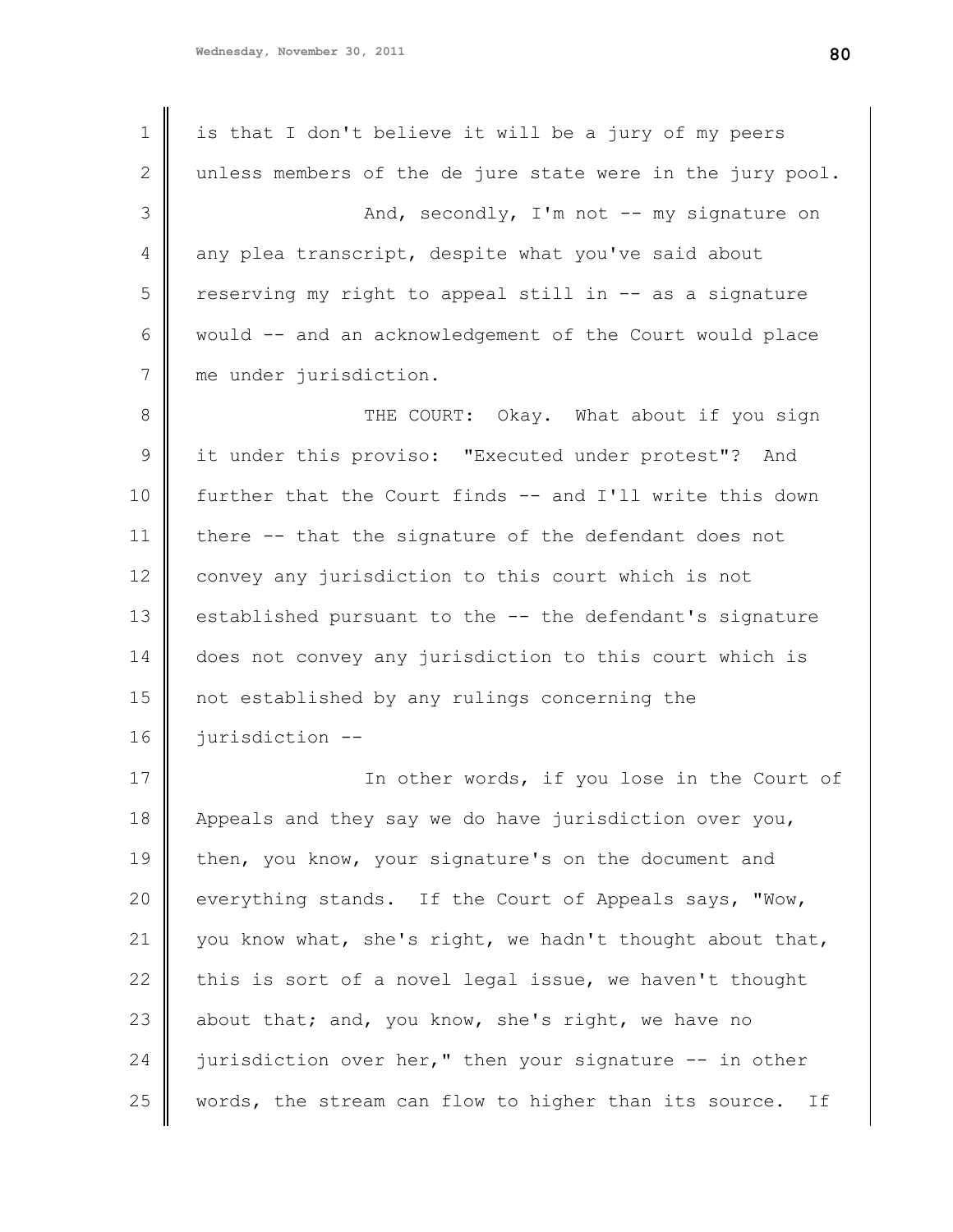1 2 3 4 5 6 7 8 9 10 11 12 13 14 15 16 17 18 19 20 21 22 23 24 25 the Court of Appeals says we have no jurisdiction over you, your signature on this document would not convey somehow extra jurisdiction that the Court of Appeals found that we didn't have. You see what I'm saying? MS. ROSE: (Indicating.) THE COURT: Okay. Listen, I'm not trying to make it complicated. Here's what's gonna happen. I understand you disagree with me. I've entered the ruling. We've gotta move on. I've gotta call for jurors, or you gotta tell the DA you'll sign the transcript and do something. I'll do one or the other, and I'm just asking you which do you want to do. It's your call, your election. And if you say you don't wanna do anything, I'll have to call in the jurors. Which is not a threat, it's just what I gotta do. I mean, that's where we gotta go. This is Superior Court. You can't try the case -- you can't try a criminal case to a judge in Superior Court. You had the opportunity to do that in District Court. And, you know, you -- what I'm saying is you're kind of working your way through the system. The next level is the appellate courts, but we've gotta - until you're convicted, you don't have anything to appeal. MS. ROSE: I understand. THE COURT: Unless you're convicted.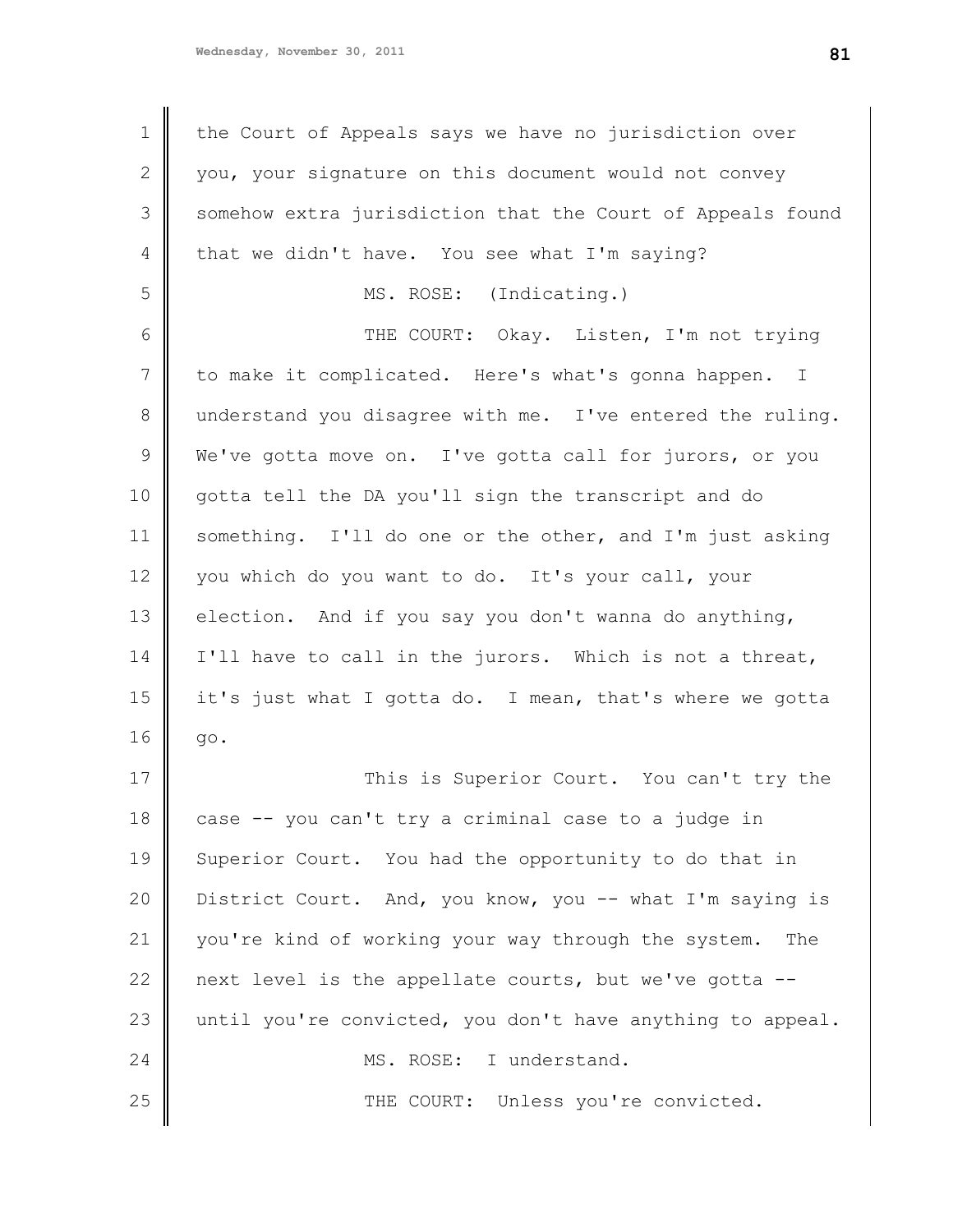1 2 3 4 5 6 7 8 9 10 11 12 13 14 15 16 17 18 19 20 21 22 23 24 25 And, you know, the jury may find you not guilty, and the whole thing's over with; you don't have anything to appeal then. MS. ROSE: I just don't think that's in jurisdictional expediency. THE COURT: I agree with you. It's probably not gonna be expedient. But we gotta do something. We gotta do something, one way or the other. All right. I'll give you another five minutes to talk to your friends back there and decide what you wanna do. I'll give you five more minutes, but you need to give me a decision in five minutes about whether you wanna call a jury. (Court at ease from 12:28 p.m. to 12:33 p.m.) THE COURT: Yes, ma'am. MS. ROSE: I will enter with -- the plea transcript with the stipulations that it does not provide any additional jurisdiction and do so under duress. THE COURT: Well, I'd rather not put the words "duress" on there because it makes it look like I'm forcing you to do it. You've got the right to have a jury trial. But I'll allow you to sign it that you convey jurisdiction to this court other than what's found by the North Carolina Court of Appeals; that you reserve your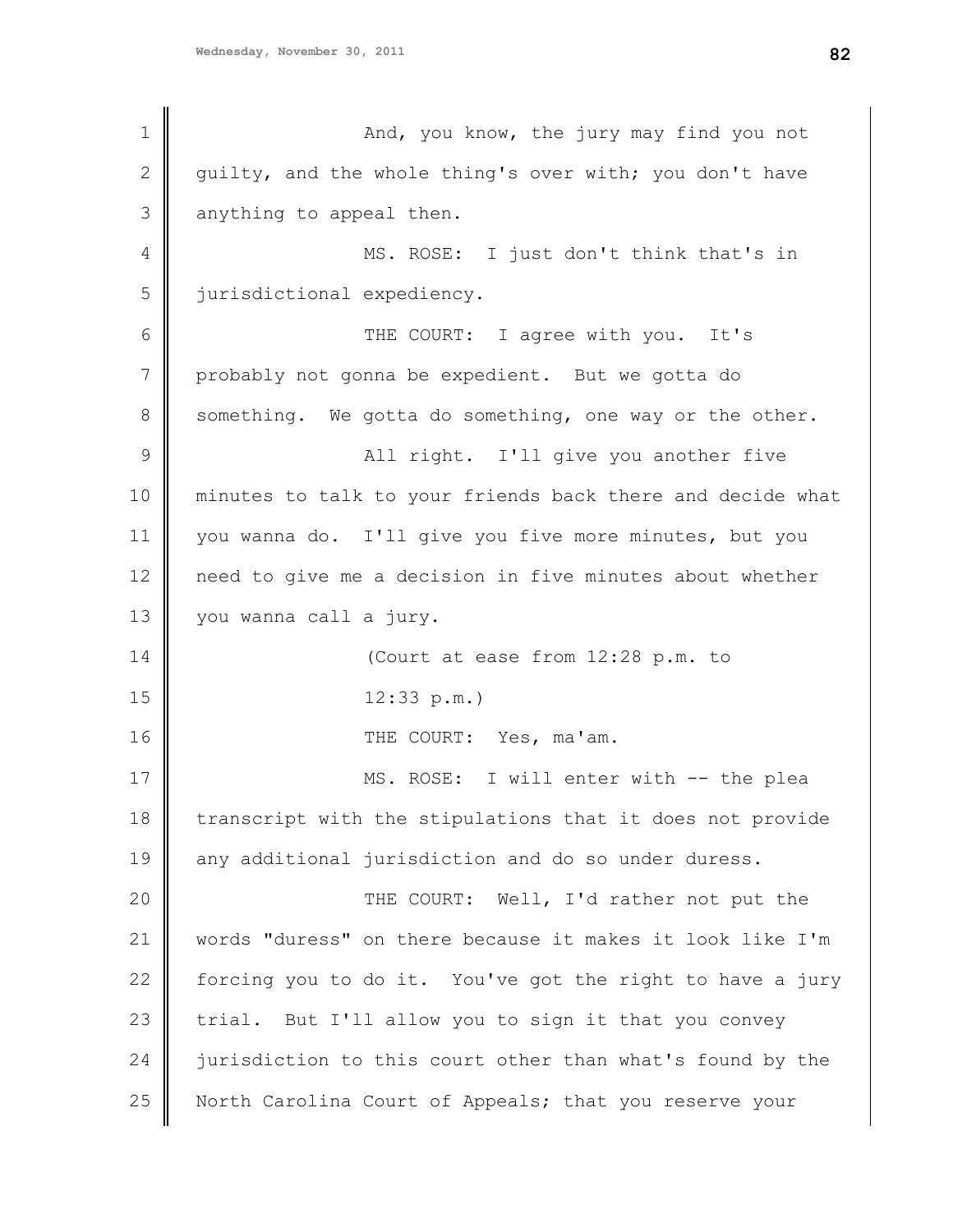1 2 3 4 5 6 7 8 9 10 11 12 13 14 15 16 17 18 19 20 21 22 23 24 25 right to appeal all rulings entered by this court concerning jurisdiction; and that your signature conveys no additional jurisdiction to the Court. I can't let you sign it saying "I'm signing under duress" because that makes it look like I forced you to do it. I'm not forcing you to it. I'm telling you now we can have a jury trial and start --MS. ROSE: I understand. But as I mentioned before the jury trial wouldn't -- wouldn't be either efficient or wouldn't establish the jurisdictional issue anyway, so it's moot. Also if -- and I think I asked for this before -- if I could just get a copy of what you wrote as far as your ruling -- THE COURT: All of that will be in the record, and you'll get a copy of that all -- here's what's going to happen. I'm not trying to mislead you -- I'm not trying to -- If you enter this transcript, then you'll have ten days to appeal. Of course you can appeal as soon as the transcript is entered, you can appeal the jurisdictional rulings of the Court, then it's up to you to cause a complete transcript of all this hearing to be entered as well as whatever happened Monday as well as whatever happened in front of Judge Spivey, prepare all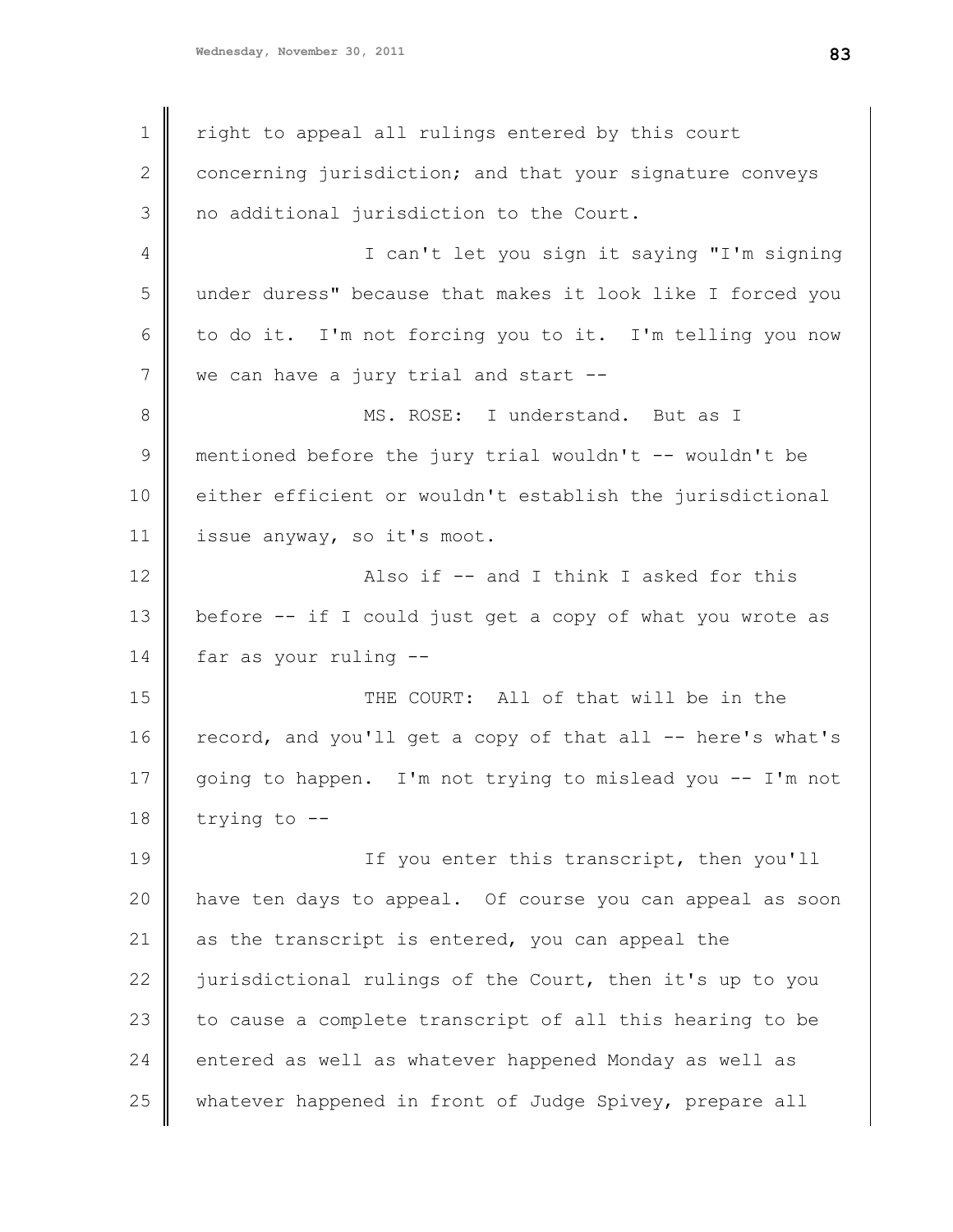| $\mathbf 1$    | that, have all that prepared by the court reporters,       |
|----------------|------------------------------------------------------------|
| $\mathbf{2}$   | prepare a brief that cites -- sets out and cites where you |
| 3              | know the court was in error and cites to the transcript    |
| 4              | where these rulings were made and complies with the        |
| 5              | rules -- there are appellate rules, which I'm not          |
| 6              | pretending to be familiar with --                          |
| $7\phantom{.}$ | MS. ROSE: I have made myself familiar very                 |
| 8              | recently, and it's not fun.                                |
| $\mathcal{G}$  | THE COURT: That's what I was gonna say --                  |
| 10             | I just wanna make sure you understood that. I don't want   |
| 11             | to sandbag -- whether you agree or disagree, I don't want  |
| 12             | anybody to come out of here sandbagged or not              |
| 13             | understanding what's going on. There are very complex      |
| 14             | rules in the Court of Appeals about what fonts you can     |
| 15             | use, what kind of type, how much words you can put on a    |
| 16             | page, what size paper you have to use, and all that stuff. |
| 17             | You have to comply with all those rules and then perfect   |
| 18             | your appeal to the North Carolina Court of Appeals.        |
| 19             | So I mean, it's -- it is for a layman --                   |
| 20             | for layman and for me -- when I was in private practice, I |
| 21             | never took anything to the Court of Appeals, so I'm not    |
| 22             | picking on you by saying a layman -- it would be a         |
| 23             | challenge for me to refamiliarize myself with the rules of |
| 24             | the Court of Appeals, and to try and appeal something      |
| 25             | would be a challenge for me. And I'm not damning you with  |
|                |                                                            |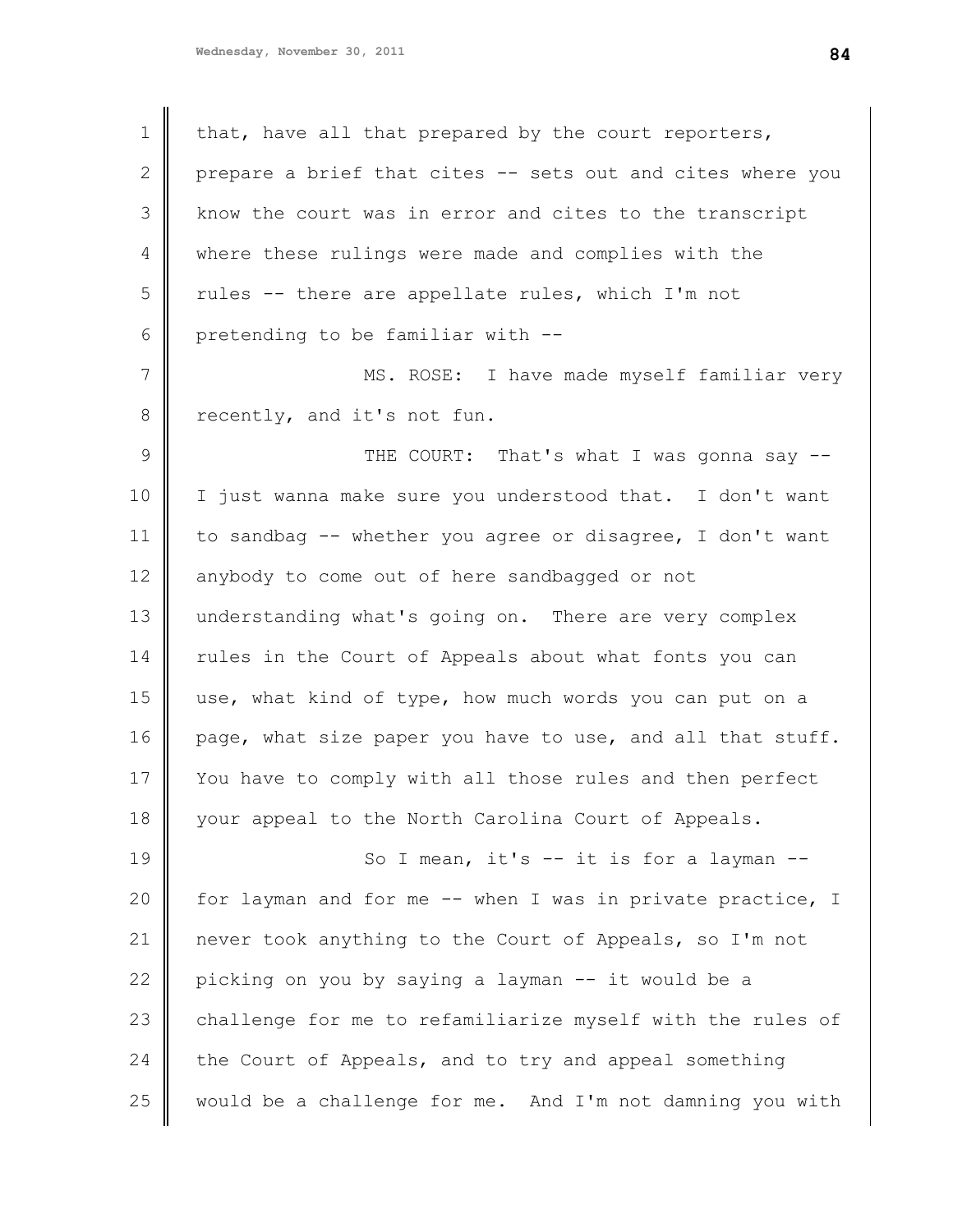| 1             | comparing you to me; I'm just saying -- I don't want you  |
|---------------|-----------------------------------------------------------|
| $\mathbf{2}$  | to leave here under the mistaken impression that somehow  |
| 3             | zip, zam, zim, this is gonna be in Raleigh. It's sort of  |
| 4             | a complicated.                                            |
| 5             | MS. ROSE: I have two other cases in Wilkes                |
| 6             | County that are before the Court of Appeals now, so --    |
| 7             | THE COURT: Great. Then you know what I'm                  |
| 8             | talking about.                                            |
| $\mathcal{G}$ | MS. ROSE: At least now I have a format for                |
| 10            | the record now.                                           |
| 11            | THE COURT: Okay. Fantastic. Do you want                   |
| 12            | to do the transcript?                                     |
| 13            | MS. ROSE: Sure.                                           |
| 14            | THE COURT: Okay. Mr. Taylor, could you                    |
| 15            | help her prepare a transcript of plea; could you put on   |
| 16            | there specifically that the defendant reserves her right  |
| 17            | to challenge the Court's jurisdictional ruling of the     |
| 18            | North Carolina Court of Appeals; and, secondly, that the  |
| 19            | defendant's entry of this transcript of plea does not     |
| 20            | convey any jurisdiction on the Court, which is not found  |
| 21            | or confirmed by the North Carolina Court of Appeals?      |
| 22            | MR. TAYLOR:<br>Okay.                                      |
| 23            | THE COURT: Okay?                                          |
| 24            | MR. MUNCY: Your Honor, I had some real                    |
| 25            | quick pertinent information for her. Would you mind if -- |
|               |                                                           |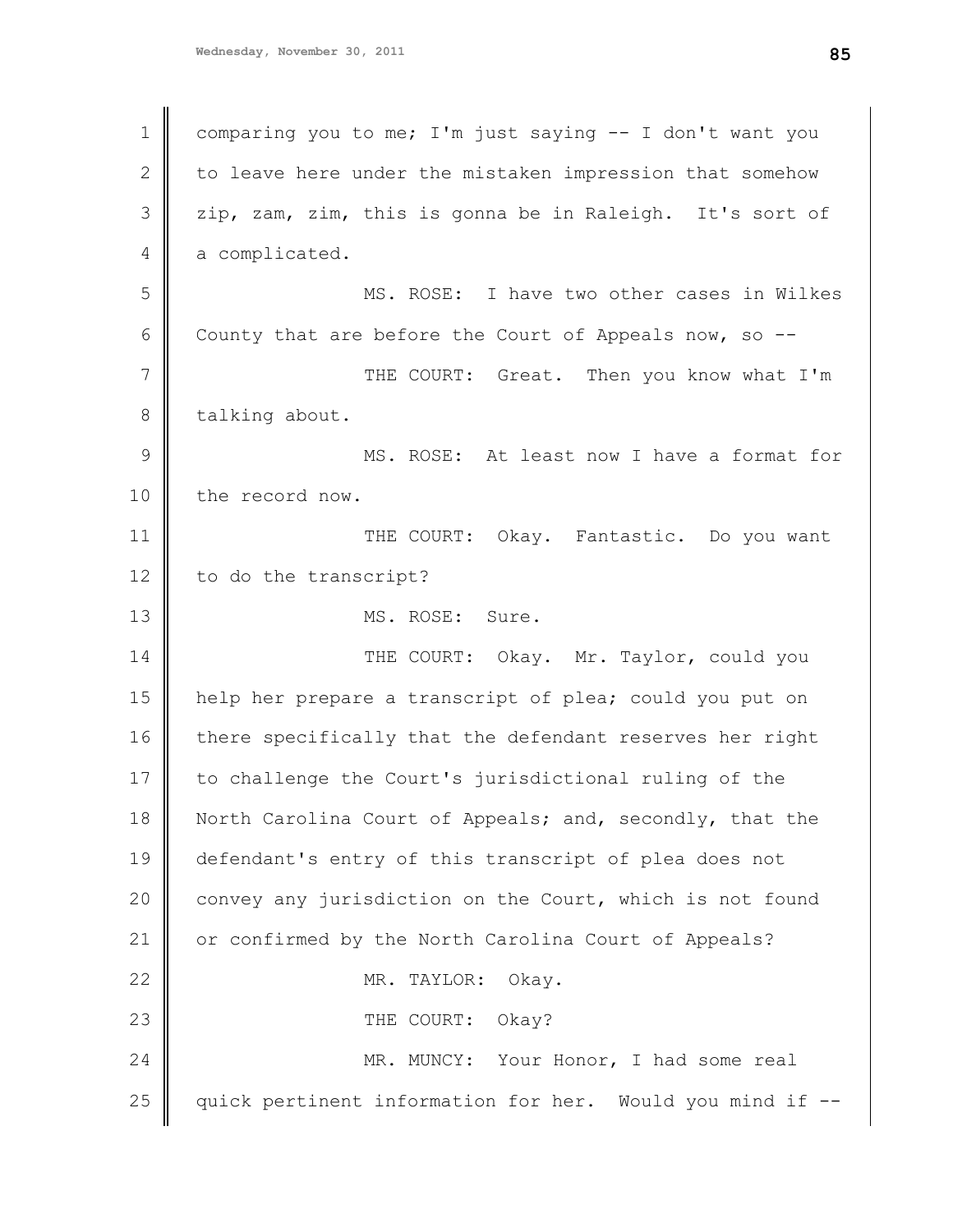1 2 3 4 5 6 7 8 9 10 11 12 13 14 15 16 17 18 19 20 21 22 23 24 25 THE COURT: Well, technically you're not supposed to advise her, but I'll give a chance -- while Mr. Taylor's drafting this, I'll give her a chance to go back and speak to you. MR. MUNCY: This actually involves what he's  $--$ THE COURT: I'm gonna give her a chance to come back and speak to you. REPORTER: Can I get your name, please. MR. MUNCY: Cliff Muncy, M-u-n-c-y. THE COURT: Let the record reflect that a gentleman stood up from the first row of the courtroom by the name of Cliff Muncy and asked to be allowed to speak to Miss Rose -- I beg your pardon -- excuse me, please -concerning the entry of the transcript. (Court at ease from 12:38 p.m. to 12:59 p.m.) MR. TAYLOR: May I approach, Your Honor? THE COURT: Yes, sir. MR. TAYLOR: What I've done in the box for the plea arrangement is try to record as best I can what you said from the transcript as it exists now before anybody signs, other than I'm gonna give the two of you an opportunity to go over whatever terminology you wanna use. THE COURT: Hold on one second.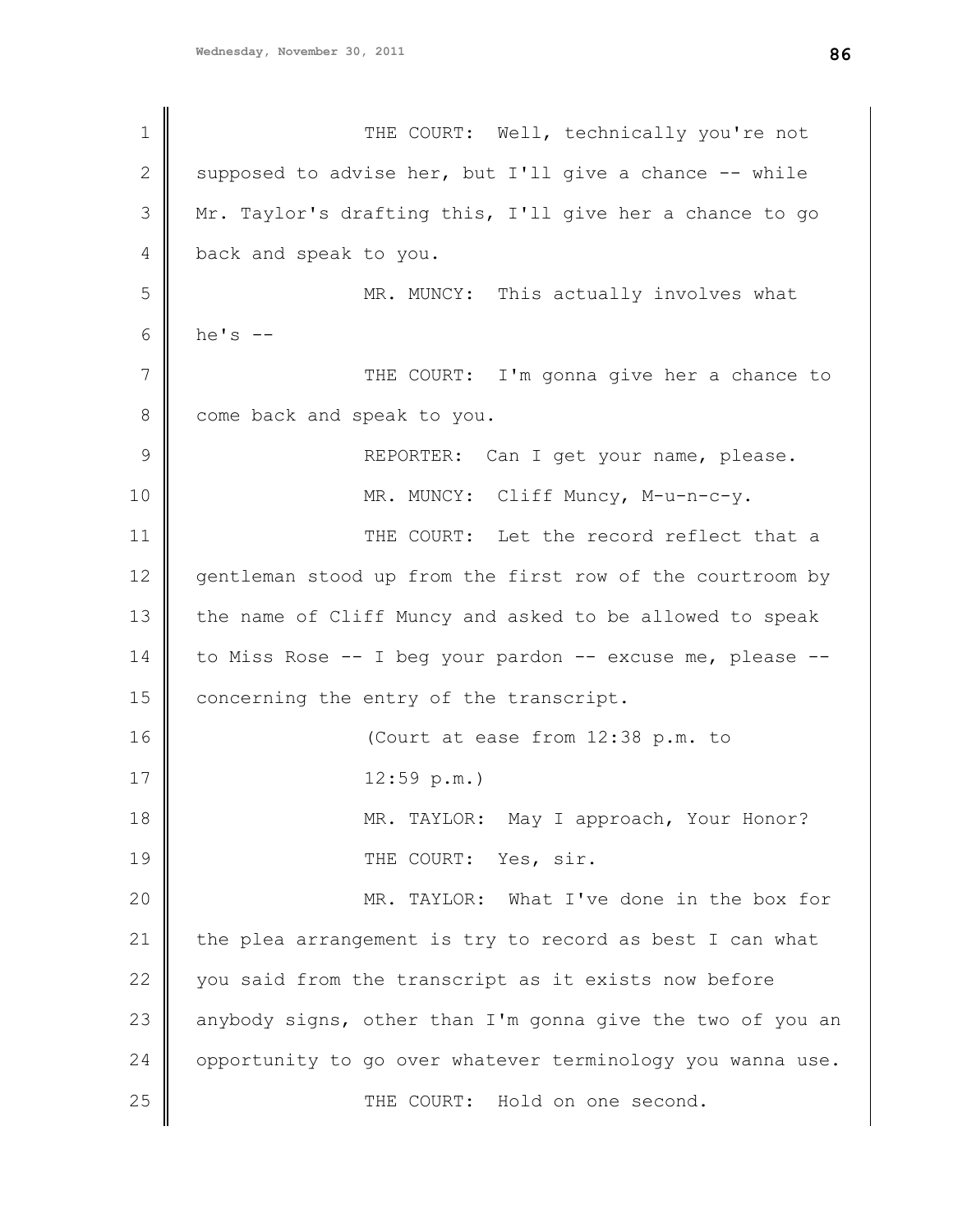1 2 3 4 5 6 7 8 9 10 11 12 13 14 15 16 17 18 19 20 21 22 23 24 25 (Pause in the proceedings at 1:00 p.m.) THE COURT: Okay. Let's see what it says. "One, state will dismiss expired registration charge." MR. TAYLOR: She's come into compliance with that. THE COURT: Fantastic. Wonderful. "Two, defendant enters this plea pursuant to Alford and signs this form under protest and upon condition that this plea will not convey any jurisdiction upon the Court which is not established by any court's rulings concerning jurisdiction." Okay. And we need to -- MR. TAYLOR: Your Honor, if that language is acceptable to Miss Rose, I'll need to reapproach to get her to sign the appropriate part on the form. MS. ROSE: That is acceptable. THE COURT: And I've written on the front of it: "Defendant reserves her right to appeal the jurisdictional rulings of this court." Okay. Here you go. (Pause from 1:02 p.m. to 1:04 p.m.) MR. TAYLOR: May I approach, Your Honor? THE COURT: Yes, sir. (Document handed to the Court.)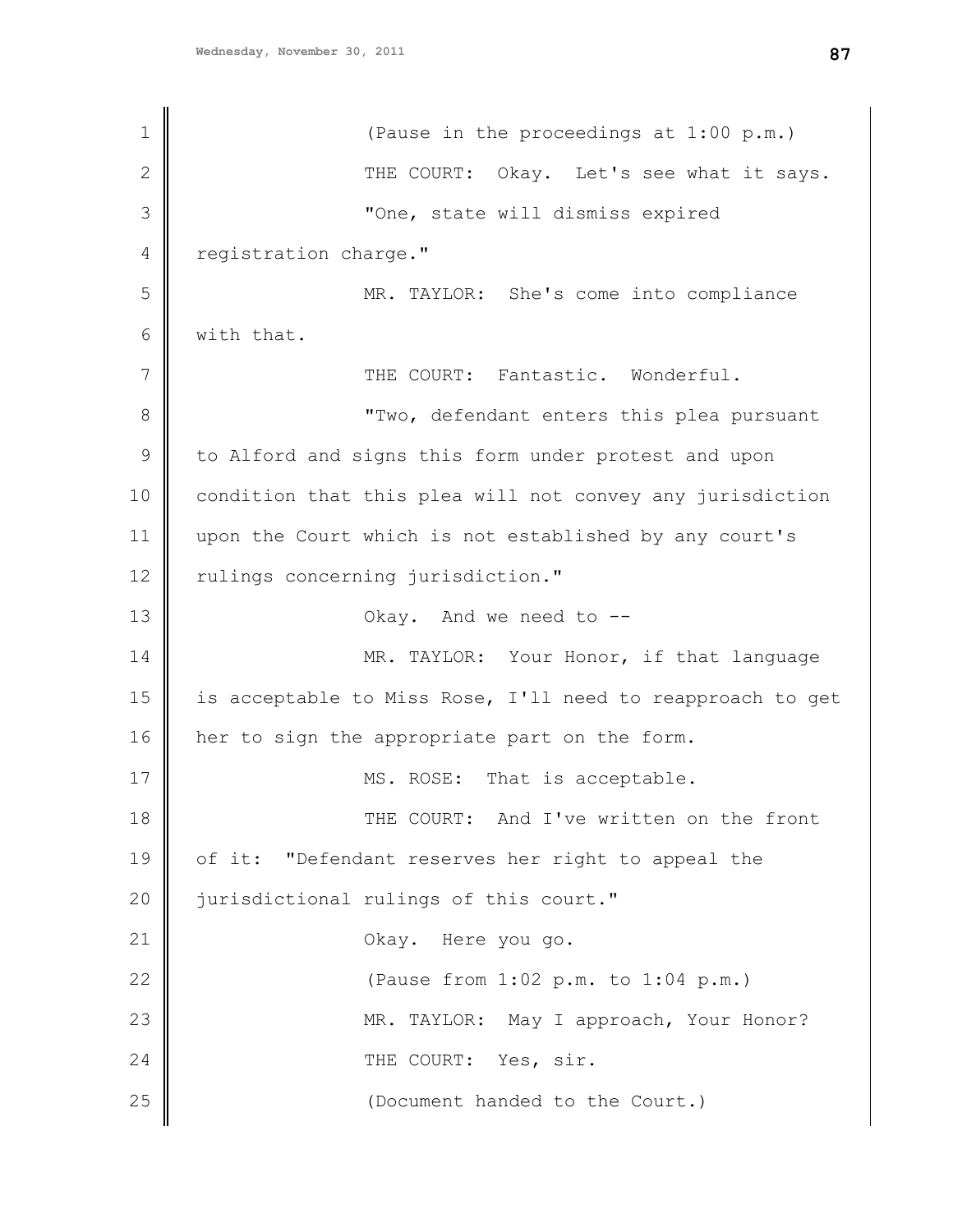**The Court's Inquiry of Ms. Rose**

1 2 3 4 5 6 7 8 9 10 11 12 13 14 15 16 17 18 19 20 21 22 23 24 25 THE COURT: Miss Rose, would you prefer to be affirmed or swear on the testament? MS. ROSE: I'll swear on the testament. THE COURT: Would you swear Miss Rose in, please. CLERK: Do you solemnly swear you'll give true answers to the Court, so help you God? MS. ROSE: I do. THE COURT: Normally we have you stand, Miss Rose, but you're with child, you're welcome to remain seated. All right. Ma'am, is your name Amanda Lea Rose? MS. ROSE: Yes. THE COURT: Are you able to hear and understand me? MS. ROSE: Yes. THE COURT: Let the record reflect that the Court in its own hand is writing the answer to each of the questions pursuant to the sworn testimony rendered in open court by Miss Rose. Miss Rose, do you understand that you have the right to remain silent and that any statement you make in this matter may be used against you? MS. ROSE: Yes.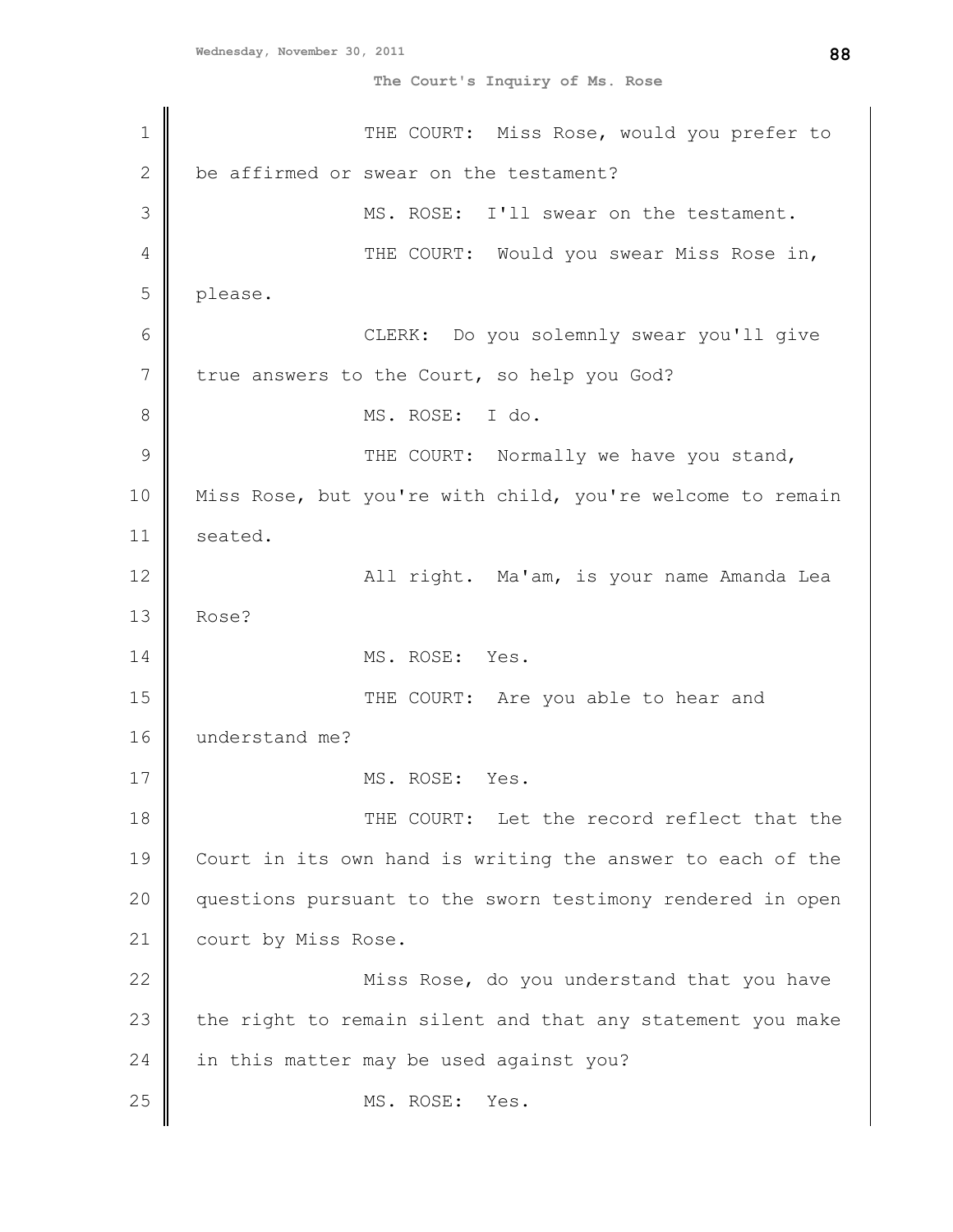**The Court's Inquiry of Ms. Rose**

| $\mathbf 1$   | THE COURT: Ma'am, would you please tell me                |
|---------------|-----------------------------------------------------------|
| $\mathbf{2}$  | what grade level you're able to read and write.           |
| 3             | MS. ROSE: College.                                        |
| 4             | THE COURT: Thank you.                                     |
| 5             | Miss Rose, are you under the influence of                 |
| 6             | any alcohol, drugs, narcotics, pills, or medicines of any |
| 7             | type?                                                     |
| 8             | MS. ROSE: No.                                             |
| $\mathcal{G}$ | THE COURT: And do you know when the last                  |
| 10            | time you used any such substance was, ma'am?              |
| 11            | MS. ROSE: Never.                                          |
| 12            | THE COURT: Thank you. Makes it easy.                      |
| 13            | I'm striking the first clause of the                      |
| 14            | sentence of paragraph 5 of the transcript that says:      |
| 15            | "Have the charges been explained to you by your lawyer?"  |
| 16            | Ma'am, do you understand the nature of the                |
| 17            | charges and the elements of the charges?                  |
| 18            | MS. ROSE: I do.                                           |
| 19            | THE COURT: May I put yes?                                 |
| 20            | MS. ROSE:<br>Yes.                                         |
| 21            | THE COURT: Thank you, ma'am.                              |
| 22            | And I'm striking clause -- question 6(b):                 |
| 23            | "Are you satisfied with the attorney's legal services?"   |
| 24            | And striking the word "your lawyer" in 6(a).              |
| 25            | Ma'am, have you considered possible                       |
|               |                                                           |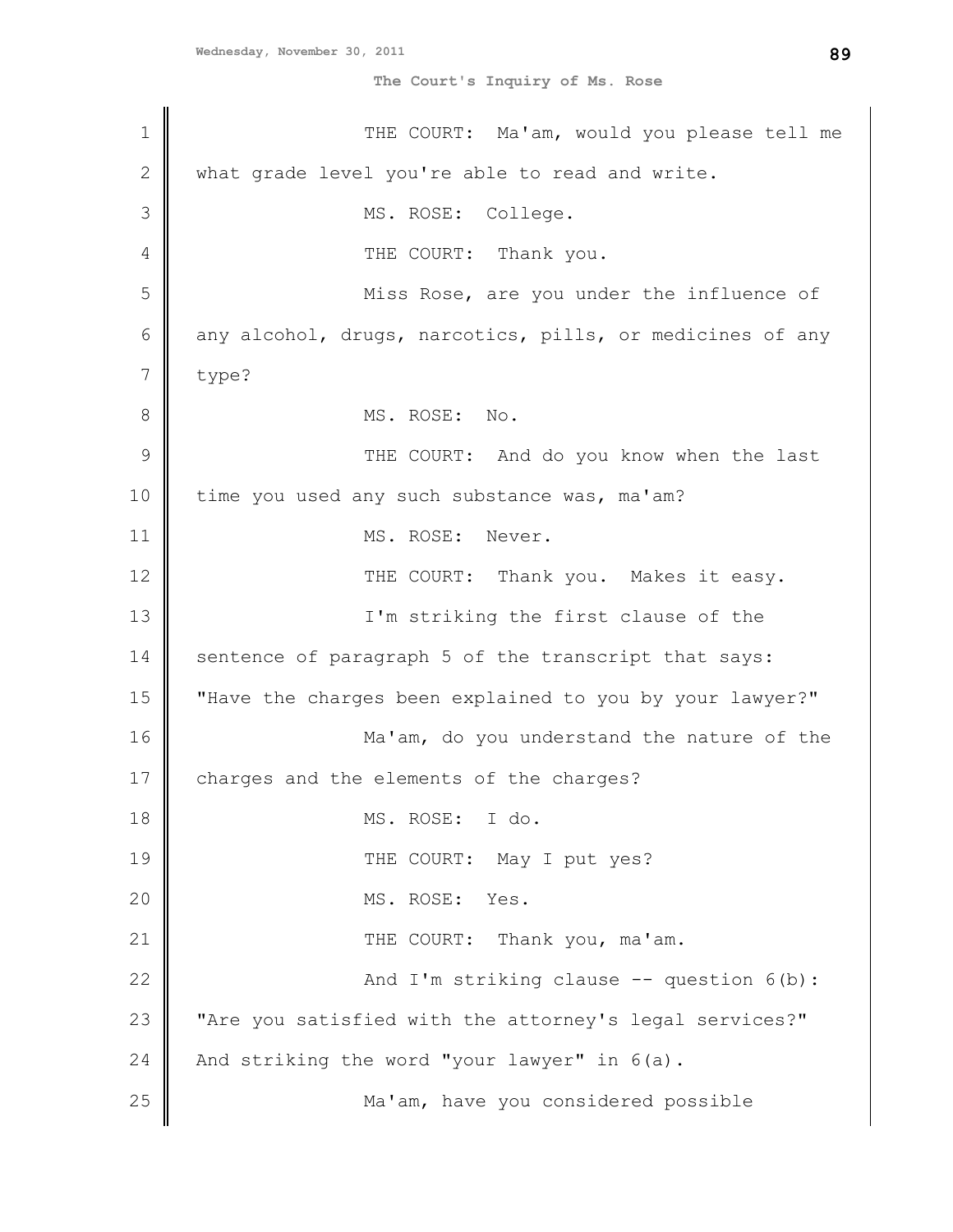**The Court's Inquiry of Ms. Rose**

1 2 3 4 5 6 7 8 9 10 11 12 13 14 15 16 17 18 19 20 21 22 23 24 25 defenses to the charges? MS. ROSE: Yes, sir. THE COURT: And I'm writing "inapplicable" in 6(b). Ma'am, do you understand that you have the right to plead guilty and to be tried by a jury in this matter? MS. ROSE: Yes. THE COURT: Do you understand that at this trial you would have the right to confront and cross-examine the witnesses against you? MS. ROSE: Yes. THE COURT: Are you offering any aggravating factors in this matter, Mr. Taylor? MR. TAYLOR: No, Your Honor. THE COURT: All right. The Court finds that 7(c) is inapplicable and will write "NA" in the Court's own hand in answer to 7(c). Ma'am, most importantly, do you understand that by pleading guilty, you give up these valuable constitutional rights that you and I have just discussed as well as other valuable constitutional rights that we have not discussed, all of which pertain to your right to a trial by jury? Do you understand that by pleading guilty,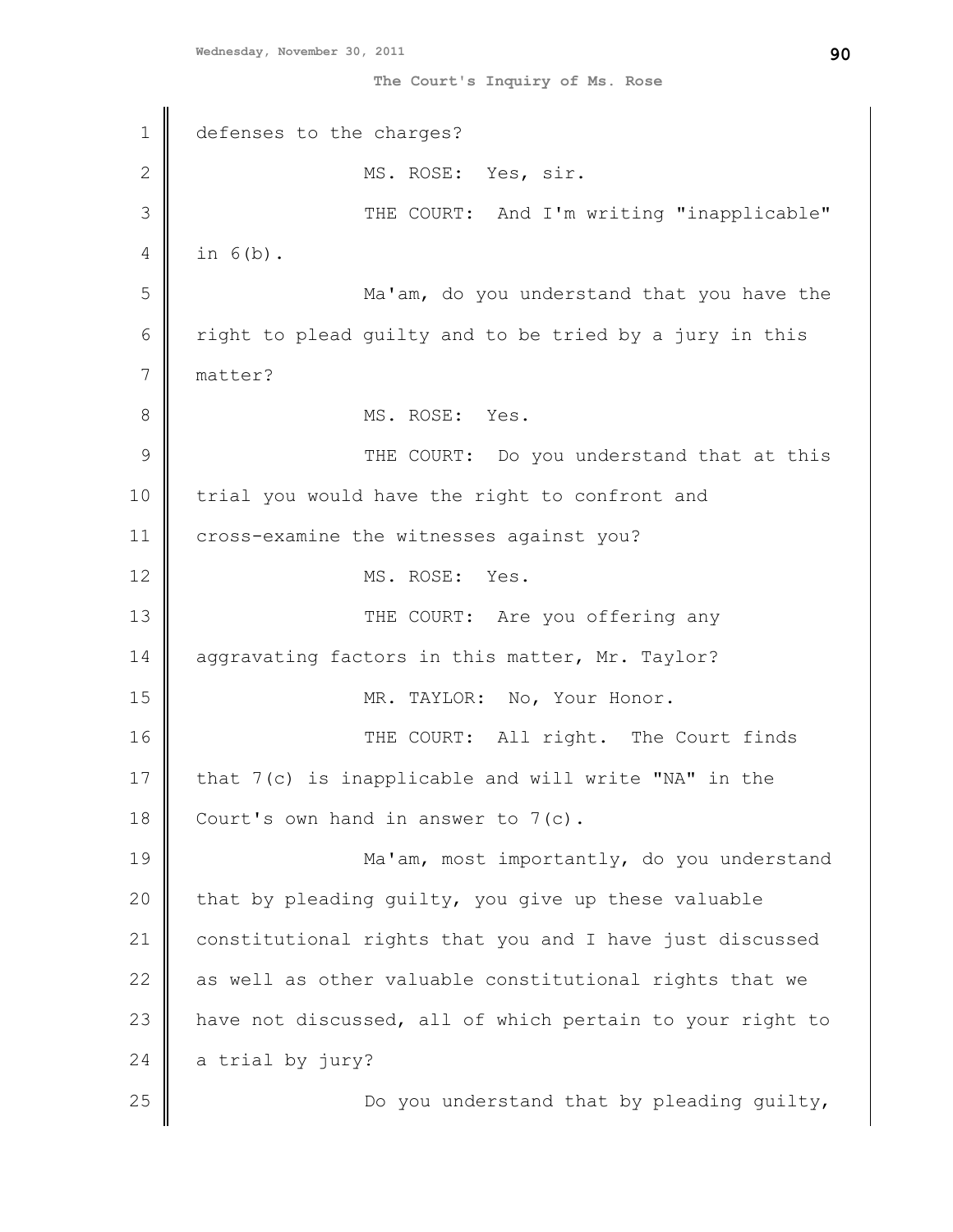1 2 3 4 5 6 7 8 9 10 11 12 13 14 15 16 17 18 19 20 21 22 23 24 25 you're giving up these constitutional rights such as the right to confront and cross-examine the witnesses against you? MS. ROSE: Yes. THE COURT: Did I ask you that question, do you understand that you have the right to confront and cross-examine the witnesses against you? MS. ROSE: Yes. You did. THE COURT: Thank you. I appreciate your help, ma'am. All right. And you have told me that you are a citizen  $--$  I'm writing "inapplicable" to question  $8$ , which concerns citizenship. That is not a felony. The Court finds that number 9 is inapplicable. Ma'am, do you understand that your plea of guilty or no contest may limit your right to appeal this case? And I'm specifically putting down here -- I put an asterisk after number 10 -- this does not apply to your right to challenge the jurisdictional rulings of this court; that would be more that you  $-$ - you might not be eligible to appeal where the highway patrolman, you know, did what he was supposed to do while out there that day as opposed to the constitutional underpinnings of your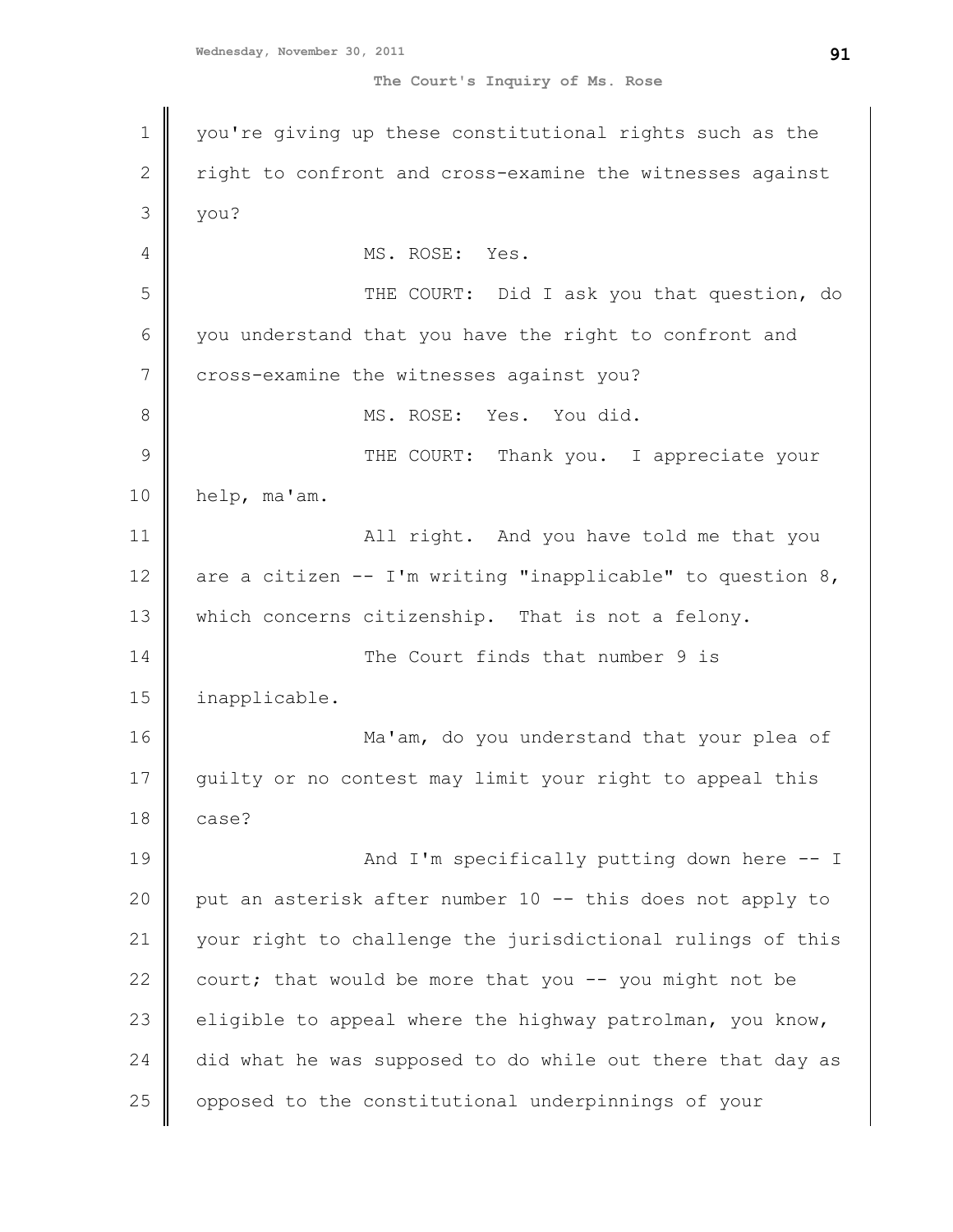1 2 3 4 5 6 7 8 9 10 11 12 13 14 15 16 17 18 19 20 21 22 23 24 25 argument. MS. ROSE: Okay. So that would concern the merits versus constitutionality? THE COURT: Right. MS. ROSE: Yes. THE COURT: Do you understand that your plea of guilty may limit your right to appeal the case? MS. ROSE: Yes. THE COURT: And the next one -- question 11 revolves around blood evidence or tissue evidence, and there's none in this case. And let the record reflect the Court has put an asterisk after number 10; and at the bottom of this asterisk, the Court has written: "The defendant preserves the right to appeal the jurisdictional rulings of this court." And, Sheriff, could you pick this up? I'm gonna ask both the DA and Miss Rose to initial that, please. (Pause in the proceedings at 1:09 p.m.) (Document handed to the Court.) THE COURT: Thank you both. Thank you, ma'am. This is pursuant to an Alford quilty plea, ma'am. Do you now consider it to be in your best interest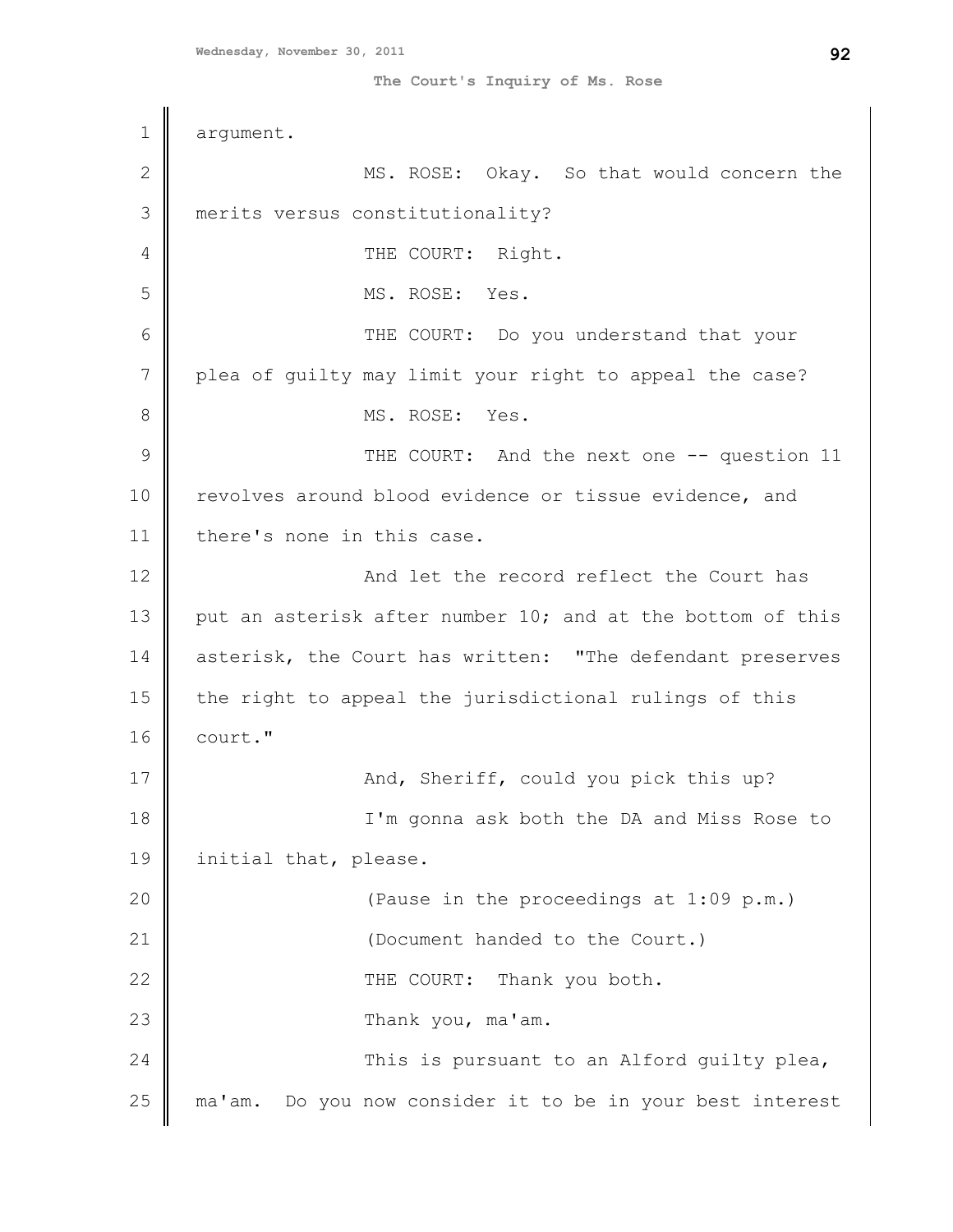| $\mathbf 1$    | to plead quilty to the charges as just described in the    |
|----------------|------------------------------------------------------------|
| $\mathbf{2}$   | Court -- I beg your pardon -- we don't have those listed.  |
| 3              | I skipped a step.                                          |
| $\overline{4}$ | What's the case file number?                               |
| 5              | MS. ROSE: 014680.                                          |
| 6              | THE COURT: Thank you.                                      |
| 7              | (Pause in the proceedings at 1:10 p.m.)                    |
| 8              | THE COURT: Ma'am, do you understand that                   |
| $\mathsf 9$    | pursuant to this plea transcript in 11 CRS 14680, you are  |
| 10             | pleading quilty to the offense of no operator's license, a |
| 11             | class 2 misdemeanor, maximum possible punishment 60 days'  |
| 12             | confinement? Is that correct?                              |
| 13             | MS. ROSE: I'm not pleading guilty, I am                    |
| 14             | not contesting. What is that? You said earlier that I'm    |
| 15             | not offering --                                            |
| 16             | THE COURT: Do you wanna plead guilty --                    |
| 17             | You got two different ways you can go. You                 |
| 18             | can plead no contest, or you could plead guilty pursuant   |
| 19             | to State v. Alford. I think I sort of misspoke before.     |
| 20             | You're actually entering a quilty plea in State v. Alford, |
| 21             | but you're saying that you now consider it to be in your   |
| 22             | best interest to plead guilty; and that the Court may      |
| 23             | treat you as guilty whether or not you in fact admit that  |
| 24             | you're guilty.                                             |
| 25             | In a no contest plea, also you do not                      |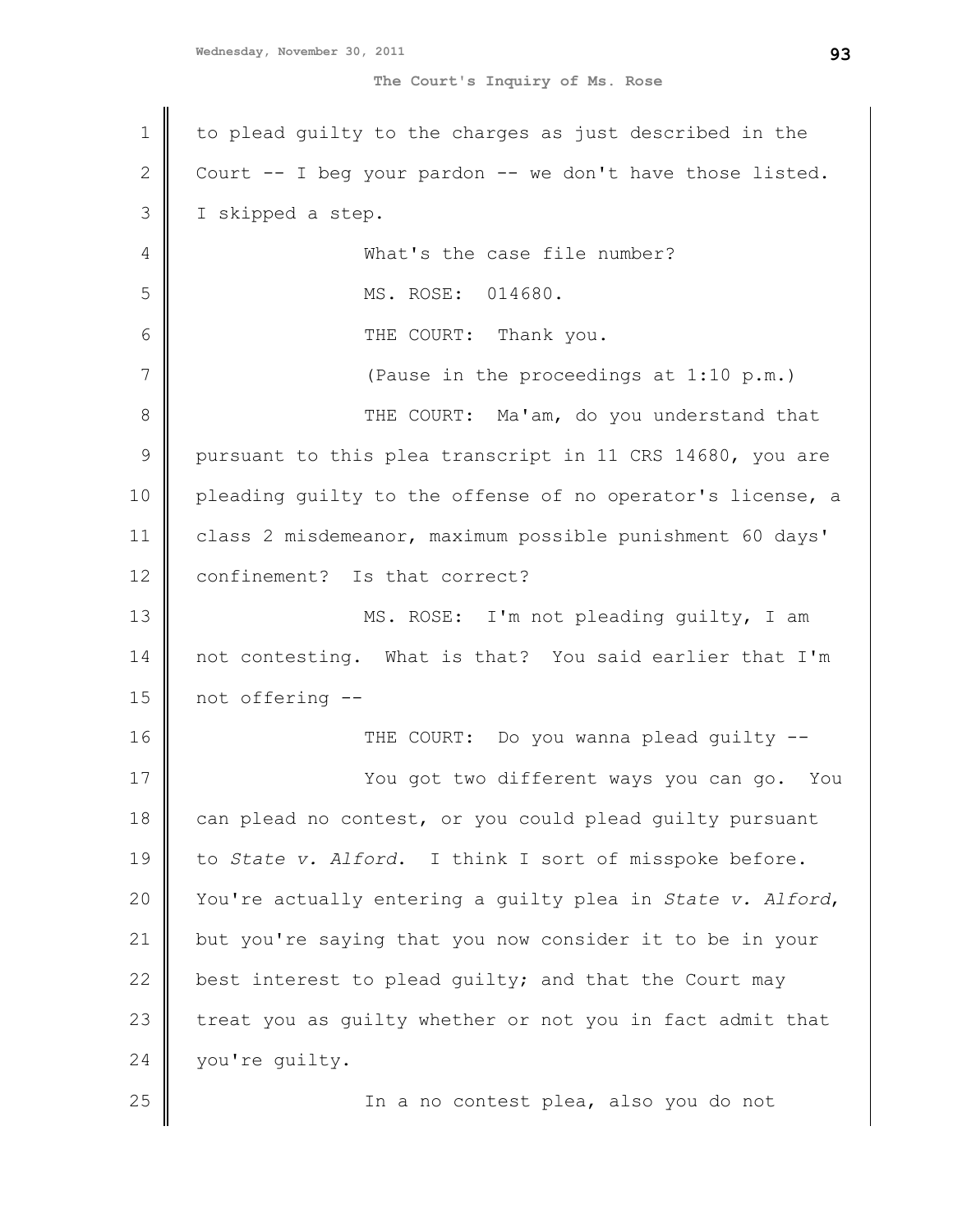| 1             | put -- you don't put up any contest. You're not            |
|---------------|------------------------------------------------------------|
| 2             | technically pleading guilty, but you don't put up any      |
| 3             | contest, and you understand that the Court will treat you  |
| 4             | as being quilty to either one of those.                    |
| 5             | I'll let you pick whether you wanna do it                  |
| 6             | no contest or pursuant to State v. Alford.                 |
| 7             | MS. ROSE: Well, they sounded identical to                  |
| 8             | me.                                                        |
| $\mathcal{G}$ | THE COURT: We'll, they're pretty close. I                  |
| 10            | mean, I'll tell you the truth; I would be hard pressed to  |
| 11            | explain the differences to you. And I'm sure there are     |
| 12            | legal scholars who can, but I'll let you elect --          |
| 13            | MS. ROSE: I'll go with the State                           |
| 14            | v. Alford.                                                 |
| 15            | THE COURT: All right. Ma'am, is it now                     |
| 16            | correct that you enter a quilty plea pursuant to the rules |
| 17            | of State v. Alford in 11 CRS 1468 to no operator's         |
| 18            | license, a class 2 misdemeanor, a maximum possible         |
| 19            | punishment 60 days' confinement, is that correct?          |
| 20            | MS. ROSE:<br>Yes.                                          |
| 21            | THE COURT: Do you now consider it to be in                 |
| 22            | your best interest pursuant to State v. Alford to plead    |
| 23            | guilty to the charges I have just described?               |
| 24            | MS. ROSE:<br>Yes.                                          |
| 25            | THE COURT: Ma'am, do you understand that                   |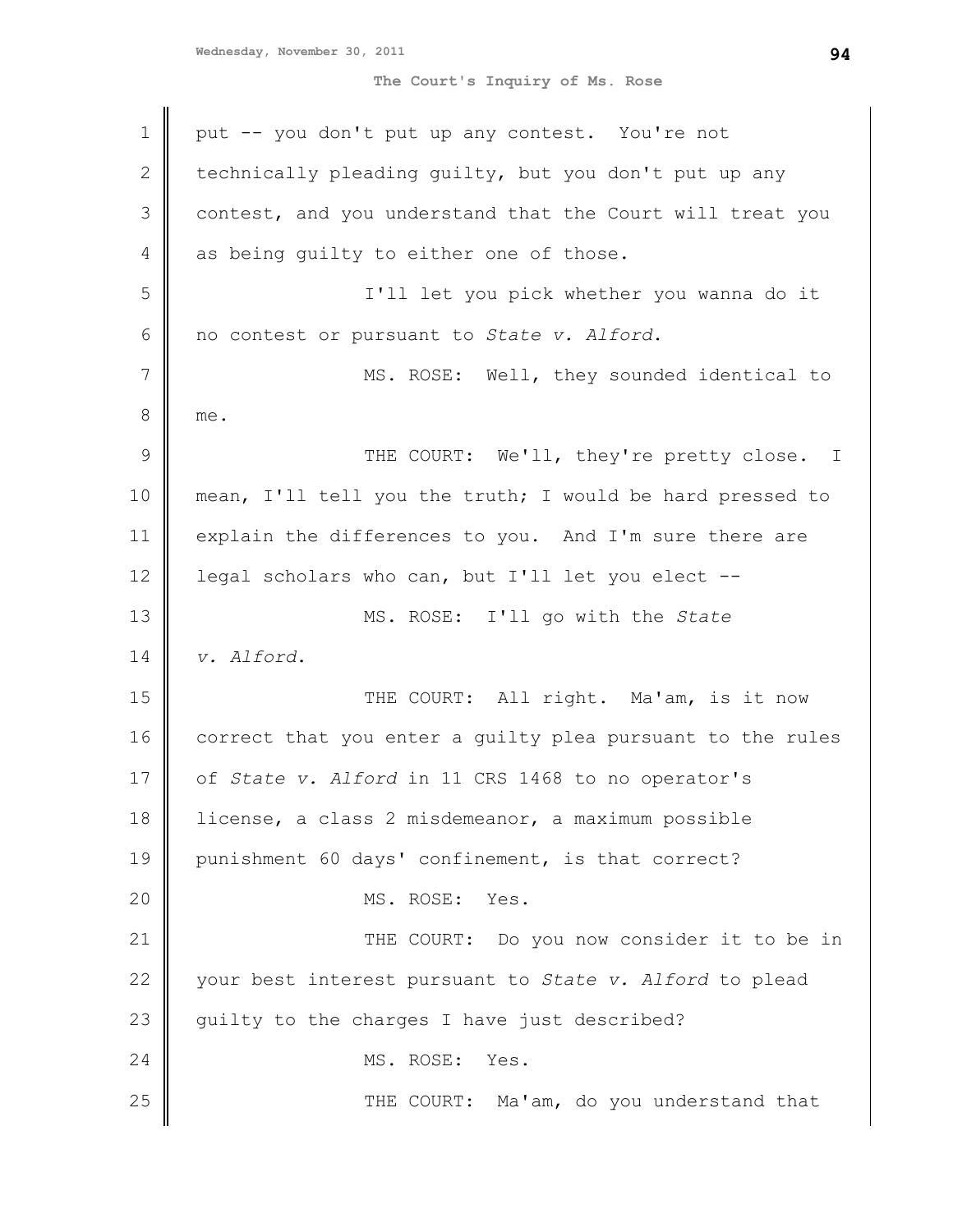| 1            | upon your Alford guilty plea, you'll be treated as being   |
|--------------|------------------------------------------------------------|
| $\mathbf{2}$ | quilty by the Court, whether or not you in fact admit that |
| 3            | you are quilty?                                            |
| 4            | MS. ROSE: Yes.                                             |
| 5            | THE COURT: Ma'am, you understand that the                  |
| 6            | courts of this state agree to a plea arrangement, is that  |
| 7            | correct?                                                   |
| 8            | MS. ROSE: Yes.                                             |
| 9            | THE COURT: And you have agreed to plead                    |
| 10           | guilty pursuant to State v. Alford to a plea arrangement,  |
| 11           | is that correct; that is that the district attorney would  |
| 12           | dismiss one charge in exchange for your plea of State v.   |
| 13           | Alford to the other charge?                                |
| 14           | MS. ROSE: Yes.                                             |
| 15           | THE COURT: Listen carefully. Here are the                  |
| 16           | terms of the plea arrangement that the district attorney   |
| 17           | has given to me, which he said he had reviewed with you.   |
| 18           | One. The state will dismiss expired                        |
| 19           | registration charge. See page 2, side two.                 |
| 20           | The defendant enters this plea<br>Two.                     |
| 21           | pursuant to State v. Alford, and signs this form under     |
| 22           | protest and upon the condition that this plea nor this     |
| 23           | form convey any jurisdiction upon this court, which is not |
| 24           | established by any rulings concerning jurisdiction.        |
| 25           | Ma'am, is the plea arrangement that I've                   |
|              |                                                            |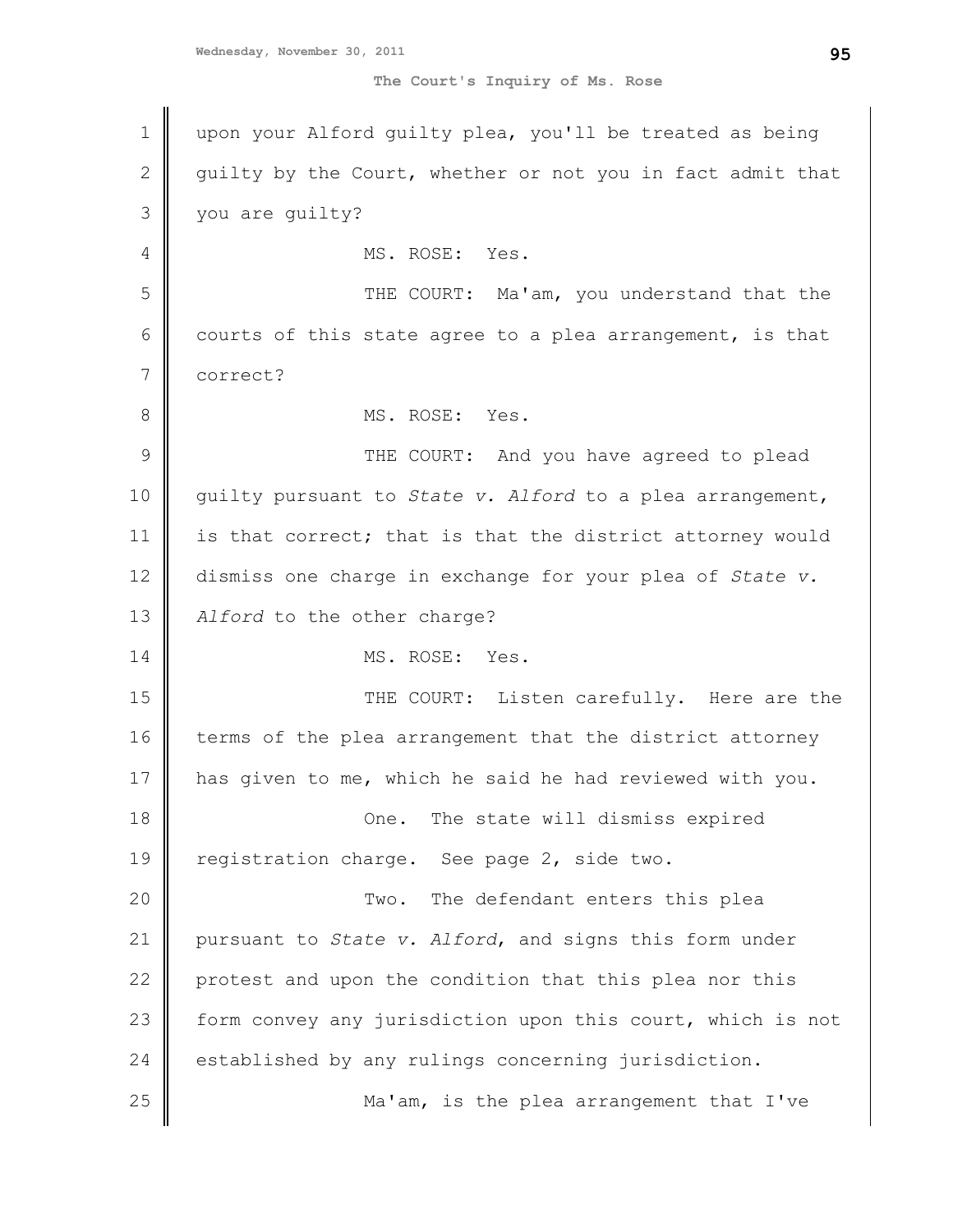1 2 3 4 5 6 7 8 9 10 11 12 13 14 15 16 17 18 19 20 21 22 23 24 25 just read into the record correct as describing your full plea arrangement between yourself and the State of North Carolina? MS. ROSE: Yes. THE COURT: Other than the plea arrangement between yourself and the State of North Carolina, has anyone promised you anything or threatened you in any way to cause you to accept this plea? MS. ROSE: No. THE COURT: Do you enter this plea of your own free will, fully understanding what you are doing? MS. ROSE: Yes. THE COURT: Do you agree that there are facts to support your Alford guilty plea, and do you consent to the district attorney summarizing the facts that are related to the evidence, related to the factual basis? Again, this is not jurisdiction; this is factual basis. Like the trooper pulled you over on such-and-such date on such-and-such highway, and you either didn't produce a license or whatever the status of your license was. That's the factual basis we're referring to. Do you agree there are facts to support the entry of your Alford guilty plea? And I'll write in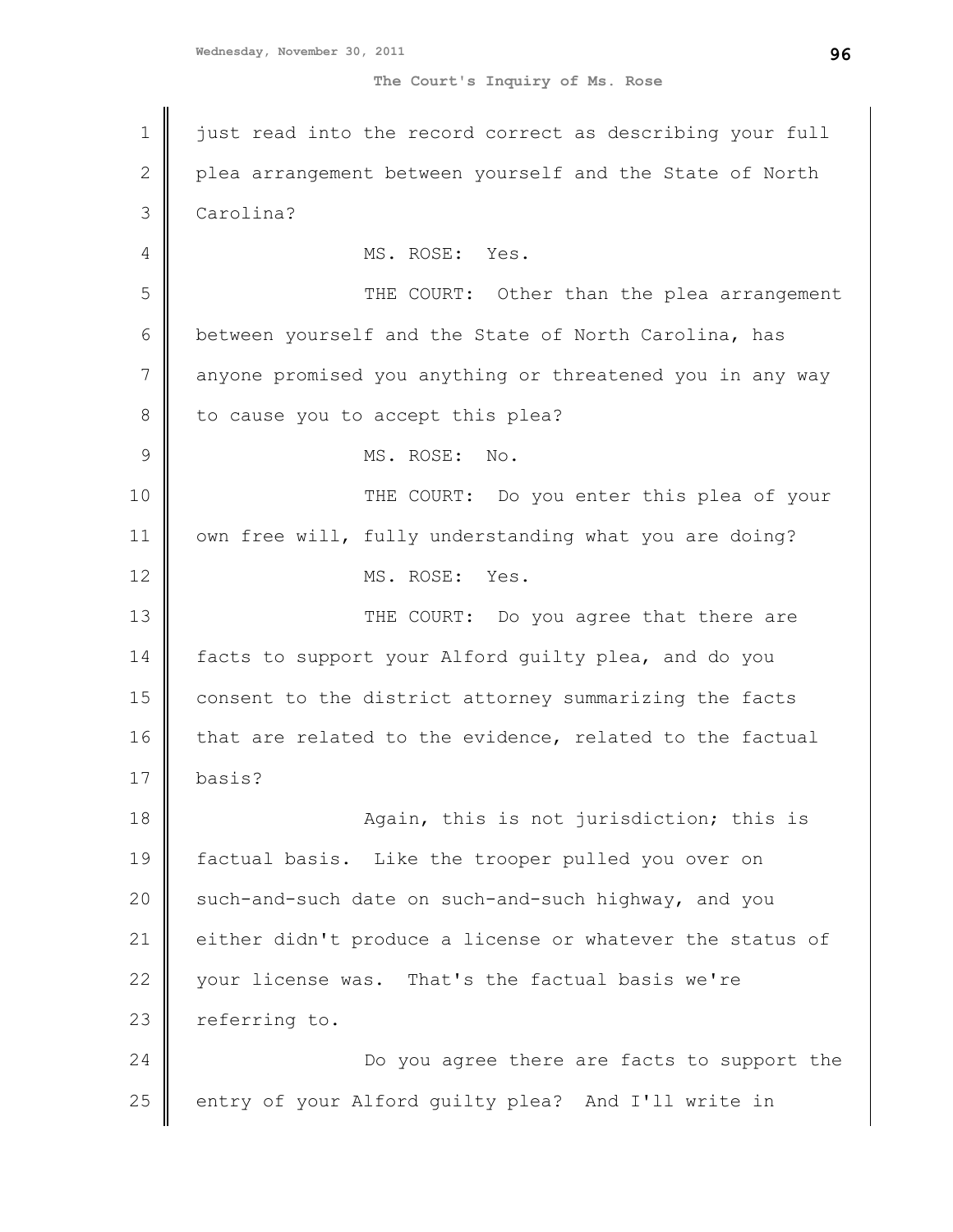| $\mathbf 1$   | "guilty plea." It just says "plea." "Alford guilty         |
|---------------|------------------------------------------------------------|
| $\mathbf{2}$  | plea." And do you agree that the district attorney can     |
| 3             | summarize the evidence related to the factual basis?       |
| 4             | MS. ROSE: And I can -- should I find that                  |
| 5             | there was fault in the facts? Can I still object to that?  |
| 6             | THE COURT: Well, no. Not technically. I                    |
| 7             | mean, I don't want to throw a monkey wrench in this, but   |
| $\,8\,$       | if you don't agree that there's --                         |
| $\mathcal{G}$ | MS. ROSE: Like specific facts concerning                   |
| $10$          | the $--$                                                   |
| 11            | THE COURT: Well, I guess what I'm saying                   |
| 12            | is this: Sometimes lawyers stand up and say, "Well,        |
| 13            | Judge, we would quibble a little bit with the state's      |
| 14            | facts, but we're not trying to -- you know, we don't agree |
| 15            | with the exact recitation issued by the state of the       |
| 16            | facts, but we're gonna go ahead with the entry of the      |
| 17            | plea."                                                     |
| 18            | MS. ROSE: Right.                                           |
| 19            | THE COURT: So I'm not sure -- you know,                    |
| 20            | you could stand up and say, "Well, I can't agree with      |
| 21            | every fact, but I wanna enter the quilty plea and get this |
| 22            | over with, " I guess.                                      |
| 23            | MS. ROSE:<br>Yes.                                          |
| 24            | THE COURT: Okay. So the answer is yes?                     |
| 25            | MS. ROSE: The answer is yes.                               |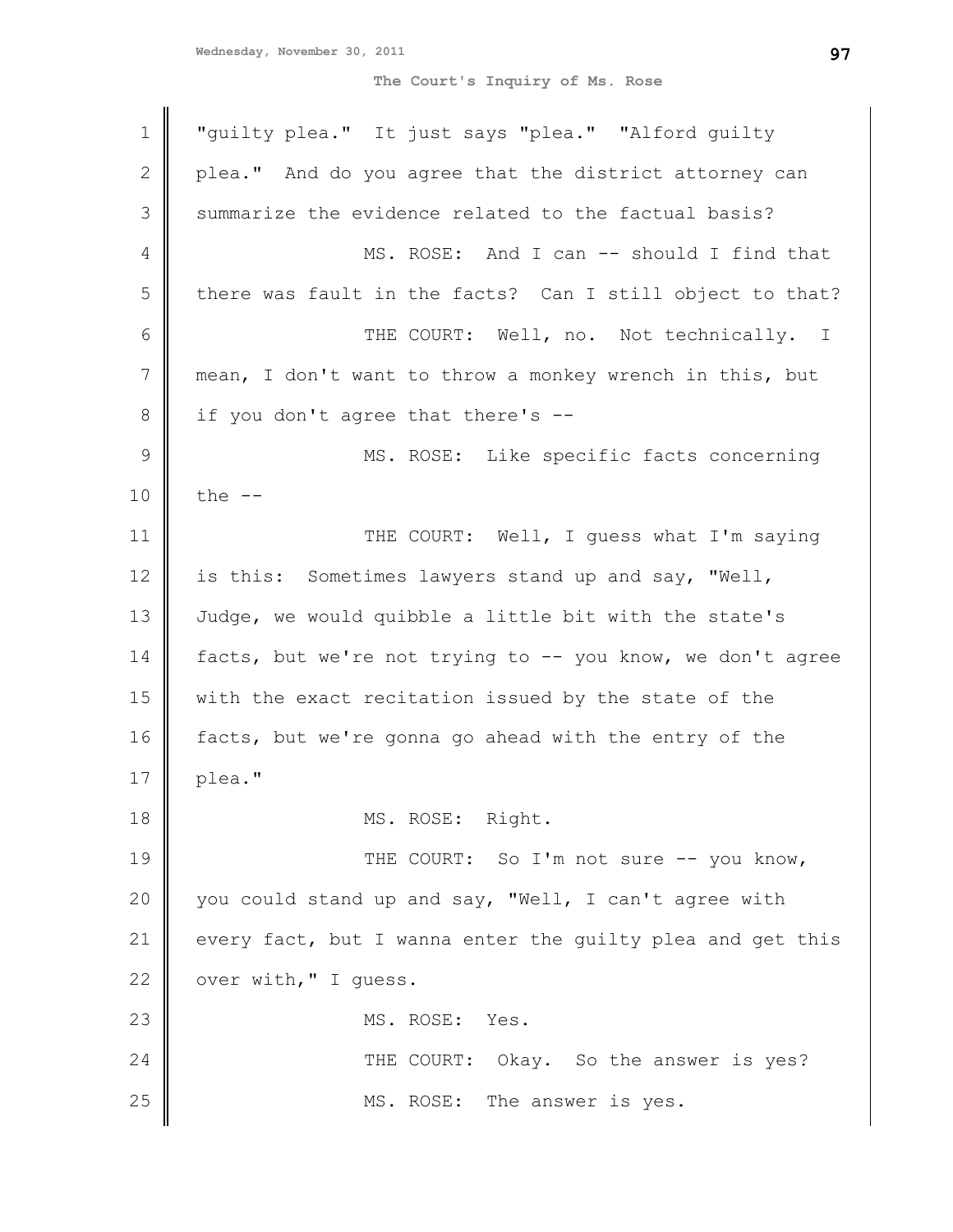1 2 3 4 5 6 7 8 9 10 11 12 13 14 15 16 17 18 19 20 21 22 23 24 25 THE COURT: All right, ma'am. Do you have any questions? Are you offering any points, sentencing points? MR. TAYLOR: Your Honor, there's one prior. We'd say she was a level 2 for misdemeanor sentencing. It's a traffic matter out of Ashe County from 2002. But I wouldn't wanna be heard further on it. THE COURT: Ma'am, do you have any questions concerning what I've said to you or anything else connected with your case? MS. ROSE: No, sir. THE COURT: Do you now personally accept the plea arrangement that we earlier read into the record? MS. ROSE: Yes. THE COURT: And you have signed this, Amanda Lea Rose, is that correct? MS. ROSE: Yes. That's correct. THE COURT: Thank you, ma'am. All right. Mr. District Attorney. MR. TAYLOR: Yes, Your Honor. Your Honor, by way of factual basis, we'd tender Trooper Palmiter. THE COURT: Yes, sir. Would you swear him in, please.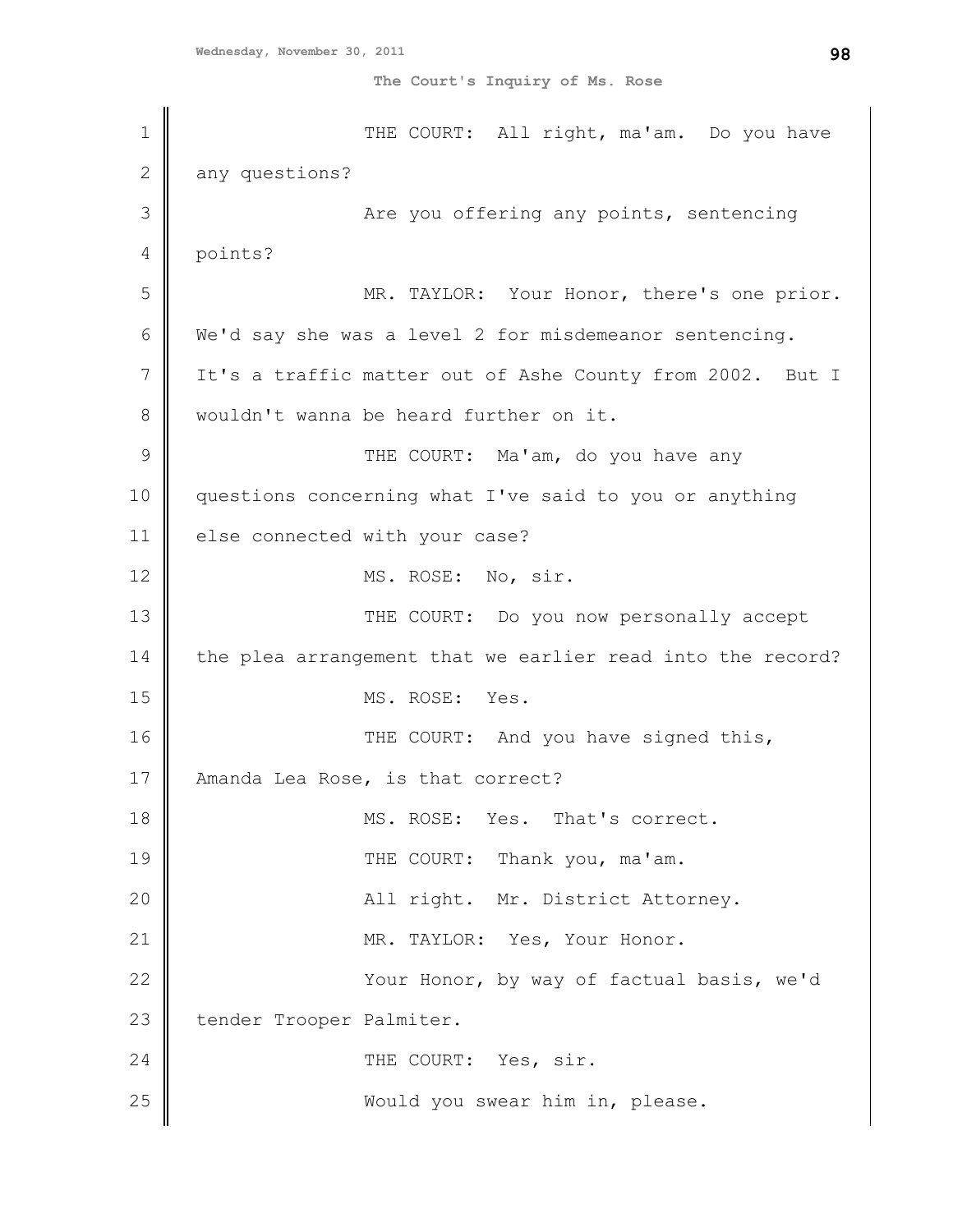**The State's Factual Basis**

| $\mathbf 1$  | CLERK: Do you solemnly swear the testimony                |
|--------------|-----------------------------------------------------------|
| $\mathbf{2}$ | you'll give to be the truth, whole truth, and nothing but |
| 3            | the truth, so help you God?                               |
| 4            | THE WITNESS: I do.                                        |
| 5            | THE COURT: Thank you.                                     |
| 6            | TPR. PALMITER: My first name is Brian                     |
| 7            | B-r-i-a-n; last name is P-a-l-m-i-t-e-r. I'm employed     |
| $8\,$        | with the North Carolina Highway Patrol; and currently I'm |
| $\mathsf 9$  | stationed here in Winston-Salem, Forsyth County; assigned |
| 10           | to the Collision Reconstruction Unit.                     |
| 11           | At the time I met Miss Rose, what first                   |
| 12           | drew my attention to her was -- I was assigned to work    |
| 13           | preventative patrol on May 10th; it was a Tuesday; the    |
| 14           | assigned shift I was working was 6 a.m. to 3 p.m. in the  |
| 15           | afternoon. I noticed -- I was traveling on U.S. 421 near  |
| 16           | the work zone near Clemmons and had observed a -- it was  |
| 17           | just south of the work zone -- observed a 1995 Volvo,     |
| 18           | white in color with an expired registration tag. I had    |
| 19           | stopped, proceeded to perform a traffic stop, and we had  |
| 20           | turned onto Jonestown Road and traveled east a little bit |
| 21           | and had stopped Miss Rose.                                |
| 22           | When I approached the vehicle, she was                    |
| 23           | polite and cooperative with me; was able to produce a     |
| 24           | photo ID. I can't recall exactly what type of ID it was,  |
| 25           | but it was a photo ID, and she gave me also the vehicle's |
|              |                                                           |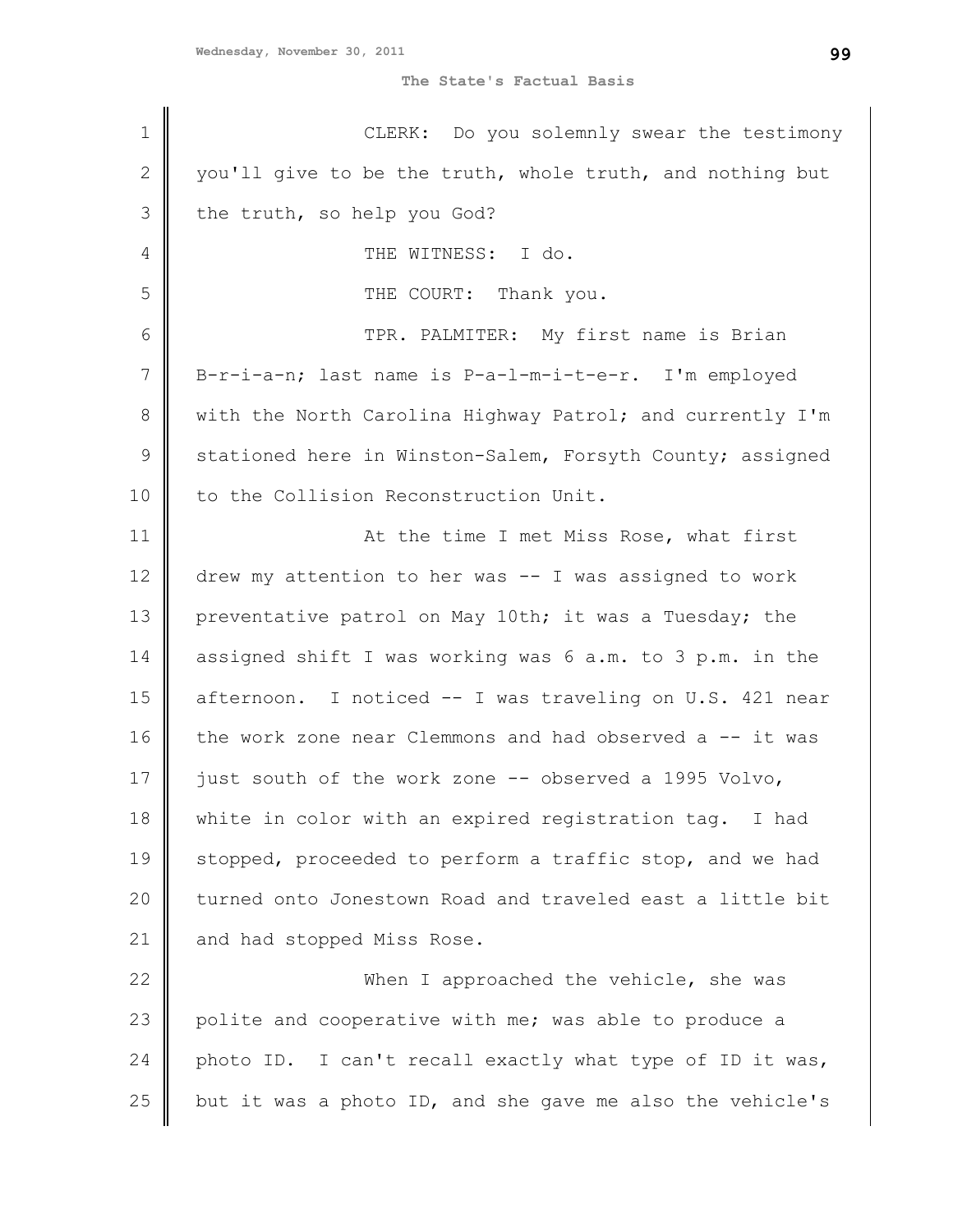**Argument by Ms. Rose**

| $\mathbf 1$  | registration. I explained to her why I had stopped her     |
|--------------|------------------------------------------------------------|
|              |                                                            |
| $\mathbf{2}$ | for the registration, and she was able to give me some --  |
| 3            | an address and date of birth also.                         |
| 4            | I proceeded to check the vehicle's                         |
| 5            | registration through our DCI system, which is part of the  |
| 6            | SBI -- just gives me vehicle records -- and found that the |
| 7            | vehicle did have an expired tag at the time. It actually   |
| 8            | had expired January 15th of 2011, which should have had a  |
| 9            | December tag on it, 2010.                                  |
| 10           | I had also performed a driver's license                    |
| 11           | check with her driver's license through DCI, also by name, |
| 12           | date of birth, and found that her driver's license had     |
| 13           | expired on her birthday, April 19th of the same year,      |
| 14           | 2011. I issued the citation, advised her of her court      |
| 15           | date, and that was the last I had talked to her.           |
| 16           | THE COURT: Thank you, Trooper.                             |
| 17           | All right. Any questions for the trooper,                  |
| 18           | ma'am?                                                     |
| 19           | MS. ROSE: I do have issue with some of the                 |
| 20           | things he said.                                            |
| 21           | THE COURT: You may have a seat, Trooper.                   |
| 22           | Yes, ma'am. I'm listening.                                 |
| 23           | MS. ROSE: I did not provide a photo ID                     |
| 24           | because I do not have one; and I did not provide a date of |
| 25           | birth to the trooper.                                      |
|              |                                                            |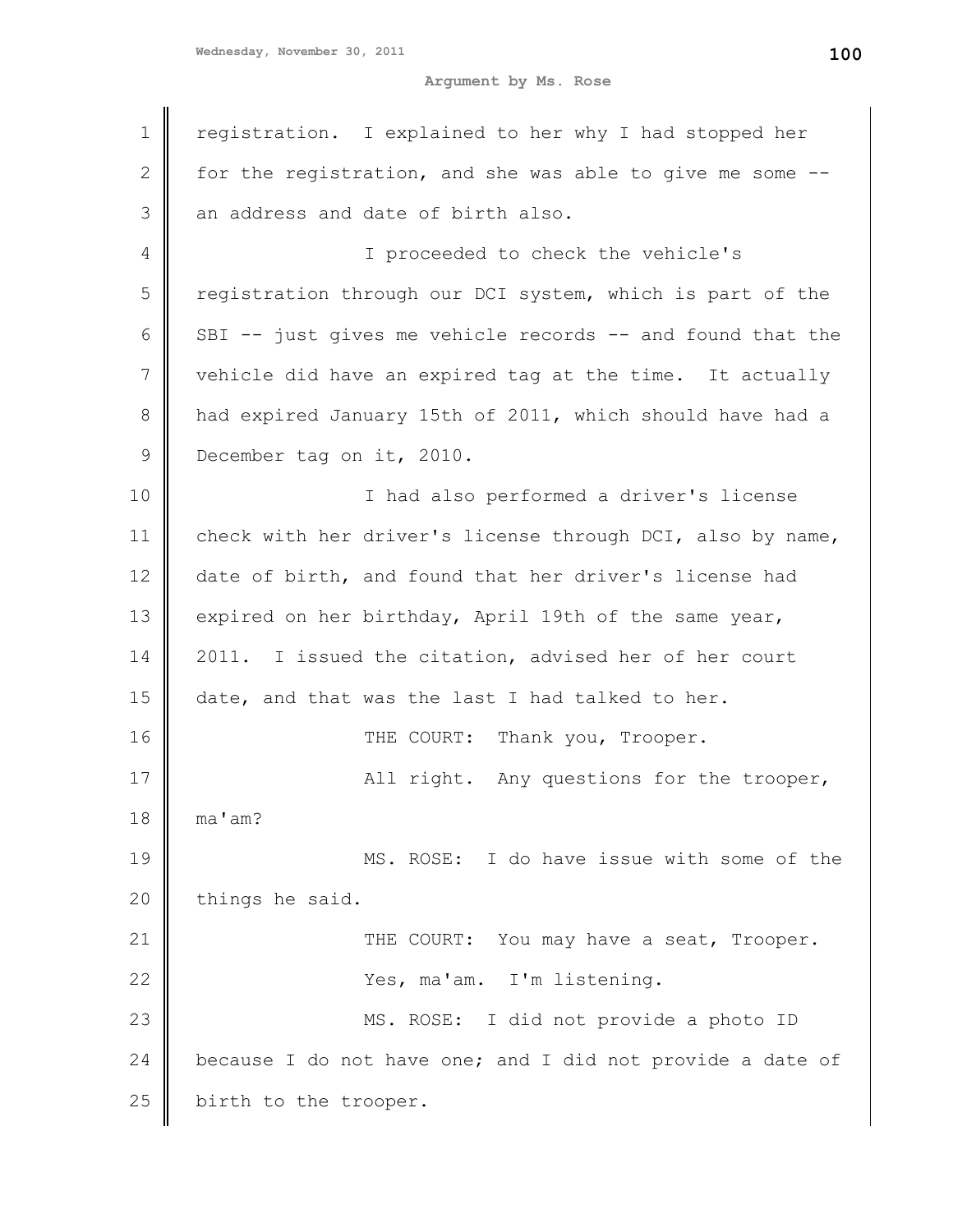**The Court's Findings**

| $\mathbf 1$  | As far as technicality goes, we were not --                |
|--------------|------------------------------------------------------------|
| $\mathbf{2}$ | he was not traveling on U.S. 421; he was stopped. And we   |
| 3            | were not anywhere near Jonestown Road; we were actually on |
| 4            | Peace Haven traveling south when he initiated the traffic  |
| 5            | stop and so -- which is without the photo ID is probably   |
| 6            | why he entered on my citation that my name was "Mandi,"    |
| 7            | M-a-n-d-i, because I never gave him anything besides that. |
| 8            | THE COURT: Okay.                                           |
| 9            | MS. ROSE: And that is all I have there.                    |
| 10           | THE COURT: Thank you, ma'am.                               |
| 11           | I understand your objection to the                         |
| 12           | jurisdiction of this court, but just for the record, you   |
| 13           | don't question that you were driving a motor vehicle on    |
| 14           | this occasion and whether you had one or didn't have one   |
| 15           | or think the state has to right to issue it or not issue   |
| 16           | it.                                                        |
| 17           | Two things that you don't contest:                         |
| 18           | Number 1, you're operating a motor vehicle on the streets  |
| 19           | or highways of the State of North Carolina somewhere in    |
| 20           | Forsyth County on this date; and, 2, that you failed to    |
| 21           | produce a valid North Carolina driver's license; is that   |
| 22           | correct?                                                   |
| 23           | MS. ROSE: That's correct.                                  |
| 24           | THE COURT: All right. The Court makes the                  |
| 25           | following findings of fact beyond a reasonable doubt based |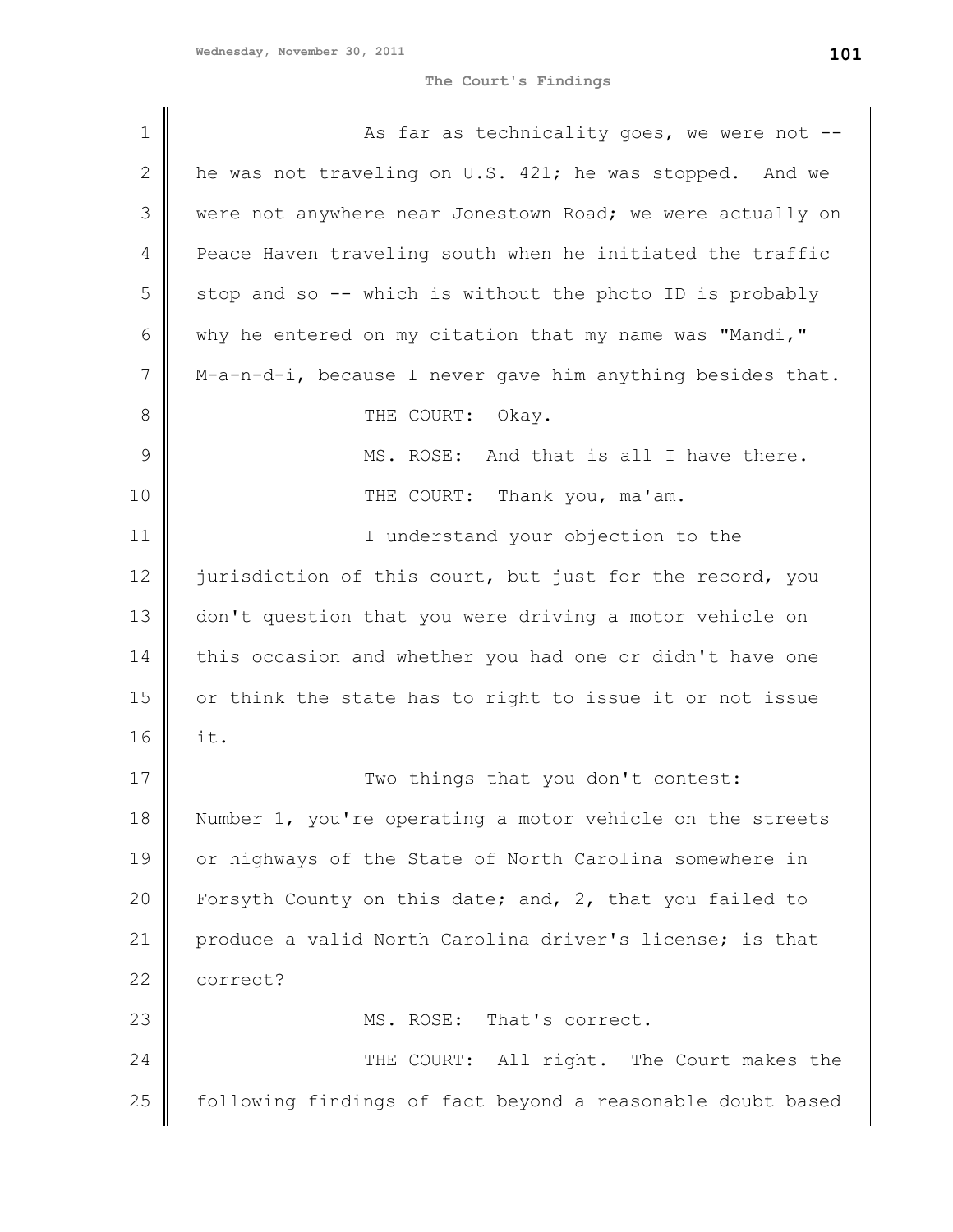```
Wednesday, November 30, 2011
```
**The Court's Findings**

1 2 3 4 5 6 7 8 9 10 11 12 13 14 15 16 17 18 19 20 21 22 23 24 25 upon the sworn testimony rendered in open court by the defendant, the factual basis recitation by the district attorney, and the statements of defense's counsel. One. That the defendant is competent to stand trial. Two. The defendant is aware and understands her constitutional rights. Three. The defendant -- strike that. There is no legal counsel. Three -- I'm so used to doing them in order -- there's a factual basis of the entry of the plea. Next. That the plea is entered into by the defendant freely, knowingly, understandingly, and voluntarily. Next. The plea is the informed choice of the defendant. Next. The Court finds and concludes that this plea is entered pursuant to *State v. Alford*; and that the defendant reserves her right to appeal this court's jurisdictional rulings. Based upon the foregoing, it's hereby ordered that the plea be recorded by the Clerk of Superior Court of Forsyth County, and is accepted by the Court. Upon recording by the clerk in 11 CRS 14680, the defendant is found guilty of no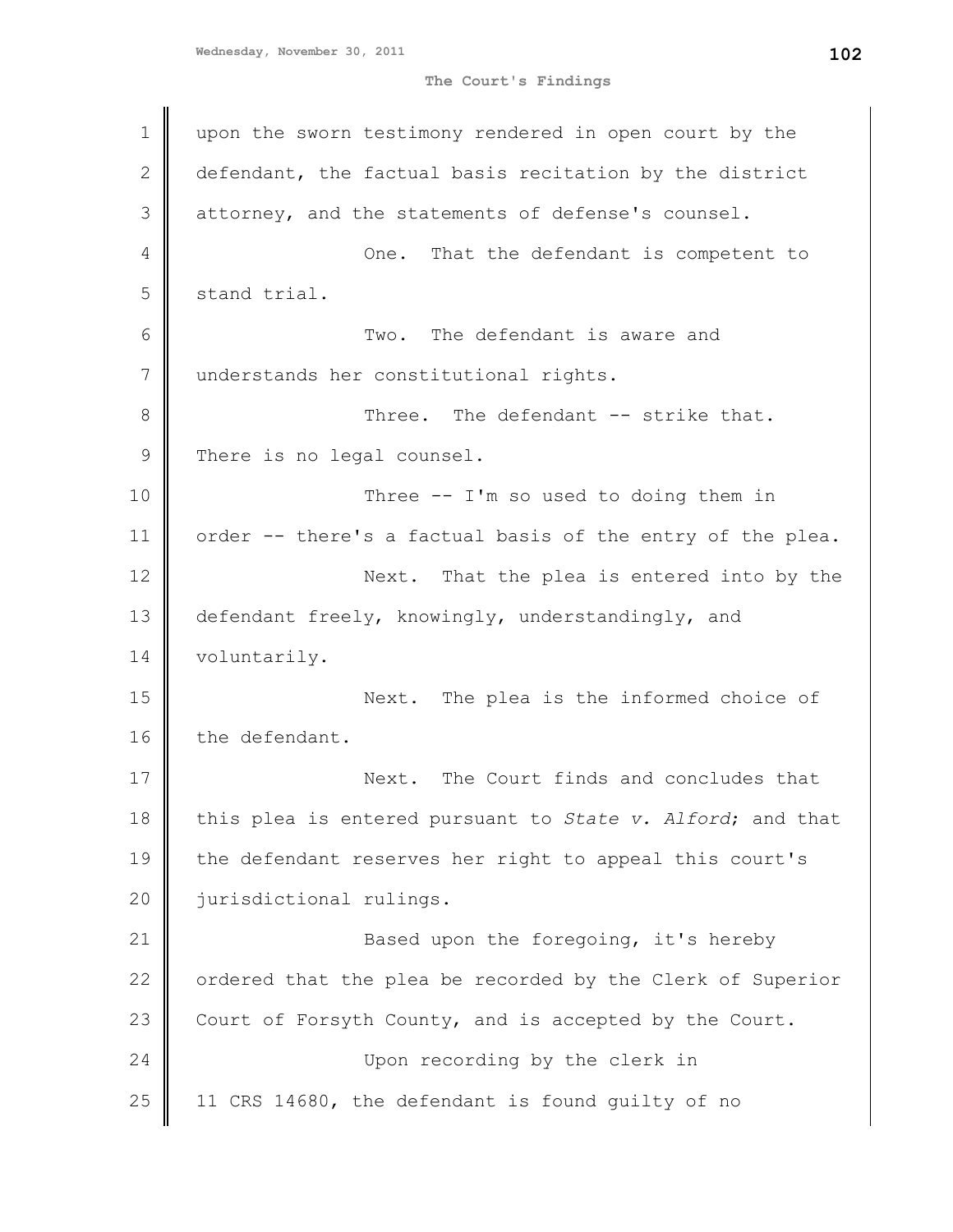1 2 3 operator's license, class 2 misdemeanor, prior misdemeanor sentencing level 1 in this matter. Order the defendant pay the cost. Remit the cost.

4 5 6 7 8 9 10 11 12 13 14 15 16 17 18 19 Okay. All right. Now, the case is over at the trial level. It's all done in a little box. The case is over at the trial level. If you want the Court of Appeals to review this decision, ma'am, it's up to you to order a transcript, the cost of the transcript -- first, you have to enter notice of appeal. Second you have to order a transcript. The cost of the transcript is on you. You have the make a contract with the court reporter to pay for the transcript, and then you have to comply with the rules, the appellate rules in getting all the brief and all the things that you have to file with the Court of Appeals in by a certain date. And I don't know when that is, but I do know the clock starts running when you give notice of appeal. You can give notice of appeal right now and I'll order it be docketed, or you can give it anytime within the next ten days.

20 21 22 23 24 MS. ROSE: I'll provide that in writing within the next ten days as well as requesting a contract. And I believe that the clock actually starts ticking either after the notice of appeal or when I receive the contract and receive the transcripts.

25

THE COURT: I'm not -- listen. It's just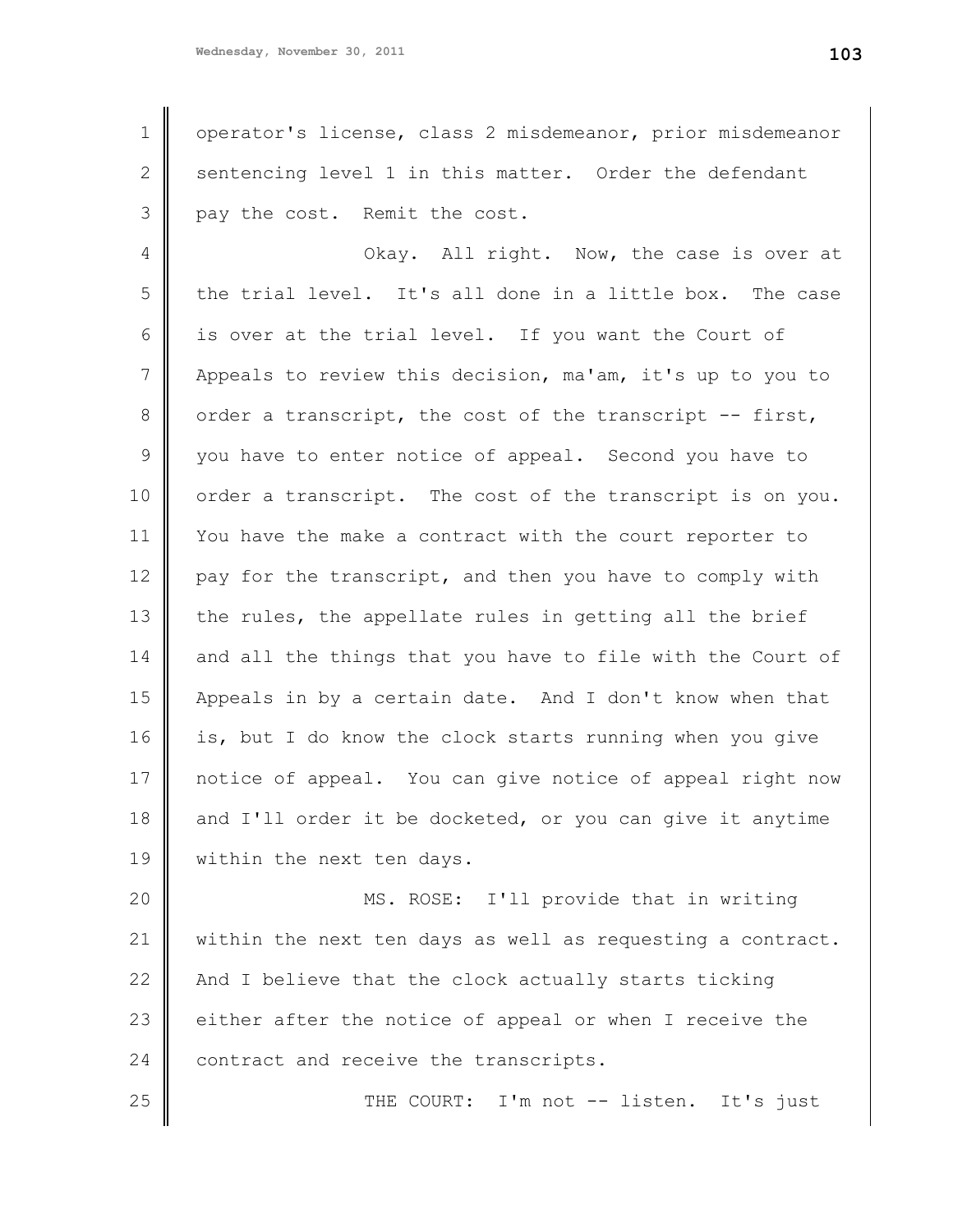| $\mathbf 1$ | like I tell lawyers, you probably know more about this     |
|-------------|------------------------------------------------------------|
| 2           | than I do. I don't have to. I'm the one who everything I   |
| 3           | say is getting appealed. I'm not the one who has to        |
| 4           | appeal it, so I don't know when the clock runs.            |
| 5           | MS. ROSE: But I have 30 days from that day                 |
| 6           | to provide Mr. Taylor with the record.                     |
| 7           | THE COURT: That all sounds right. But if                   |
| 8           | you're asking me to confirm that or advise you, I cannot.  |
| 9           | So I'm not telling you that. I know you have ten days      |
| 10          | from today's date to enter your notice of appeal and       |
| 11          | I'll -- if you wanna give it now, I'll enter it now. If    |
| 12          | you want to wait and give it in writing later, that's fine |
| 13          | too. It's your preference to give it later.                |
| 14          | MS. ROSE: Mm-hmm.                                          |
| 15          | THE COURT: Let the record reflect that the                 |
| 16          | defendant indicated yes, that she would give her notice of |
| 17          | appeal later in writing.                                   |
| 18          | (Hearing concludes at 1:25 p.m.)                           |
| 19          |                                                            |
| 20          |                                                            |
| 21          |                                                            |
| 22          |                                                            |
| 23          |                                                            |
| 24          |                                                            |
| 25          |                                                            |